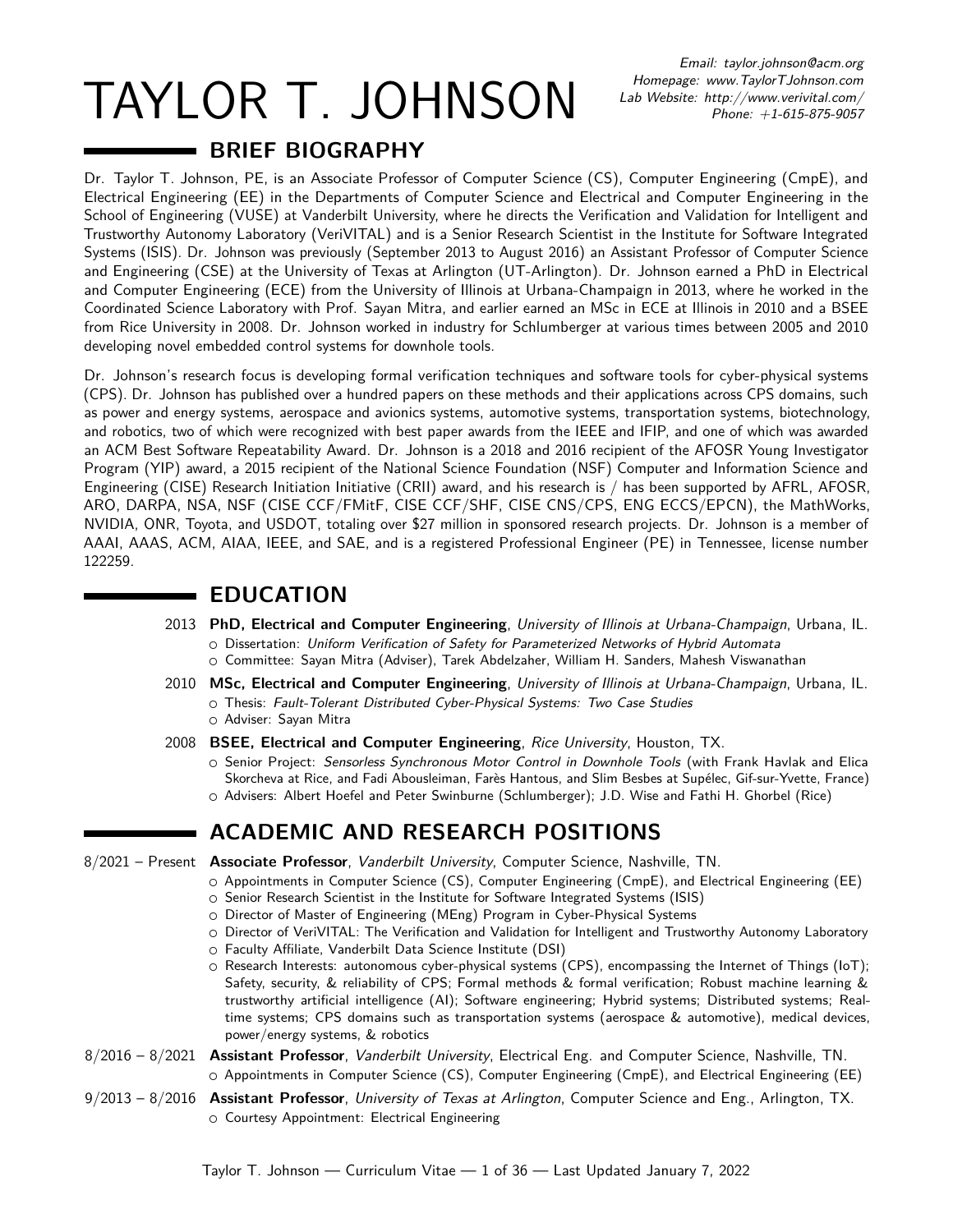|                   | 5/2015-5/2016 Adjunct Faculty, University of Connecticut, UTC Institute for Advanced Systems Engineering.<br>O Supervised capstone projects for two teams, SE 5309: Capstone Projects for Embedded Systems.<br>o Taught an all online summer 2015 graduate course for UTC engineers, SE 5302: Formal Methods.                                                                                                                                                                                                                            |
|-------------------|------------------------------------------------------------------------------------------------------------------------------------------------------------------------------------------------------------------------------------------------------------------------------------------------------------------------------------------------------------------------------------------------------------------------------------------------------------------------------------------------------------------------------------------|
|                   | Summers 2014 Visiting Research Faculty, AFOSR Summer Faculty Fellowship Program (SFFP) and AFRL Visiting<br>and 2015 Faculty Research Program (VFRP), Information Directorate, Air Force Research Laboratory, Rome, NY.<br>O Research with Steven Drager and Stanley Bak to develop formal verification methods for hybrid systems and<br>apply them to Air Force CPS, resulting in papers [C9,C10,C11,C13,J4] and software tools [S3,S5].                                                                                               |
| $8/2008 - 8/2013$ | Research and Teaching Assistant, University of Illinois at Urbana-Champaign, Electrical and Computer<br>Engineering, Urbana, IL.                                                                                                                                                                                                                                                                                                                                                                                                         |
|                   | Summer 2011 Visiting Graduate Researcher, Air Force Summer Faculty Fellowship Program, Space Vehicles<br>Directorate, Air Force Research Laboratory, Albuquerque, NM.<br>O Research with R. Scott Erwin and Prof. Sayan Mitra to develop and apply hybrid systems abstraction and<br>verification techniques to Air Force space systems problems, particularly verification of conjunction (collision)<br>avoidance for satellite rendezvous maneuvers, resulting in paper [C5].                                                         |
|                   | <b>INDUSTRY AND STARTUP POSITIONS</b>                                                                                                                                                                                                                                                                                                                                                                                                                                                                                                    |
|                   | December 2017 - Founder and Chief Technology Officer (CTO), Verivital, LLC, Nashville, TN.<br>Present o Research, development, commercialization, and consulting activities on verification and validation results<br>arising from our research group, particularly formal verification for autonomous cyber-physical systems.<br>o Founded as a Tennessee limited liability company (LLC).                                                                                                                                              |
|                   | May 2017 - Founder and President, CelerFama, Inc., Nashville, TN.<br>Present o Technology and business development for automating data entry for electronic health records (EHRs) and<br>electronic medical records (EMRs) using natural language processing (NLP), based on technology transfer of<br>patent application [P2].<br>O Founded as a Tennessee class-C corporation.                                                                                                                                                         |
| Summer 2010       | <b>Intern in Electrical Engineering</b> , Schlumberger Technology Corporation, Sugar Land, TX.<br>O Designed, implemented, and analyzed a real-time state estimator for maximum available power produced by a<br>turbo-alternator, used for stalling protection of a turbine in a power control loop outside already cascaded<br>velocity and torque control loops for permanent magnet synchronous motor (PMSM) control of a pump. This<br>work resulted in a conference publication [LC1]-that won a best paper award-and patent [P1]. |
| Summer 2008       | Intern in Electrical Engineering, Etudes et Productions Schlumberger, Clamart, France.<br>O Analyzed and modeled analog and mixed-signal electronics designs for correctness by hand and using computer<br>tools like PSpice with Monte Carlo simulation.                                                                                                                                                                                                                                                                                |
| Summer 2007       | Intern in Computer Engineering, Schlumberger Technology Corporation, Sugar Land, TX.<br>O Implemented new features on FPGAs in VHDL used in Space Vector Pulse Width Modulation (SV-PWM)<br>control of permanent magnet synchronous motors (PMSMs).                                                                                                                                                                                                                                                                                      |
|                   | Summer 2006 Intern in Computer Engineering, Schlumberger Technology Corporation, Sugar Land, TX.<br>O Designed, implemented, tested, and documented a networked boot loader and application framework in 8051<br>assembly and C for a microcontroller, utilizing CAN for networking via an SPI interface to a CAN transceiver.                                                                                                                                                                                                           |
| Summer 2005       | <b>Intern in Computer Science</b> , <i>Schlumberger Technology Corporation</i> , Sugar Land, TX.<br>O Designed and implemented an intranet web application in PHP and Javascript (AJAX) with a SQL database<br>backend system to gather, store, and report static analysis metrics on embedded systems source code.                                                                                                                                                                                                                      |
|                   | <b>TEACHING EXPERIENCE</b>                                                                                                                                                                                                                                                                                                                                                                                                                                                                                                               |
|                   | <b>Vanderbilt University</b>                                                                                                                                                                                                                                                                                                                                                                                                                                                                                                             |
| Fall 2021         | Introduction to Engineering, Computer Science Module (ES140x), Instructor.<br>75 students total: 25 first-year students each in 3 one credit hour modules taught over the semester                                                                                                                                                                                                                                                                                                                                                       |
|                   | Fall 2021 Computer Networks (CS5283), Instructor.<br>26 students, online-only course as part of online MSc                                                                                                                                                                                                                                                                                                                                                                                                                               |
|                   | Spring 2021 Automated Verification (CS6315), Instructor.<br>10 students                                                                                                                                                                                                                                                                                                                                                                                                                                                                  |

Fall 2020 **Introduction to Engineering, Computer Science Module (ES140x)**, Instructor. 80 students total: 25-30 first-year students each in 3 one credit hour modules taught over the semester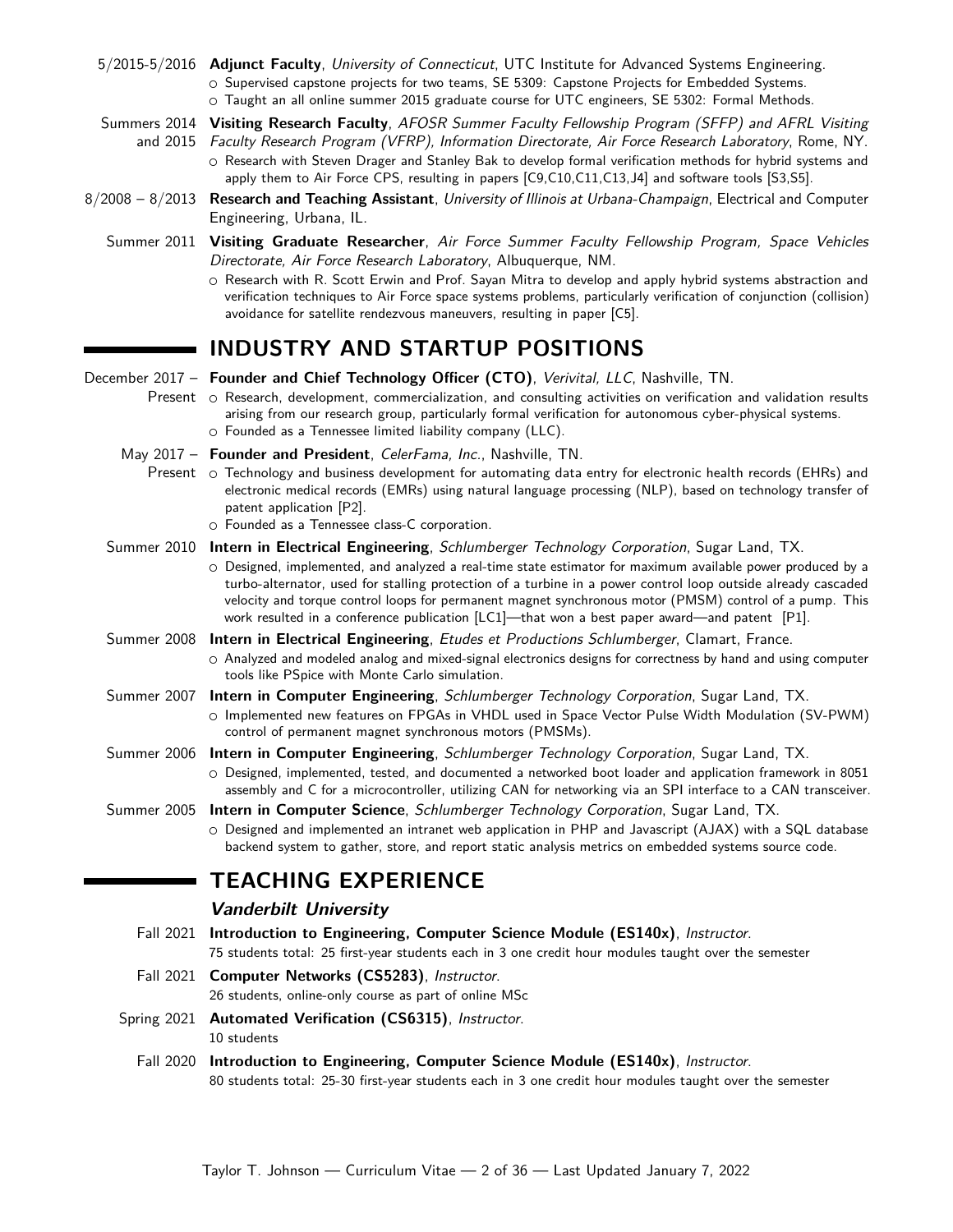- Summer 2020 **Computer Networks (CS5283)**, Instructor, Developed asynchronous content for this graduate-level course on computer networks as a part of Vanderbilt's new [online MSc in computer science.](https://engineeringonline.vanderbilt.edu/computer-science/curriculum/#computer-networks) 7 students, online-only course
	- Spring 2020 **Machine Learning Verification (CS8395)**, Instructor, Developed research seminar course on formal methods, verification, and software engineering for machine learning systems, building on our group's and others' recent results in this growing area. 10 students
		- Fall 2019 **Digital Systems (EECE2123)**, Instructor, Developed curriculum, assignments, lab assignments, and taught the first iteration of this new core undergraduate EECS course that replaced existing Computer Organization (CS2231) and Digital Logic (EECE2116) courses and labs. 33 students in EECE2123-02 section, and 115 students in 9 laboratory sections of EECE2123L
		- Fall 2019 **Introduction to Engineering, Computer Science Module (ES140x)**, Instructor. 80 students total: 25-30 first-year students each in 3 one credit hour modules taught over the semester
	- Spring 2019 **Automated Verification (CS6315)**, Instructor. 30 students, 25 graduate, 5 undergraduate
		- Fall 2018 **Introduction to Engineering, Computer Science Module (ES140x)**, Instructor, Redesigned curriculum to utilize Python programs to control mobile aerial robots (DJI Tello quadcopter drones), emphasizing cyber-physical and computational thinking. 80 students total: 25-30 first-year students each in 3 one credit hour modules taught over the semester
	- Spring 2018 **Computer Networks (CS4283/CS5283)**, Instructor. 35 students (25 undergraduate, 10 graduate)
		- Fall 2017 **Discrete Event Systems (CS6375)**, Instructor. 9 students
		- Fall 2017 **Introduction to Engineering, Computer Science Module (ES140x)**, Instructor. 75 students total: 25 first-year students each in 3 one credit hour modules taught over the semester
	- Spring 2017 **Automated Verification (CS6315)**, Instructor. 9 students
		- Fall 2016 **Computer Organization (CS2231)**, Instructor, This course's student results were used in the 2017 Accreditation Board for Engineering and Technology (ABET) Accreditation for the Computer Science (CS) and Computer Engineering (CmpE) program evaluations. 35 students

#### **Courses for Professional Organizations**

Fall 2020 **SAE C1876: Formal Methods for Functional Safety and Security in Cyber-Physical Systems**, Instructor, SAE International, 3-day course on formal methods, verification, and validation (V&V) in the automotive domain, arranged with feedback from DARPA (Raymond Richards), NSF (Jeremy Epstein), SAE, and the National Motor Freight Traffic Association (NMFTA) as a foundational background course for helping transition the seL4 microkernel into usage in automotive systems. <https://www.sae.org/learn/content/c1876/>

#### **University of Connecticut**

- Spring 2016 **[Capstone Projects for Embedded Systems \(SE5309\),](http://www.utc-iase.uconn.edu/education/course-descriptions/) United Technologies Corporation (UTC), Institute for Advanced Systems Engineering (IASE)**, Adjunct Faculty; Capstone Project Mentor, Supervised two student teams for capstone embedded system design projects using formal methods concepts and tools as a part of their Embedded Systems Graduate Certificates. 6 students, online-only course
- Summer 2015 **[Formal Methods \(SE5302\),](http://www.utc-iase.uconn.edu/education/course-descriptions/) United Technologies Corporation (UTC), Institute for Advanced Systems Engineering (IASE)**, Adjunct Faculty; Instructor of Record (Main Instructor), Developed and taught this all online course on formal methods to graduate-level engineers across three continents (North America, Europe, Asia) in industry from UTC through the UTC IASE. Formal methods tools used include nuXmv, NuSMV, Simulink Design Verifier, Simulink Verification and Validation, Frama-C, Daikon, and PVS. Guest lecturers provided by Prof. Sayan Mitra of Illinois, Dr. Eelco Scholte of UTC, and Jay Abraham of the MathWorks. 26 students, online-only course

Taylor T. Johnson — Curriculum Vitae — 3 of 36 — Last Updated January 7, 2022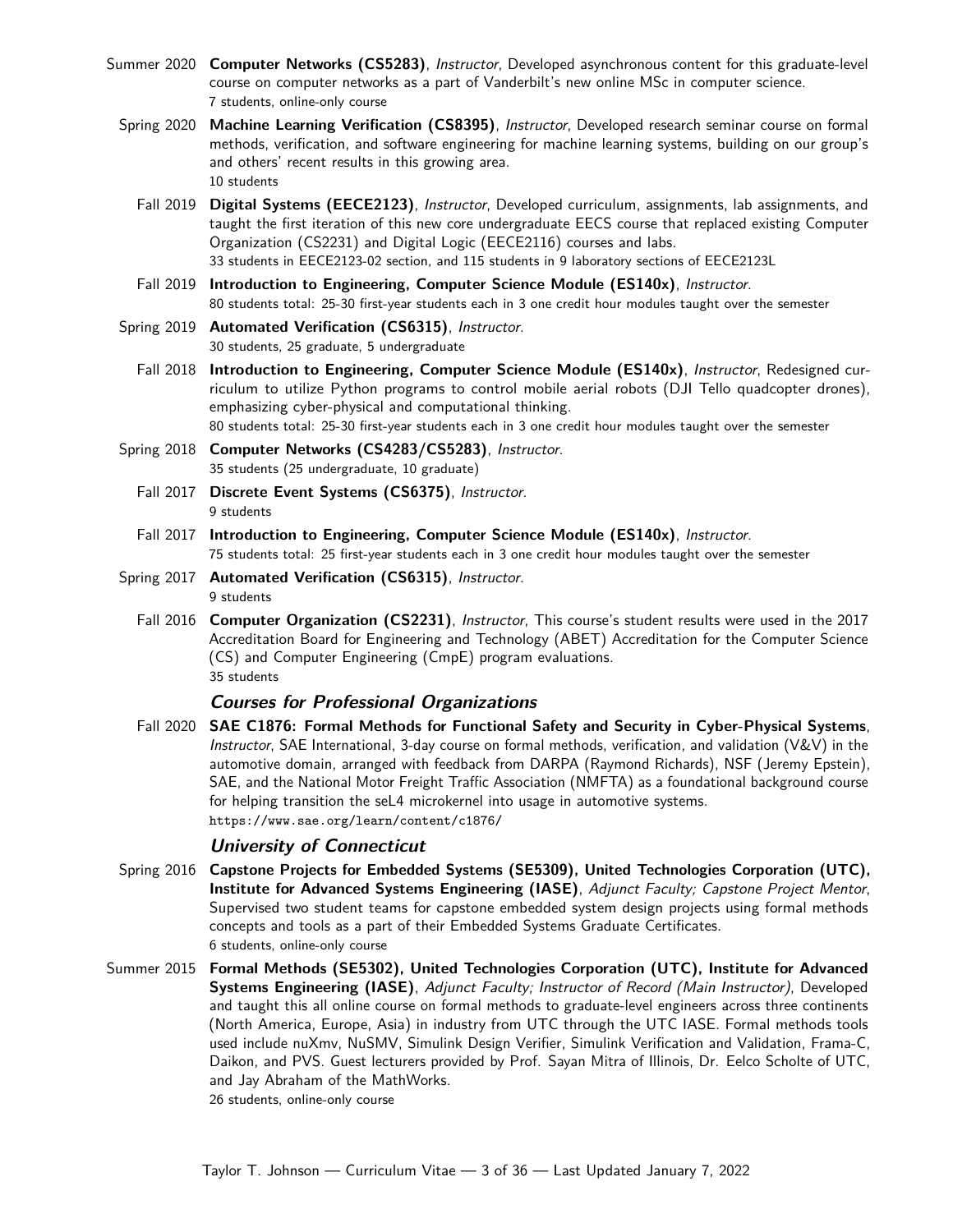#### **University of Texas at Arlington**

- Fall 2015 **[Automated Software Engineering \(CSE6323\)](http://www.taylortjohnson.com/class/cse6323/f15/)**, Instructor. 9 students; developed course
- Summer 2015 **[Introduction to Engineering and Engineering Mathematics \(ENGR1.0x\)](https://www.edx.org/course/introduction-engineering-engineering-utarlingtonx-engr1-0x)**, Guest Lecturer, Created modules on computer science mathematics, particularly discrete math and graph theory. Massive Open Online Course (MOOC) through [edX](https://www.edx.org/) via [UTArlingtonX](https://www.edx.org/school/utarlingtonx) for high school students.
	- Spring 2015 **[Mobile Systems Engineering \(CSE4340 / CSE5349\)](http://www.taylortjohnson.com/class/cse4340/s15/)**, Instructor. 32 students (18 undergraduates in 4340 and 14 graduates in 5349); redeveloped course
		- Fall 2014 **[Computer Organization and Assembly Language Programming \(CSE2312\)](http://www.taylortjohnson.com/class/cse2312/f14/)**, Instructor. 49 students; also provided all course materials for another fall 2014 section, which has been reused in five subsequent sections in spring 2015, summer 2015, and fall 2015.
	- Spring 2014 **[Special Topics in Advanced Systems and Architecture: Cyber-Physical Systems \(CSE6359\)](http://www.taylortjohnson.com/class/cse6359/s14/)**, Instructor.

9 students; developed course

Fall 2013 **[Computer Organization and Assembly Language Programming \(CSE2312\)](http://www.taylortjohnson.com/class/cse2312/f13/)**, Instructor, Redeveloped course and also provided course materials for spring 2014 and summer 2014 sections. 47 students

#### **University of Illinois at Urbana-Champaign**

- Spring 2010 **[Introduction to Computing Systems \(ECE190\)](http://courses.ece.illinois.edu/ece190/)**, Graduate Teaching Assistant.
- Spring 2009 **[Introduction to Computing Systems \(ECE190\)](http://courses.ece.illinois.edu/ece190/)**, Graduate Teaching Assistant.
- Fall 2008 **[Introduction to Electrical and Computer Engineering \(ECE110\)](http://courses.ece.illinois.edu/ece110/Lab/)**, Graduate Teaching Assistant. **Rice University**
- Spring 2008 **[Applied Algorithms and Data Structures \(COMP314\)](http://sys.cs.rice.edu/course/comp314/10/)**, Undergraduate Teaching Assistant.
- Spring 2008 **[Intermediate Programming \(COMP212\)](http://www.owlnet.rice.edu/~comp212/08-spring/)**, Undergraduate Teaching Assistant.
- Fall 2007 **[Digital Logic Design \(ELEC326\)](http://www.ece.rice.edu/~kmram/elec326/)**, Undergraduate Lab Assistant.
- Spring 2007 **[Intermediate Programming \(COMP212\)](http://www.owlnet.rice.edu/~comp212/08-spring/)**, Undergraduate Teaching Assistant.
- Spring 2007 **[Microcontroller and Embedded Systems Laboratory \(ELEC226\)](http://cnx.org/content/col10215/latest/)**, Undergraduate Lab Assistant.
- Spring 2006 **[Intermediate Programming \(COMP212\)](http://www.owlnet.rice.edu/~comp212/08-spring/)**, Undergraduate Teaching Assistant.

# **PUBLICATIONS**

**Co-authors with a trailing** † **indicate thesis students formally advised or co-advised, with a trailing** ◦ **are postdocs formally mentored, and co-authors with a trailing** *<sup>⋆</sup>* **indicate students informally mentored (all at the time of publication). Papers subject to double-blind reviews (both authors and reviewers are anonymous) are indicated by DBR. Papers that have corresponding software artifacts and have passed a repeatability/artifact evaluation are indicated by RAE**.

**Citation metrics are from [Google Scholar,](http://scholar.google.com/citations?user=MdTkXNYAAAAJ&hl=en) with a total of** 2071 **citations,** *h***-index of** 25**, and** *i*10**-index of** 54 **as of October 12, 2021**.

### **PAPERS SUBMITTED AND PENDING REVIEW DECISIONS**

- [U2] Joel Rosenfeld◦ , Ben Russo, Rushi Kamalapurkar, **Taylor T. Johnson**, "The Occupation Kernel Method for Nonlinear System Identification," under revision for SIAM Journal on Control and Optimization (SICON), October 2021.
- [U1] Luan Viet Nguyen, Hoang-Dung Tran† , **Taylor T. Johnson**, Vijay Gupta, "Decentralized Safe Control for Distributed Cyber-Physical Systems using Real-time Reachability Analysis," under review for IEEE Transactions on Control of Network Systems (TCNS), September 2021.

### **REFEREED JOURNAL ARTICLES**

- [J26] Joel A. Rosenfeld, Rushikesh Kamalapurkar, L. Forest Gruss, **Taylor T. Johnson**, "Dynamic Mode Decomposition for Continuous Time Systems with the Liouville Operator," Journal of Nonlinear Science, October 2021. [\[pdf\]](http://taylortjohnson.com/research/rosenfeld2021jns.pdf) Impact Factor: 3.621.
- [J25] Hoang-Dung Tran† , Diego Manzanas Lopez† , Patrick Musau† , Xiaodong Yang† , Luan Nguyen, Weiming Xiang, **Taylor T. Johnson**, "Verification of piecewise deep neural networks: a star set approach with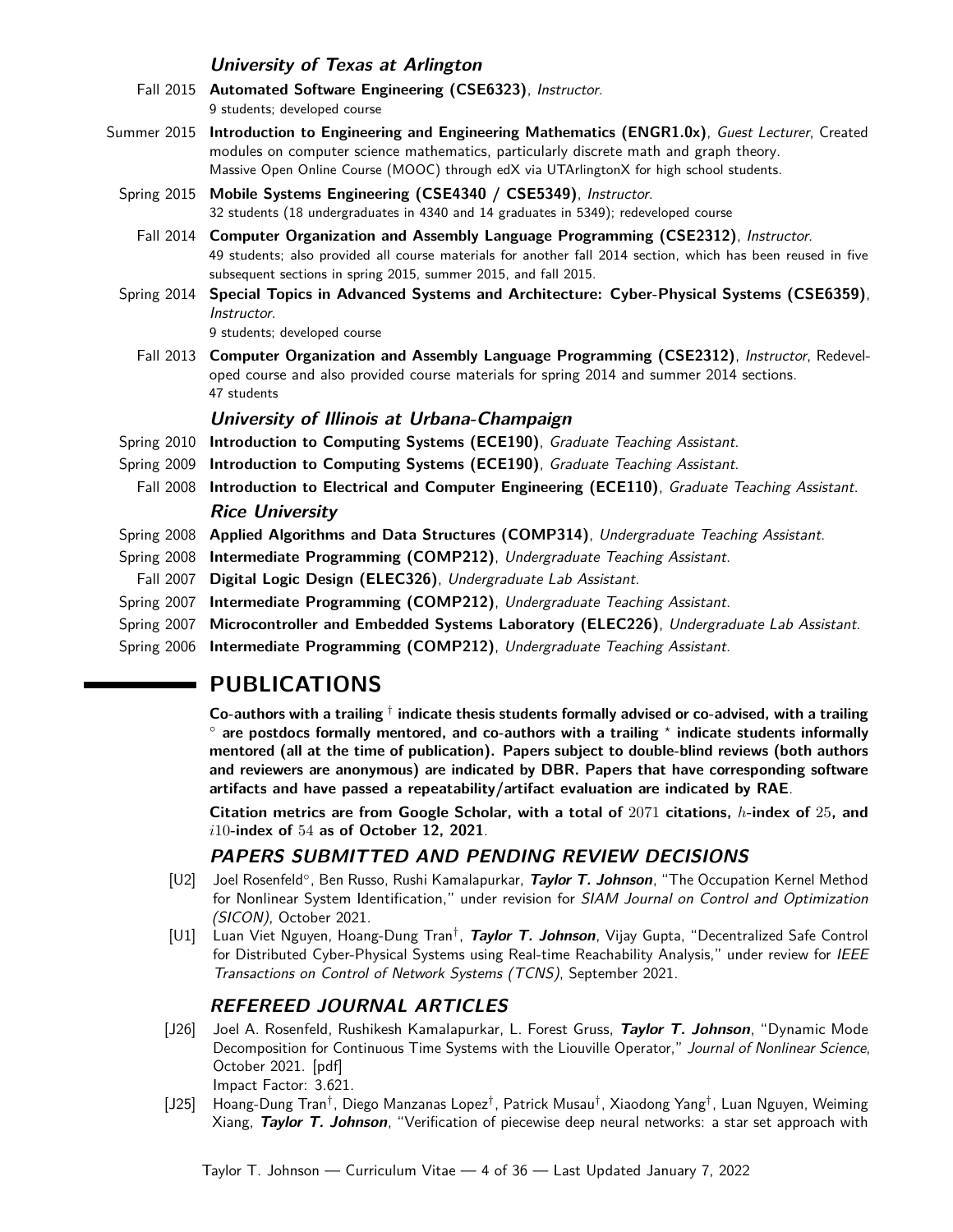zonotope pre-filter," Formal Aspects of Computing, Vol: 33, p 519-545, August 2021. [\[pdf\]](http://taylortjohnson.com/research/tran2021faoc.pdf) DOI: [10.1007/s00165-021-00553-4](https://doi.org/10.1007/s00165-021-00553-4) Impact Factor: 0.627. Special Issue of Formal Aspects of Computing on Formal Methods: Foundations

- and Practical Applications, October 2020. Extension of [\[C25\]](#page-6-0) invited for special issue. [J24] Xiaodong Yang† , Omar Beg, Matthew Kenigsberg, **Taylor T. Johnson**, "A Framework for Identification and Validation of Affine Hybrid Automata from Input-Output Traces," ACM Transactions on Cyber-Physical Systems (TCPS), August 2021. [\[pdf\]](http://taylortjohnson.com/research/yang2021tcps.pdf).
- [J23] Omar Ali Beg, Luan Viet Nguyen, **Taylor T. Johnson**, Ali Davoudi, "Cyber-Physical Anomaly Detection in Microgrids Using Time-Frequency Logic Formalism," IEEE Access, Vol: 9, p 20012-20021, January 2021. [\[pdf\]](http://taylortjohnson.com/research/beg2021access.pdf) DOI: [10.1109/ACCESS.2021.3055229](https://doi.org/10.1109/ACCESS.2021.3055229)

<span id="page-4-1"></span><span id="page-4-0"></span>Impact Factor: 3.745.

- [J22] Hoang-Dung Tran† , Weiming Xiang, **Taylor T. Johnson**, "Verification Approaches for Learning-Enabled Autonomous Cyber-Physical Systems," IEEE Design and Test (D&T), August 2020. [\[pdf\]](http://taylortjohnson.com/research/tran2020dt.pdf) DOI: [10.1109/MDAT.2020.3015712](https://doi.org/10.1109/MDAT.2020.3015712) Impact Factor: 2.409.
- [J21] Weiming Xiang, Xiaodong Yang† , Hoang-Dung Tran† , **Taylor T. Johnson**, "Reachable Set Estimation for Neural Network Control Systems: A Simulation-Guided Approach," IEEE Transactions on Neural Networks and Learning Systems (TNNLS), May 2020. [\[pdf\]](http://taylortjohnson.com/research/xiang2020tnnls.pdf) DOI: [10.1109/TNNLS.2020.2991090](https://doi.org/10.1109/TNNLS.2020.2991090) Impact Factor: 8.793.
- [J20] Hoang-Dung Tran† , Feiyang Cei, Diego Manzanas Lopez† , **Taylor T. Johnson**, Xenofon Koutsoukos, "Safety Verification of Cyber-Physical Systems with Reinforcement Learning Control," ACM Transactions on Embedded Computing Systems (TECS), Special Issue from EMSOFT'19, Vol: 18, No: 5s, p 105:1- 105:22, October 2019. [\[pdf\]](http://taylortjohnson.com/research/tran2019emsoft.pdf) DOI: [10.1145/3358230](https://doi.org/10.1145/3358230) Acceptance Rate: 25.0 percent (25 of 100) Double-Blind Review (**DBR**) Impact Factor: 2.609.
- [J19] Ziaur Rahman, Stephen P. Mattingly, Rahul Kawadgave, Dian Nostikasari, Nicole Roeglin, Colleen Casey, **Taylor T. Johnson**, "Using crowd sourcing to locate and characterize conflicts for vulnerable modes," Accident Analysis and Prevention, Vol: 128, p 23-39, July 2019. [\[pdf\]](http://taylortjohnson.com/research/rahman2019aap.pdf) DOI: [10.1016/j.aap.2019.03.014](https://doi.org/10.1016/j.aap.2019.03.014) Impact Factor: 3.655.
- <span id="page-4-3"></span>[J18] Andrew Sogokon<sup>。</sup>, Paul B. Jackson, Taylor T. Johnson, "Verifying Safety and Persistence in Hybrid Systems Using Flowpipes and Continuous Invariants," Journal of Automated Reasoning (JAR), Springer, Vol: 63, No: 4, p 1005-1029, December 2019. [\[pdf\]](http://taylortjohnson.com/research/sogokon2019jar.pdf) DOI: [10.1007/s10817-018-9497-x](https://doi.org/10.1007/s10817-018-9497-x) Impact Factor: 1.445. Extension of [\[C19\]](#page-7-0).
- <span id="page-4-4"></span>[J17] Stanley Bak, Omar Beg† , Sergiy Bogomolov, **Taylor T. Johnson**, Luan Viet Nguyen† , Christian Schilling, "Hybrid automata: from verification to implementation," International Journal on Software Tools for Technology Transfer (STTT), Springer, Vol: 21 (1), p 87-104, February 2019. [\[pdf\]](http://taylortjohnson.com/research/bak2019sttt.pdf) DOI: [10.1007/s10009-017-0458-1](https://doi.org/10.1007/s10009-017-0458-1) Impact Factor: 1.079. Software tool: [http://swt.informatik.uni-freiburg.de/tool/spaceex/](http://swt.informatik.uni-freiburg.de/tool/spaceex/ha2slsf) [ha2slsf](http://swt.informatik.uni-freiburg.de/tool/spaceex/ha2slsf)
- <span id="page-4-5"></span>[J16] Omar Beg† , Luan Viet Nguyen† , **Taylor T. Johnson**, Ali Davoudi, "Signal Temporal Logic-based Attack Detection in DC Microgrids," IEEE Transactions on Smart Grid (TSG), Vol: 10, No: 4, p 3585-3595, July 2018. [\[pdf\]](http://taylortjohnson.com/research/beg2018tsg.pdf) DOI: [10.1109/TSG.2018.2832544](https://doi.org/10.1109/TSG.2018.2832544) Impact Factor: 8.267.
- <span id="page-4-6"></span>[J15] Weiming Xiang◦ , Hoang-Dung Tran† , **Taylor T. Johnson**, "Nonconservative Lifted Convex Conditions for Stability of Discrete-Time Switched Systems under Minimum Dwell-Time Constraint," IEEE Transactions on Automatic Control (TAC), Vol: 64, No: 8, p 3407-3414, August 2018. [\[pdf\]](http://taylortjohnson.com/research/xiang2018tac_b.pdf) DOI: [10.1109/TAC.2018.2879585](https://doi.org/10.1109/TAC.2018.2879585) Impact Factor: 5.625.
- <span id="page-4-2"></span>[J14] Weiming Xiang°, Hoang-Dung Tran<sup>†</sup>, *Taylor T. Johnson*, "Robust exponential stability and disturbance attenuation for discrete-time switched systems under arbitrary switching," IEEE Transactions on Automatic Control (TAC), Vol: 63, No: 5, p 1450-1456, May 2018. [\[pdf\]](http://taylortjohnson.com/research/xiang2018tac_a.pdf)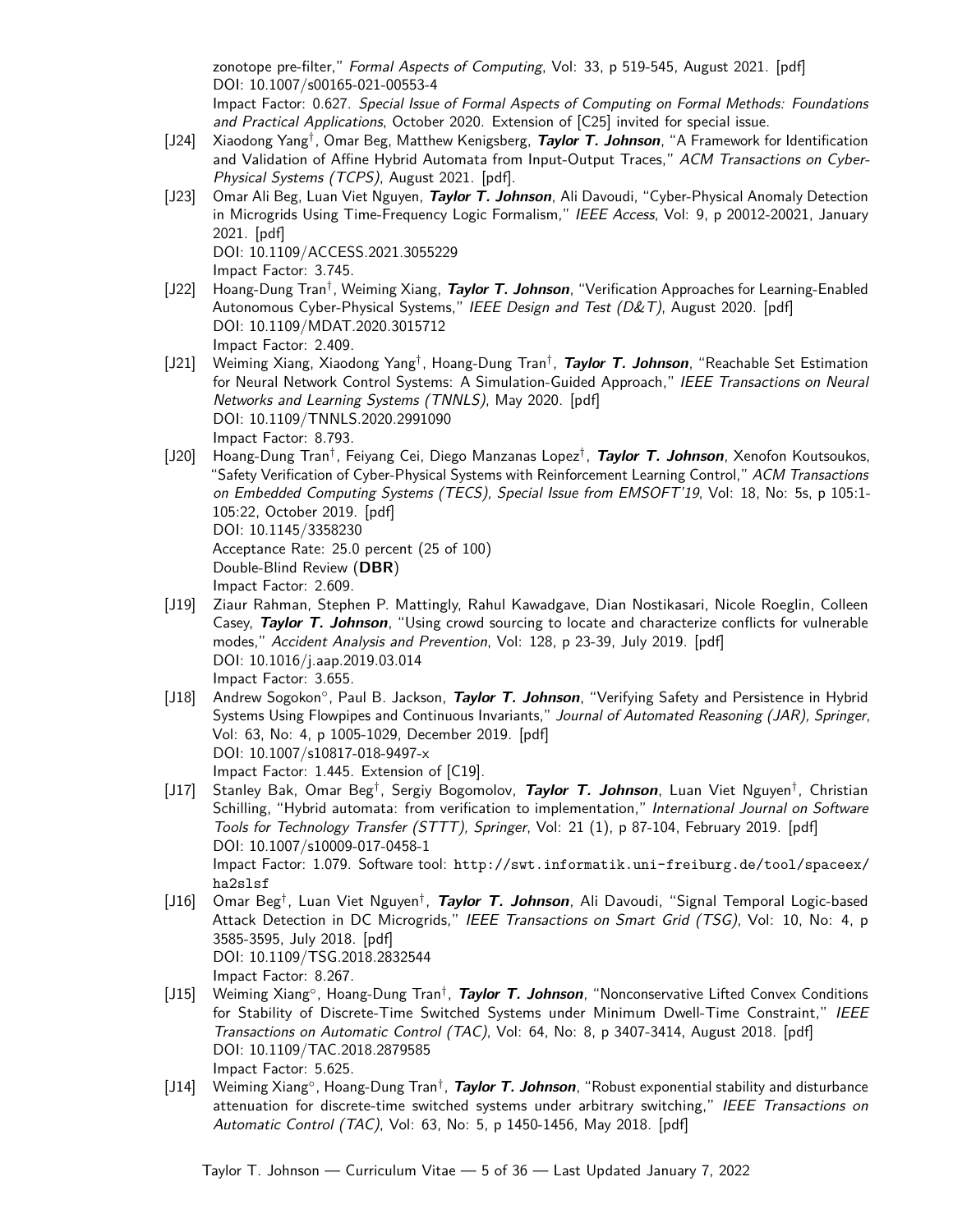<span id="page-5-5"></span><span id="page-5-2"></span>DOI: [10.1109/TAC.2017.2748918](https://doi.org/10.1109/TAC.2017.2748918) Impact Factor: 5.625.

- [J13] Weiming Xiang<sup>°</sup>, Hoang-Dung Tran<sup>†</sup>, Taylor T. Johnson, "Output reachable set estimation and verification for multilayer neural networks," IEEE Transactions on Neural Networks and Learning Systems (TNNLS), Vol: 29, No: 11, p 5777-5783, March 2018. [\[pdf\]](http://taylortjohnson.com/research/xiang2018tnnls.pdf) DOI: [10.1109/TNNLS.2018.2808470](https://doi.org/10.1109/TNNLS.2018.2808470) Impact Factor: 8.793.
- [J12] Luan Viet Nguyen† , Khaza Anuaral Hoque◦ , **Taylor T. Johnson**, Stanley Bak, Steven Drager, "Cyber-Physical Specification Mismatches," ACM Transactions on Cyber-Physical Systems (TCPS), Vol: 2, No: 4, p 23:1-23:26, July 2018. [\[pdf\]](http://taylortjohnson.com/research/nguyen2018tcps.pdf) DOI: [10.1145/3170500](https://doi.org/10.1145/3170500) Impact Factor: 2.6.
- [J11] Andrew Sogokon◦ , Khalil Ghorbal, **Taylor T. Johnson**, "Operational Models for Piecewise-Smooth Systems," ACM Transactions on Embedded Computing Systems (TECS), Special Issue from EMSOFT'17, Vol: 16, No: 5s, p 185:1-185:19, October 2017. [\[pdf\]](http://taylortjohnson.com/research/sogokon2017emsoft_tecs.pdf) DOI: [10.1145/3126506](https://doi.org/10.1145/3126506) Acceptance Rate: 25.6 percent (74 of 289) Impact Factor: 2.609.
- [J10] Omar Beg† , Houssam Abbas, **Taylor T. Johnson**, Ali Davoudi, "Model Validation of PWM DC-DC Converters," IEEE Transactions on Industrial Electronics (TIE), Vol: 64, No: 9, p 7049-7059, September 2017. [\[pdf\]](http://taylortjohnson.com/research/beg2017tie.pdf) DOI: [10.1109/TIE.2017.2688961](https://doi.org/10.1109/TIE.2017.2688961)

<span id="page-5-7"></span><span id="page-5-4"></span><span id="page-5-3"></span><span id="page-5-1"></span>Impact Factor: 7.515.

- [J9] Weiming Xiang◦ , Hoang-Dung Tran† , **Taylor T. Johnson**, "Output Reachable Set Estimation for Switched Linear Systems and Its Application in Safety Verification," IEEE Transactions on Automatic Control (TAC), Vol: 62, No: 10, p 5380-5387, October 2017. [\[pdf\]](http://taylortjohnson.com/research/xiang2017tac.pdf) DOI: [10.1109/TAC.2017.2692100](https://doi.org/10.1109/TAC.2017.2692100) Impact Factor: 5.625.
- [J8] Weiming Xiang<sup>°</sup>, Taylor T. Johnson, "Event-triggered control for continuous-time switched linear systems," IET Control Theory and Applications (CTA), Vol: 11, No: 11, p 1694-1703, July 2017. [\[pdf\]](http://taylortjohnson.com/research/xiang2017cta.pdf) DOI: [10.1049/iet-cta.2016.0672](https://doi.org/10.1049/iet-cta.2016.0672) Impact Factor: 3.526.
- [J7] Hoang-Dung Tran† , Luan Viet Nguyen† , Weiming Xiang◦ , **Taylor T. Johnson**, "Order-reduction abstractions for safety verification of high-dimensional linear systems," Discrete Event Dynamic Systems (DEDS), Springer, Vol: 27, No: 2, p 443-461, April 2017. [\[pdf\]](http://taylortjohnson.com/research/tran2017deds.pdf) DOI: [10.1007/s10626-017-0244-y](https://doi.org/10.1007/s10626-017-0244-y) Impact Factor: 1.088.
- [J6] Omar Beg† , **Taylor T. Johnson**, Ali Davoudi, "Detection of false-data injection attacks in cyberphysical DC microgrids," IEEE Transactions on Industrial Informatics (TII), Vol: 13, No: 5, p 2693-2703, October 2017. [\[pdf\]](http://taylortjohnson.com/research/beg2017tii.pdf) DOI: [10.1109/TII.2017.2656905](https://doi.org/10.1109/TII.2017.2656905) Impact Factor: 9.112.
- [J5] Sergiy Bogomolov, Alexandre Donzé, Goran Frehse, Radu Grosu, **Taylor T. Johnson**, Hamed Ladan, Andreas Podelski, Martin Wehrle, "Guided Search for Hybrid Systems Based on Coarse-Grained Space Abstractions," International Journal on Software Tools for Technology Transfer (STTT), Springer, Vol: 18, No: 4, p 449-467, August 2016. [\[pdf\]](http://taylortjohnson.com/research/bogomolov2016sttt.pdf) DOI: [10.1007/s10009-015-0393-y](https://doi.org/10.1007/s10009-015-0393-y)

<span id="page-5-6"></span><span id="page-5-0"></span>Impact Factor: 1.079. Software tool: <http://www2.informatik.uni-freiburg.de/~bogom/sttt2015/>

- [J4] **Taylor T. Johnson**, Stanley Bak, Marco Caccamo, Lui Sha, "Real-time reachability for verified simplex design," ACM Transactions on Embedded Computing Systems (TECS), Vol: 15, No: 2, p 26:1-26:27, February 2016. [\[pdf\]](http://taylortjohnson.com/research/johnson2016tecs.pdf) DOI: [10.1145/2723871](https://doi.org/10.1145/2723871) Impact Factor: 2.609. Extension of [\[C9\]](#page-8-0). Software Tool [\[S4\]](#page-19-0): [https://github.com/verivital/](https://github.com/verivital/rtreach) [rtreach](https://github.com/verivital/rtreach)
- [J3] **Taylor T. Johnson**, Sayan Mitra, "Safe and stabilizing distributed multi-path cellular flows," Theoretical Computer Science (TCS), Elsevier, Vol: 579, p 9-32, May 2015. [\[pdf\]](http://taylortjohnson.com/research/johnson2015tcs.pdf) DOI: [10.1016/j.tcs.2015.01.023](https://doi.org/10.1016/j.tcs.2015.01.023)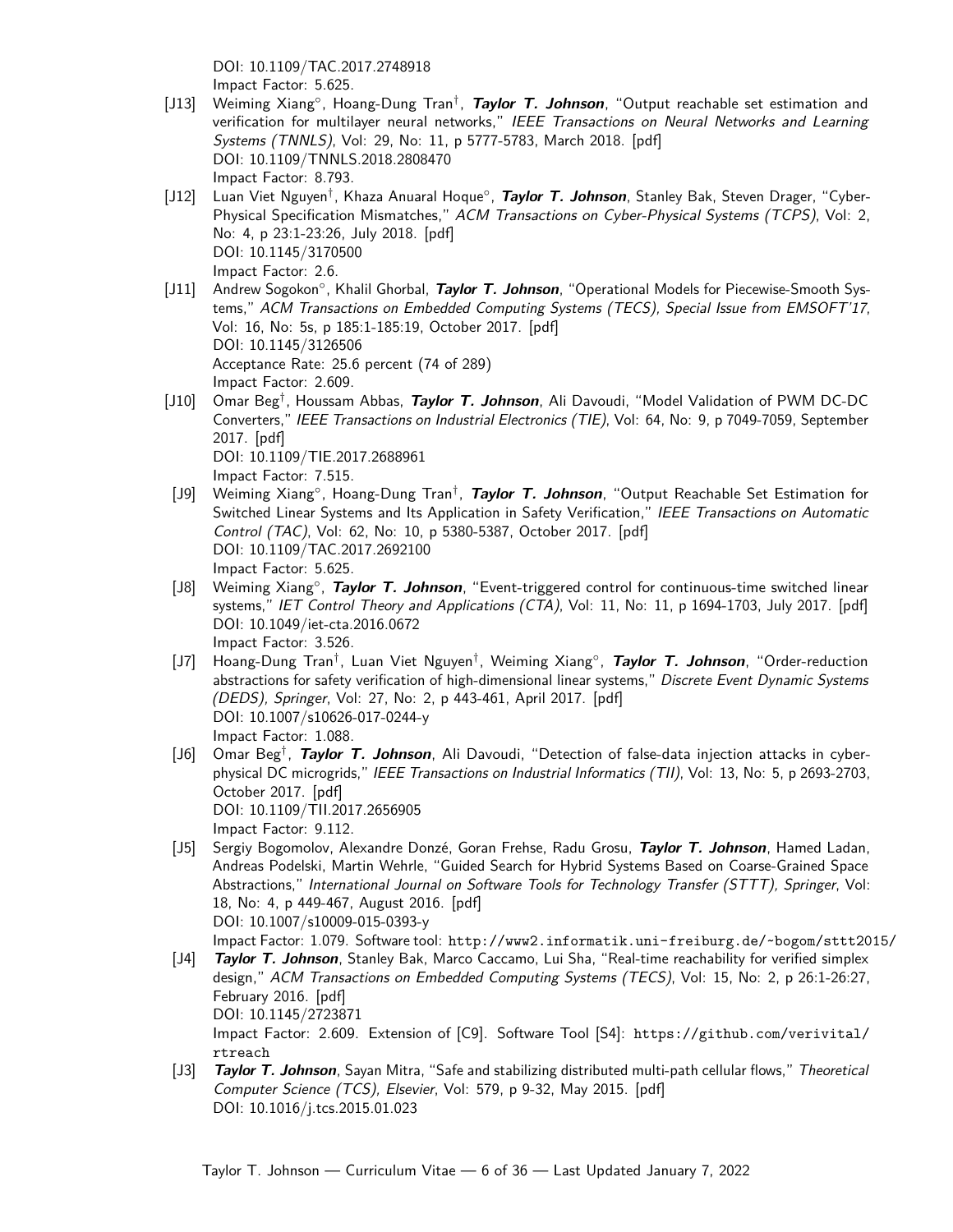Impact Factor: 0.895. Extension of [\[C1\]](#page-9-0). Software Tool: [https://github.com/verivital/cell\\_](https://github.com/verivital/cell_flows) [flows](https://github.com/verivital/cell_flows)

- [J2] Luan Viet Nguyen<sup>†</sup>, Hoang-Dung Tran<sup>†</sup>, Taylor T. Johnson, "Virtual Prototyping for Distributed Control of a Fault-Tolerant Modular Multilevel Inverter for Photovoltaics," IEEE Transactions on Energy Conversion (TEC), Vol: 29, No: 4, p 841-850, December 2014. [\[pdf\]](http://taylortjohnson.com/research/nguyen2014tec.pdf) DOI: [10.1109/TEC.2014.2362716](https://doi.org/10.1109/TEC.2014.2362716) Impact Factor: 4.501.
- [J1] **Taylor T. Johnson**, Sayan Mitra, "Safe Flocking in Spite of Actuator Faults using Directional Failure Detectors," Journal of Nonlinear Systems and Applications, Watam Press, Vol: 2, No: 1-2, p 73-95, 2011. [\[pdf\]](http://taylortjohnson.com/research/johnson2011jnsa.pdf). Extension of [\[C2\]](#page-9-1)

# **REFEREED HIGHLY-SELECTIVE CONFERENCE PROCEEDINGS PAPERS**

**Acceptance based on peer review of full papers**.

- [C32] Tianshu Bao† , Xiaowei Jia, Jacob Zwart, Jeffrey Sadler, Alison Appling, Samantha Oliver, **Taylor T. Johnson**, "Partial Differential Equation Driven Dynamic Graph Networks for Predicting Stream Water Temperature," 21st IEEE International Conference on Data Mining (ICDM'21), December 2021. [\[pdf\]](http://taylortjohnson.com/research/bao2021icdm.pdf) Acceptance Rate: 20.0 percent (198 of 990).
- [C31] Hoang-Dung Tran†, Neelanjana Pal†, Patrick Musau†, Xiaodong Yang†, Nathaniel Hamilton†, Diego Manzanas Lopez† , Stanley Bak, **Taylor T. Johnson**, "Robustness Verification of Semantic Segmentation Neural Networks Using Relaxed Reachability," 33rd International Conference on Computer-Aided Verification (CAV'21), Vol: 12759, p 263-283, July 2021. [\[pdf\]](http://taylortjohnson.com/research/tran2021cav.pdf) DOI: [10.1007/978-3-030-81685-8\\_12](https://doi.org/10.1007/978-3-030-81685-8_12) Acceptance Rate: 27.2 percent (79 of 290) Double-Blind Review (**DBR**) Repeatability/Artifact Evaluation Passed (**RAE**). Reproducible artifact (functional, available, reusable badges): <https://zenodo.org/record/4726346>)
- <span id="page-6-2"></span>[C30] Xiaodong Yang† , Tomoya Yamaguchi, Hoang-Dung Tran, Bardh Hoxha, **Taylor T. Johnson**, Danil Prokhorov, "Reachability Analysis of Deep ReLU Neural Networks using Facet-Vertex Incidence ," 24th ACM International Conference on Hybrid Systems (HSCC'21), p 18:1-7, May 2021. [\[pdf\]](http://taylortjohnson.com/research/yang2021hscc.pdf) DOI: [10.1145/3447928.3456650](https://doi.org/10.1145/3447928.3456650) Acceptance Rate: 35.0 percent (27 of 77) Double-Blind Review (**DBR**).
- [C29] Hoang-Dung Tran† , Stanley Bak, Weiming Xiang, **Taylor T. Johnson**, "Verification of Deep Convolutional Neural Networks Using ImageStars," 32nd International Conference on Computer-Aided Verification (CAV'20), Vol: 12224, p 18-42, July 2020. [\[pdf\]](http://taylortjohnson.com/research/tran2020cav.pdf) DOI: [10.1007/978-3-030-53288-8\\_2](https://doi.org/10.1007/978-3-030-53288-8_2) Acceptance Rate: 27.3 percent (66 of 241) Double-Blind Review (**DBR**). Reproducible CodeOcean capsule: [https://doi.org/10.24433/CO.](https://doi.org/10.24433/CO.3351375.v1) [3351375.v1](https://doi.org/10.24433/CO.3351375.v1))
- <span id="page-6-1"></span>[C28] Stanley Bak, Hoang-Dung Tran† , Kerianne Hobbs, **Taylor T. Johnson**, "Improved Geometric Path Enumeration for Verifying ReLU Neural Networks," 32nd International Conference on Computer-Aided Verification (CAV'20), Vol: 12224, p 66-96, July 2020. [\[pdf\]](http://taylortjohnson.com/research/bak2020cav.pdf) DOI: [10.1007/978-3-030-53288-8\\_4](https://doi.org/10.1007/978-3-030-53288-8_4) Acceptance Rate: 27.3 percent (66 of 241) Double-Blind Review (**DBR**) Repeatability/Artifact Evaluation Passed (**RAE**).
- <span id="page-6-3"></span>[C27] Hoang-Dung Tran†, Xiaodong Yang†, Diego Manzanas Lopez†, Patrick Musau†, Luan Viet Nguyen, Weiming Xiang, Stanley Bak, **Taylor T. Johnson**, "NNV: The Neural Network Verification Tool for Deep Neural Networks and Learning-Enabled Cyber-Physical Systems," 32nd International Conference on Computer-Aided Verification (CAV'20), Vol: 12224, p 3-17, July 2020. [\[pdf\]](http://taylortjohnson.com/research/tran2020cav_tool.pdf) DOI: [10.1007/978-3-030-53288-8\\_1](https://doi.org/10.1007/978-3-030-53288-8_1) Acceptance Rate: 27.3 percent (66 of 241) Repeatability/Artifact Evaluation Passed (**RAE**). Reproducible CodeOcean capsule: [https://doi.](https://doi.org/10.24433/CO.0221760.v1) [org/10.24433/CO.0221760.v1](https://doi.org/10.24433/CO.0221760.v1)
- <span id="page-6-0"></span>[C26] Shafiul Azam Chowdhury, Sohil Lal Shrestha, **Taylor T. Johnson**, Christoph Csallner, "SLEMI: Equivalence Modulo Input (EMI) Based Mutation of CPS Models for Finding Compiler Bugs in Simulink," 42nd International Conference on Software Engineering (ICSE'20), p 335-346, June 2020.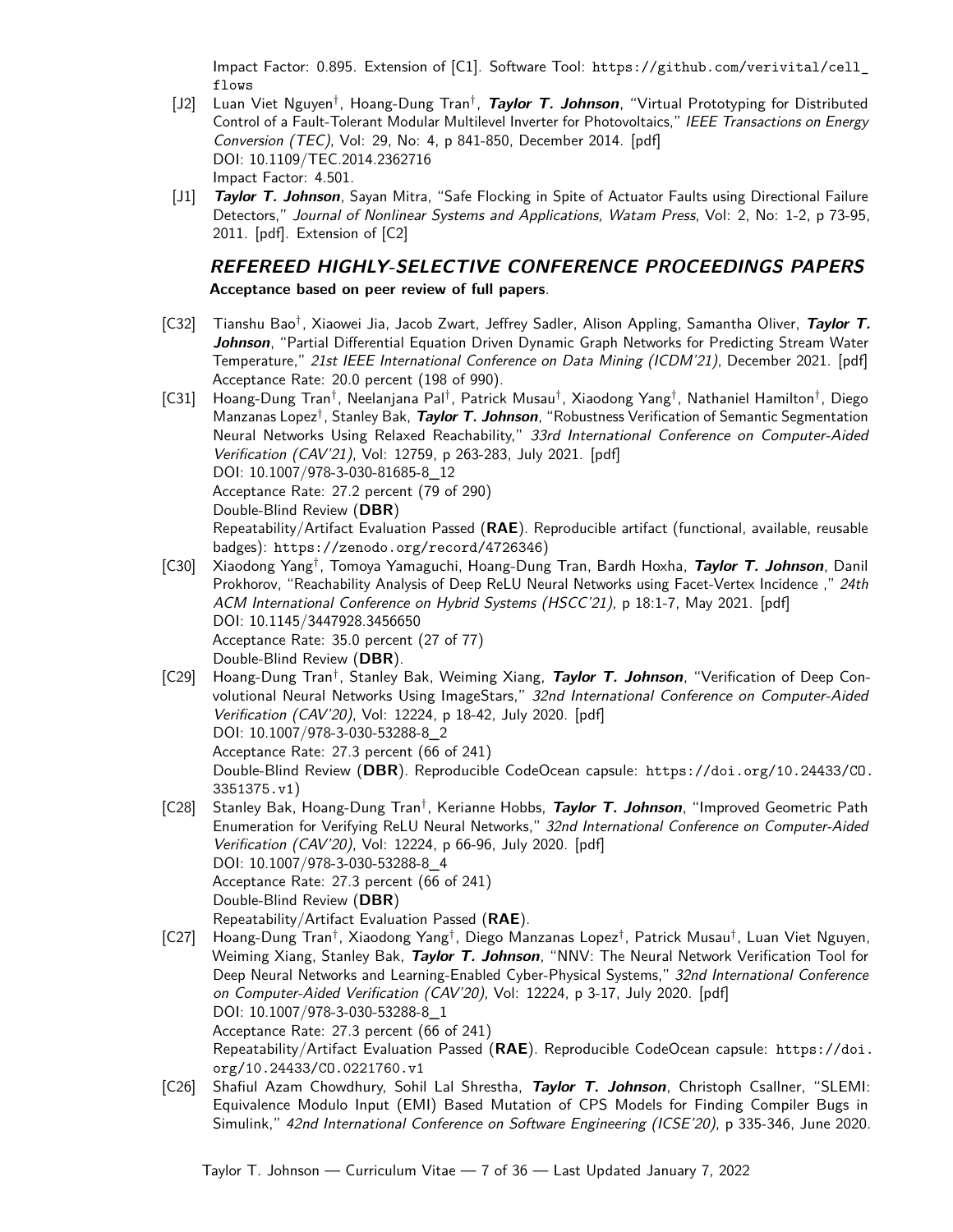[\[pdf\]](http://taylortjohnson.com/research/chowdhury2020icse.pdf) DOI: [10.1145/3377811.3380381](https://doi.org/10.1145/3377811.3380381) Acceptance Rate: 20.9 percent (129 of 617) Double-Blind Review (**DBR**) Repeatability/Artifact Evaluation Passed (**RAE**).

[C25] Hoang-Dung Tran† , Patrick Musau† , Diego Manzanas Lopez† , Xiaodong Yang† , Luan Viet Nguyen, Weiming Xiang◦ , **Taylor T. Johnson**, "Star-Based Reachability Analysis of Deep Neural Networks," 23rd International Symposium on Formal Methods (FM'19), Vol: 11800, p 670-686, September 2019. [\[pdf\]](http://taylortjohnson.com/research/tran2019fm.pdf) DOI: [10.1007/978-3-030-30942-8\\_39](https://doi.org/10.1007/978-3-030-30942-8_39)

<span id="page-7-2"></span><span id="page-7-1"></span>Acceptance Rate: 34.1 percent (44 of 129).

[C24] Hoang-Dung Tran† , Luan Viet Nguyen, Nathaniel Hamilton† , Weiming Xiang◦ , **Taylor T. Johnson**, "Reachability Analysis for High-Index Linear Differential Algebraic Equations," 17th International Conference on Formal Modeling and Analysis of Timed Systems (FORMATS'19), Vol: 11750, p 160-177, August 2019. [\[pdf\]](http://taylortjohnson.com/research/tran2019formats.pdf) DOI: [10.1007/978-3-030-29662-9\\_10](https://doi.org/10.1007/978-3-030-29662-9_10)

Acceptance Rate: 40.4 percent (17 of 42).

[C23] Hoang-Dung Tran† , Luan Viet Nguyen, Patrick Musau† , Weiming Xiang◦ , **Taylor T. Johnson**, "Decentralized Real-Time Safety Verification for Distributed Cyber-Physical Systems," 39th International Conference on Formal Techniques for Distributed Objects (FORTE'19), Vol: 11535, p 261-277, June 2019. [\[pdf\]](http://taylortjohnson.com/research/tran2019forte.pdf)

DOI: [10.1007/978-3-030-21759-4\\_15](https://doi.org/10.1007/978-3-030-21759-4_15)

<span id="page-7-3"></span>Acceptance Rate: 42.8 percent (18 of 42).

[C22] Stanley Bak, Hoang-Dung Tran† , **Taylor T. Johnson**, "Numerical verification of affine systems with up to a billion dimensions," 22nd ACM International Conference on Hybrid Systems (HSCC'19), p 23-32, April 2019. [\[pdf\]](http://taylortjohnson.com/research/bak2019hscc.pdf) DOI: [10.1145/3302504.3311792](https://doi.org/10.1145/3302504.3311792) Acceptance Rate: 23.5 percent (21 of 89) Double-Blind Review (**DBR**)

<span id="page-7-6"></span>Repeatability/Artifact Evaluation Passed (**RAE**).

[C21] Shafiul Chowdhury† , Soumik Mohian, Sidharth Mehra, Siddhant Gawsane, **Taylor T. Johnson**, Christoph Csallner, "Automatically Finding Bugs in a Commercial Cyber-Physical System Development Tool Chain With SLforge," 40th International Conference on Software Engineering (ICSE'18), p 981-992, May 2018. [\[pdf\]](http://taylortjohnson.com/research/chowdhury2018icse.pdf) DOI: [10.1145/3180155.3180231](https://doi.org/10.1145/3180155.3180231)

Acceptance Rate: 20.9 percent (105 of 502)

Double-Blind Review (**DBR**)

<span id="page-7-7"></span><span id="page-7-0"></span>Repeatability/Artifact Evaluation Passed (**RAE**). Related software tools SLForge and CyFuzz [\[S6\]](#page-19-0)

- [C20] Luan Viet Nguyen† , James Kapinski, Xiaoqing Jin, Jyotirmoy Deshmukh, **Taylor T. Johnson**, "Hyperproperties of real-valued signals," 15th ACM-IEEE International Conference on Formal Methods (MEMOCODE'17), p 104-113, September 2017. [\[pdf\]](http://taylortjohnson.com/research/nguyen2017memocode.pdf) DOI: [10.1145/3127041.3127058](https://doi.org/10.1145/3127041.3127058) Acceptance Rate: 31.2 percent (15 of 48).
- [C19] Andrew Sogokon◦ , Paul Jackson, **Taylor T. Johnson**, "Verifying safety and persistence properties of hybrid systems using flowpipes and continuous invariants," 9th NASA Formal Methods Symposium (NFM'17), Vol: 10227, p 194-211, May 2017. [\[pdf\]](http://taylortjohnson.com/research/sogokon2017nfm.pdf) DOI: [10.1007/978-3-319-57288-8\\_14](https://doi.org/10.1007/978-3-319-57288-8_14) Acceptance Rate: 38.3 percent (23 of 60).
- <span id="page-7-5"></span>[C18] Luan Viet Nguyen† , James Kapinski, Xiaoqing Jin, Jyotirmoy Deshmukh, Ken Butts, **Taylor T. Johnson**, "Abnormal data classification using time-frequency temporal logic," 20th International Conference on Hybrid Systems: Computation and Control (HSCC'17), p 237-242, April 2017. [\[pdf\]](http://taylortjohnson.com/research/nguyen2017hscc.pdf) DOI: [10.1145/3049797.3049809](https://doi.org/10.1145/3049797.3049809) Acceptance Rate: 38.1 percent (29 of 76) Double-Blind Review (**DBR**) Repeatability/Artifact Evaluation Passed (**RAE**).
- <span id="page-7-4"></span>[C17] Umair Siddique, Khaza Anuaral Hoque◦ , **Taylor T. Johnson**, "Formal Specification and Dependability Analysis of Optical Communication Networks," Design, Automation, and Test in Europe (DATE'17), p 1564-1569, March 2017. [\[pdf\]](http://taylortjohnson.com/research/siddique2017date.pdf)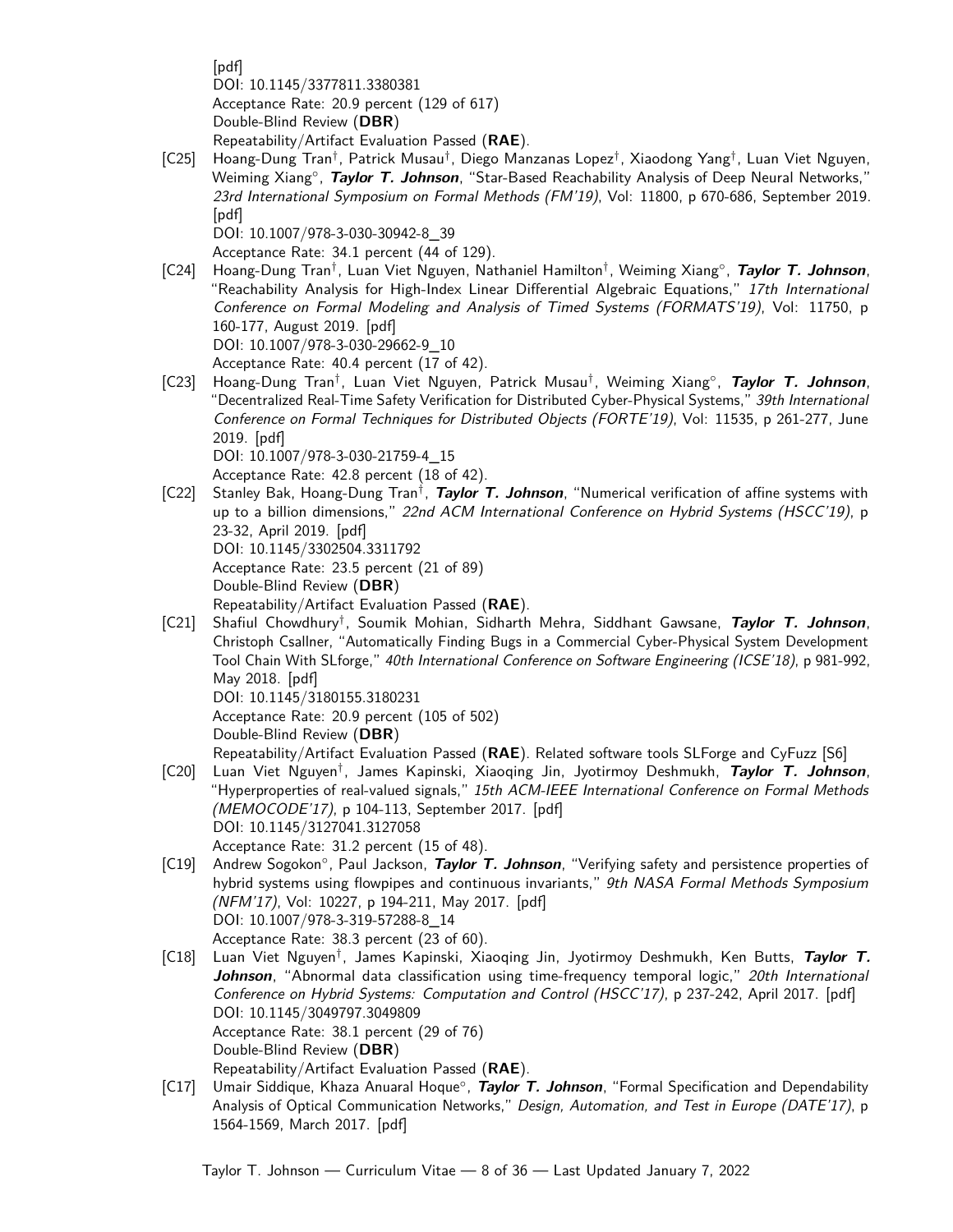DOI: [10.23919/DATE.2017.7927239](https://doi.org/10.23919/DATE.2017.7927239)

<span id="page-8-5"></span><span id="page-8-3"></span>Acceptance Rate: 24.3 percent (193 of 794).

- [C16] Andrew Sogokon◦ , Khalil Ghorbal, **Taylor T. Johnson**, "Decoupling Abstractions of Non-linear Ordinary Differential Equations," International Symposium on Formal Methods (FM'16), Vol: 9995, p 628-644, November 2016. [\[pdf\]](http://taylortjohnson.com/research/sogokon2016fm.pdf) DOI: [10.1007/978-3-319-48989-6\\_38](https://doi.org/10.1007/978-3-319-48989-6_38) Acceptance Rate: 28.4 percent (43 of 151).
- <span id="page-8-7"></span>[C15] Muhammad Usama Sardar, Nida Afaq, Khaza Anuaral Hoque◦ , **Taylor T. Johnson**, Osman Hasan, "Probabilistic formal verification of the SATS concept of operation," 8th NASA Formal Methods Symposium (NFM'16), Vol: 9690, p 191-205, June 2016. [\[pdf\]](http://taylortjohnson.com/research/sardar2016nfm.pdf) DOI: [10.1007/978-3-319-40648-0\\_15](https://doi.org/10.1007/978-3-319-40648-0_15) Acceptance Rate: 37.2 percent (19 of 51).
- [C14] Stanley Bak, Sergiy Bogomolov, Thomas A. Henzinger, **Taylor T. Johnson**, Pradyot Prakash, "Scalable Static Hybridization Methods for Analysis of Nonlinear Systems," 19th ACM International Conference on Hybrid Systems: Computation and Control (HSCC'16), p 155-164, April 2016. [\[pdf\]](http://taylortjohnson.com/research/bak2016hscc.pdf) DOI: [10.1145/2883817.2883837](https://doi.org/10.1145/2883817.2883837) Acceptance Rate: 43.0 percent (28 of 65) Repeatability/Artifact Evaluation Passed (**RAE**). **Best Software Repeatability Evaluation Award**
- <span id="page-8-8"></span>[C13] Stanley Bak, **Taylor T. Johnson**, "Periodically-Scheduled Controller Analysis using Hybrid Systems Reachability and Continuization," 36th IEEE Real-Time Systems Symposium (RTSS'15), p 195-205, December 2015. [\[pdf\]](http://taylortjohnson.com/research/bak2015rtss.pdf) DOI: [10.1109/RTSS.2015.26](https://doi.org/10.1109/RTSS.2015.26) Acceptance Rate: 22.5 percent (34 of 151).
- [C12] Luan Viet Nguyen† , Christian Schilling, Sergiy Bogomolov, **Taylor T. Johnson**, "Runtime Verification for Hybrid Analysis Tools," 15th International Conference on Runtime Verification (RV'15), Vol: 9333, p 281-286, November 2015. [\[pdf\]](http://taylortjohnson.com/research/nguyen2015rv.pdf) DOI: [10.1007/978-3-319-23820-3\\_19](https://doi.org/10.1007/978-3-319-23820-3_19) Acceptance Rate: 46.6 percent (21 of 45).
- [C11] **Taylor T. Johnson**, Stanley Bak, Steven Drager, "Cyber-Physical Specification Mismatch Identification with Dynamic Analysis," ACM/IEEE 6th International Conference on Cyber-Physical Systems (ICCPS'15), p 208-217, April 2015. [\[pdf\]](http://taylortjohnson.com/research/johnson2015iccps.pdf) DOI: [10.1145/2735960.2735979](https://doi.org/10.1145/2735960.2735979)

<span id="page-8-2"></span><span id="page-8-1"></span><span id="page-8-0"></span>Acceptance Rate: 27.4 percent (25 of 91). Software Tool [\[S3\]](#page-19-0): <http://verivital.com/hynger/>

[C10] Stanley Bak, Sergiy Bogomolov, **Taylor T. Johnson**, "HyST: A Source Transformation and Translation Tool for Hybrid Automaton Models," 18th International Conference on Hybrid Systems: Computation and Control (HSCC'15), p 128-133, April 2015. [\[pdf\]](http://taylortjohnson.com/research/bak2015hscc.pdf) DOI: [10.1145/2728606.2728630](https://doi.org/10.1145/2728606.2728630) Acceptance Rate: 39.4 percent (30 of 76)

<span id="page-8-6"></span>Repeatability/Artifact Evaluation Passed (**RAE**). Software Tool [\[S5\]](#page-19-0): <http://verivital.com/hyst/>

[C9] Stanley Bak, **Taylor T. Johnson**, Marco Caccamo, Lui Sha, "Real-Time Reachability for Verified Simplex Design," 35th IEEE Real-Time Systems Symposium (RTSS'14), p 138-148, December 2014. [\[pdf\]](http://taylortjohnson.com/research/bak2014rtss.pdf) DOI: [10.1109/RTSS.2014.21](https://doi.org/10.1109/RTSS.2014.21) Acceptance Rate: 21.4 percent (33 of 154). Software Tool [\[S4\]](#page-19-0): [https://github.com/verivital/](https://github.com/verivital/rtreach)

[rtreach](https://github.com/verivital/rtreach) [C8] **Taylor T. Johnson**, Sayan Mitra, "Anonymized Reachability of Hybrid Automata Networks," 12th International Conference on Formal Modeling and Analysis of Timed Systems (FORMATS'14), Vol:

8711, p 130-145, September 2014. [\[pdf\]](http://taylortjohnson.com/research/johnson2014formats.pdf) DOI: [10.1007/978-3-319-10512-3\\_10](https://doi.org/10.1007/978-3-319-10512-3_10)

<span id="page-8-4"></span>Acceptance Rate: 47.2 percent (17 of 36).

- [C7] Sergiy Bogomolov, Alexandre Donzé, Goran Frehse, Radu Grosu, **Taylor T. Johnson**, Hamed Ladan, Andreas Podelski, Martin Wehrle, "Abstraction-based guided search for hybrid systems," 20th International SPIN Symposium on Model Checking of Software (SPIN'13), p 117-134, 2013. [\[pdf\]](http://taylortjohnson.com/research/bogomolov2013spin.pdf) Acceptance Rate: 50.0 percent (20 of 40).
- [C6] Parasara Sridhar Duggirala, **Taylor T. Johnson**, Adam Zimmerman, Sayan Mitra, "Static and dynamic analysis of timed distributed traces," 33rd IEEE Real-Time Systems Symposium (RTSS'12), p 173-182, December 2012. [\[pdf\]](http://taylortjohnson.com/research/duggirala2012rtss.pdf)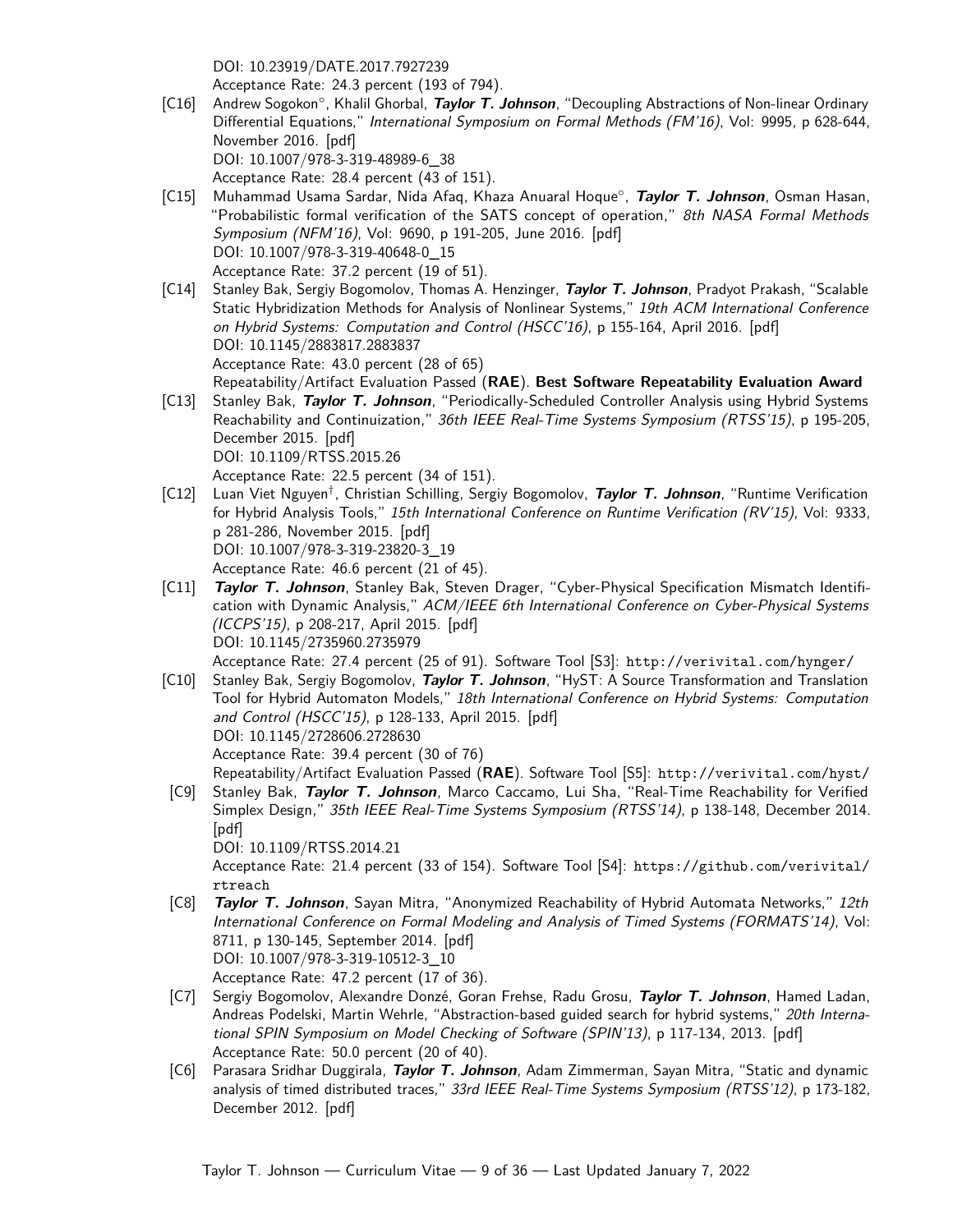<span id="page-9-2"></span>DOI: [10.1109/RTSS.2012.69](https://doi.org/10.1109/RTSS.2012.69)

Acceptance Rate: 22.2 percent (35 of 157).

- [C5] **Taylor T. Johnson**, Jeremy Green, Sayan Mitra, Rachel Dudley, R. Scott Erwin, "Satellite rendezvous and conjunction avoidance: Case studies in verification of nonlinear hybrid systems," International Symposium on Formal Methods (FM'12), Vol: 7436, p 252-266, August 2012. [\[pdf\]](http://taylortjohnson.com/research/johnson2012fm.pdf) DOI: [10.1007/978-3-642-32759-9\\_22](https://doi.org/10.1007/978-3-642-32759-9_22) Acceptance Rate: 21.2 percent (28 of 132).
- [C4] **Taylor T. Johnson**, Sayan Mitra, "A small model theorem for rectangular hybrid automata networks," IFIP International Conference on Formal Techniques for Distributed Systems: Joint International Conference of 14th Formal Methods for Open Object-Based Distributed Systems and 32nd Formal Techniques for Networked and Distributed Systems (FORTE/FMOODS'12), Vol: 7273, p 18-34, June 2012. [\[pdf\]](http://taylortjohnson.com/research/johnson2012forte.pdf)

<span id="page-9-3"></span>DOI: [10.1007/978-3-642-30793-5\\_2](https://doi.org/10.1007/978-3-642-30793-5_2)

<span id="page-9-1"></span><span id="page-9-0"></span>Acceptance Rate: 38.0 percent (16 of 42). **Best Paper Award**. Top 1 of 155 Submissions Across Three Conferences

- [C3] **Taylor T. Johnson**, Sayan Mitra, "Parameterized verification of distributed cyber-physical systems: An aircraft landing protocol case study," 3rd ACM/IEEE International Conference on Cyber-Physical Systems (ICCPS'12), p 161-170, April 2012. [\[pdf\]](http://taylortjohnson.com/research/johnson2012iccps.pdf) DOI: [10.1109/ICCPS.2012.24](https://doi.org/10.1109/ICCPS.2012.24) Acceptance Rate: 34.1 percent (14 of 41).
- [C2] **Taylor T. Johnson**, Sayan Mitra, "Safe flocking in spite of actuator faults," Stabilization, Safety, and Security of Distributed Systems (SSS'10), Vol: 6366, p 588-602, September 2010. [\[pdf\]](http://taylortjohnson.com/research/johnson2010sss.pdf) DOI: [10.1007/978-3-642-16023-3\\_45](https://doi.org/10.1007/978-3-642-16023-3_45) Acceptance Rate: 43.3 percent (39 of 90).
- [C1] **Taylor T. Johnson**, Sayan Mitra, Karthik Manamcheri, "Safe and stabilizing distributed cellular flows," 30th IEEE International Distributed Computing Systems (ICDCS'10), p 577-586, June 2010. [\[pdf\]](http://taylortjohnson.com/research/johnson2010icdcs.pdf) DOI: [10.1109/ICDCS.2010.49](https://doi.org/10.1109/ICDCS.2010.49) Acceptance Rate: 14.3 percent (84 of 585).

### **BOOK CHAPTERS**

**Acceptance based on peer review of full papers**.

<span id="page-9-4"></span>[BC1] Weiming Xiang◦ , Diego Manzanas Lopez† , Patrick Musau† , **Taylor T. Johnson**, "Reachable Set Estimation and Verification for Neural Network Models of Nonlinear Dynamic Systems," Safe, Autonomous and Intelligent Vehicles, Series on Unmanned Systems Technologies, Springer, p 123-144, 2019. [\[pdf\]](http://taylortjohnson.com/research/xiang2019ust.pdf) DOI: 10.1007/978-3-319-97301-2 7. Editors: Huafeng Yu, Xin Li, Richard Murray, Claire J. Tomlin, Ramesh S

## **OTHER FULLY REFEREED CONFERENCE PROCEEDINGS PAPERS Acceptance based on peer review of full papers**.

- [OC14] Preston Robinette† , Benjamin Heiner, Umberto Ravaioli, Nathaniel Hamilton† , **Taylor T. Johnson**, Kerianne Hobbs, "Reinforcement Learning Heuristics for Aerospace Control Systems," IEEE Aerospace Conference, March 2022. [\[pdf\]](http://taylortjohnson.com/research/robinette2022aerospace.pdf).
- [OC13] Patrick Musau† , Nathaniel Hamilton† , Diego Manzanas Lopez† , **Taylor T. Johnson**, "Zero-Shot Policy Transfer in Autonomous Racing: Reinforcement Learning versus Imitation Learning," IEEE International Conference on Assured Autonomy (ICAA'22), March 2022. [\[pdf\]](http://taylortjohnson.com/research/hamilton2022icaa.pdf).
- [OC12] Patrick Musau† , Nathaniel Hamilton† , Diego Manzanas Lopez† , Preston Robinette† , **Taylor T. Johnson**, "On Using Real-Time Reachability for the Safety Assurance of Machine Learning Controllers," IEEE International Conference on Assured Autonomy (ICAA'22), March 2022. [\[pdf\]](http://taylortjohnson.com/research/musau2022icaa.pdf).
- [OC11] Joel A. Rosenfeld, Rushikesh Kamalapurkar, L. Forest Gruss, **Taylor T. Johnson**, "On Occupation Kernels, Liouville Operators, and Dynamic Mode Decomposition," 2021 American Control Conference (ACC), May 2021. [\[pdf\]](http://taylortjohnson.com/research/rosenfeld2021acc.pdf)

<span id="page-9-5"></span>DOI: [10.23919/ACC50511.2021.9483121.](https://doi.org/10.23919/ACC50511.2021.9483121)

- [OC10] Omar Ali Beg, Ajay P. Yadav, **Taylor T. Johnson**, Ali Davoudi, "Formal Online Resiliency Monitoring in Microgrids," IEEE 2020 Resilience Week (RWS), p 99-105, October 2020. [\[pdf\]](http://taylortjohnson.com/research/beg2020rw.pdf) DOI: [10.1109/RWS50334.2020.9241272.](https://doi.org/10.1109/RWS50334.2020.9241272)
- [OC9] Joel Rosenfeld◦ , Rushi Kamalapurkar, Ben Russo, **Taylor T. Johnson**, "Occupation Kernels and Densely Defined Liouville Operators for System Identification," IEEE 58th Conference on Decision and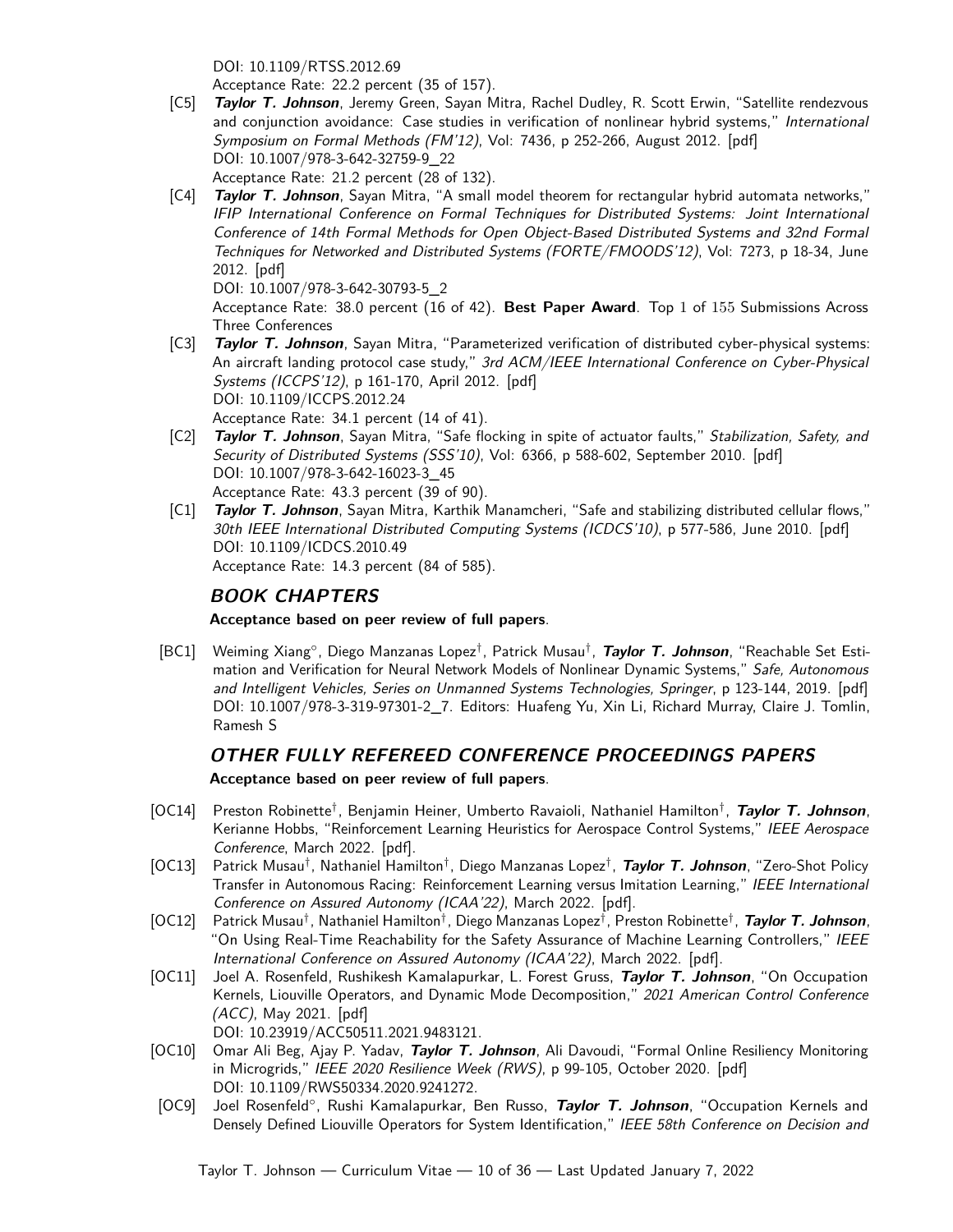<span id="page-10-0"></span>Control (CDC'19), p 6455-6460, December 2019. [\[pdf\]](http://taylortjohnson.com/research/rosenfeld2019cdc.pdf) DOI: [10.1109/CDC40024.2019.9029337](https://doi.org/10.1109/CDC40024.2019.9029337) Acceptance Rate: 59.5 percent (1155 of 1938).

- [OC8] Weiming Xiang◦ , Hoang-Dung Tran† , Joel Rosenfeld◦ , **Taylor T. Johnson**, "Reachable Set Estimation and Safety Verification for Piecewise Linear Systems with Neural Network Controllers," American Control Conference (ACC'18), p 1574-1579, June 2018. [\[pdf\]](http://taylortjohnson.com/research/xiang2018acc.pdf) DOI: [10.23919/ACC.2018.8431048](https://doi.org/10.23919/ACC.2018.8431048) Acceptance Rate: 66.9 percent (1087 of 1623).
- [OC7] Luan Viet Nguyen† , Bardh Hoxha, **Taylor T. Johnson**, Georgios Fainekos, "Mission Planning for Multiple Vehicles with Temporal Specifications using UxAS," 6th IFAC Analysis and Design of Hybrid Systems (ADHS'18), Vol: 51, No: 16, p 67-72, July 2018. [\[pdf\]](http://taylortjohnson.com/research/nguyen2018adhs.pdf) DOI: [10.1016/j.ifacol.2018.08.012](https://doi.org/10.1016/j.ifacol.2018.08.012) Acceptance Rate: 69.4 percent (50 of 72).
- <span id="page-10-7"></span>[OC6] Hoang-Dung Tran† , Stanley Bak, **Taylor T. Johnson**, "Reachability Analysis for One Dimensional Linear Parabolic Equations," 6th IFAC Analysis and Design of Hybrid Systems (ADHS'18), Vol: 51, No: 16, p 133-138, July 2018. [\[pdf\]](http://taylortjohnson.com/research/tran2018adhs.pdf) DOI: [10.1016/j.ifacol.2018.08.023](https://doi.org/10.1016/j.ifacol.2018.08.023) Acceptance Rate: 69.4 percent (50 of 72).
- <span id="page-10-4"></span>[OC5] Omar Beg† , Luan Viet Nguyen† , Ali Davoudi, **Taylor T. Johnson**, "Computer-Aided Formal Verification of Power Electronics Circuits," VDE Frontiers in Analog Computer Aided Design (FAC'17), p 21-26, July 2017. [\[pdf\]](http://taylortjohnson.com/research/beg2017fac.pdf).
- <span id="page-10-5"></span>[OC4] Weiming Xiang◦ , **Taylor T. Johnson**, Hoang-Dung Tran† , "On reachable set estimation for discretetime switched linear systems under arbitrary switching," American Control Conference (ACC'17), p 4534-4539, May 2017. [\[pdf\]](http://taylortjohnson.com/research/xiang2017acc.pdf) DOI: [10.23919/ACC.2017.7963654](https://doi.org/10.23919/ACC.2017.7963654) Acceptance Rate: 64.2 percent (944 of 1469).
- <span id="page-10-6"></span>[OC3] Weiming Xiang<sup>°</sup>, Hoang-Dung Tran<sup>†</sup>, *Taylor T. Johnson*, "Reachable set estimation and control for switched linear systems with dwell-time restriction," 55th IEEE Conference on Decision and Control (CDC'16), p 7246-7251, December 2016. [\[pdf\]](http://taylortjohnson.com/research/xiang2016cdc.pdf) DOI: [10.1109/CDC.2016.7799387](https://doi.org/10.1109/CDC.2016.7799387) Acceptance Rate: 59.5 percent (1242 of 2086).
- [OC2] Parasara Sridhar Duggirala, Chuchu Fan, Matthew Potok, Bolun Qi, Sayan Mitra, Mahesh Viswanathan, Stanley Bak, Sergiy Bogomolov, **Taylor T. Johnson**, Luan Viet Nguyen† , Christian Schilling, Andrew Sogokon°, Hoang-Dung Tran<sup>†</sup>, Weiming Xiang°, "Tutorial: software tools for hybrid systems verification, transformation, and synthesis: C2E2, HyST, and TuLiP," IEEE Conference on Control Applications (CCA'16), p 1024-1029, September 2016. [\[pdf\]](http://taylortjohnson.com/research/duggirala2016msc.pdf) DOI: [10.1109/CCA.2016.7587948.](https://doi.org/10.1109/CCA.2016.7587948)
- [OC1] **Taylor T. Johnson**, Sayan Mitra, Cédric Langbort, "Stability of Digitally Interconnected Linear Systems," 50th IEEE Conference on Decision and Control (CDC'11), p 2687-2692, December 2011. [\[pdf\]](http://taylortjohnson.com/research/johnson2011cdc.pdf)

<span id="page-10-3"></span>DOI: [10.1109/CDC.2011.6161264.](https://doi.org/10.1109/CDC.2011.6161264)

### **LIGHTLY REFEREED CONFERENCE PROCEEDINGS PAPERS**

<span id="page-10-2"></span>**Acceptance based on peer review of abstracts or short papers**.

- [LC9] Krishna Muvva, Justin M. Bradley, Marilyn Wolf, **Taylor T. Johnson**, "Assuring Learning-Enabled Components in Small Unmanned Aircraft Systems," AIAA Scitech 2021 Forum, January 2021. [\[pdf\]](http://taylortjohnson.com/research/muvva2021scitech.pdf) DOI: [10.2514/6.2021-0994.](https://doi.org/10.2514/6.2021-0994)
- [LC8] Diego Manzanas Lopez† , **Taylor T. Johnson**, Hoang-Dung Tran, Stanley Bak, Xin Chen, Kerianne L. Hobbs, "Verification of Neural Network Compression of ACAS Xu Lookup Tables with Star Set Reachability," AIAA Scitech 2021 Forum, January 2021. [\[pdf\]](http://taylortjohnson.com/research/lopez2021scitech.pdf) DOI: [10.2514/6.2021-0995.](https://doi.org/10.2514/6.2021-0995)
- <span id="page-10-1"></span>[LC7] Nathaniel Hamilton† , Lena Schlemmer, Christopher Menart, Chad Waddington, Todd Jenkins, **Taylor T. Johnson**, "Sonic to knuckles: evaluations on transfer reinforcement learning," SPIE Defense + Commercial Sensing - Unmanned Systems Technology XXII, Vol: 11425, April 2020. [\[pdf\]](http://taylortjohnson.com/research/hamilton2020spie.pdf) DOI: [10.1117/12.2559546.](https://doi.org/10.1117/12.2559546)
- [LC6] **Taylor T. Johnson**, Raghunath Gannamaraju, and Sebastian Fischmeister, "A survey of electrical and electronic ( $e/e$ ) notifications for motor vehicles," 24th International Technical Conference on the Enhanced Safety of Vehicles (ESV'15), p 1-15, 2015. [\[pdf\]](http://taylortjohnson.com/research/johnson2015esv.pdf).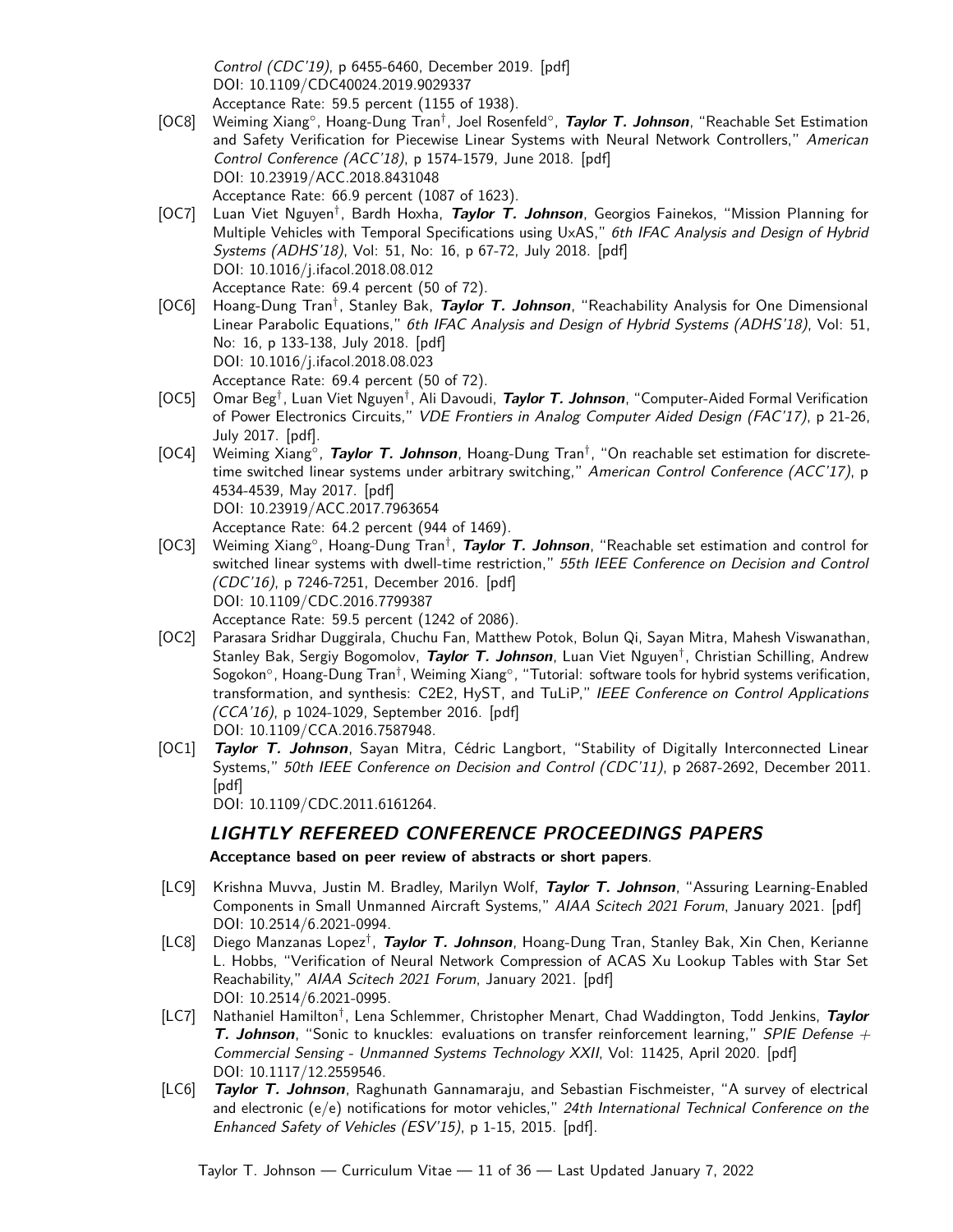- [LC5] Leonardo Bobadilla, **Taylor T. Johnson**, Amy LaViers, Umer Huzaifa, "Verified Planar Formation Control Algorithms by Composition of Primitives," AIAA Science and Technology Forum and Exposition (SciTech'15), January 2015. [\[pdf\]](http://taylortjohnson.com/research/bobadilla2015scitech.pdf) DOI: [10.2514/6.2015-1541.](https://doi.org/10.2514/6.2015-1541)
- [LC4] **Taylor T. Johnson**, Sayan Mitra, "Invariant Synthesis for Verification of Parameterized Cyber-Physical Systems with Applications to Aerospace Systems," AIAA Infotech at Aerospace, p 1-16, August 2013. [\[pdf\]](http://taylortjohnson.com/research/johnson2013infotech.pdf)

<span id="page-11-8"></span><span id="page-11-7"></span><span id="page-11-4"></span>DOI: [10.2514/6.2013-4811.](https://doi.org/10.2514/6.2013-4811)

[LC3] Shamina Shahrin Hossain*<sup>⋆</sup>* , Sairaj Dhople, **Taylor T. Johnson**, "Reachability Analysis of Closed Loop Switching Power Converters," IEEE Power and Energy Conference at Illinois (PECI'13), p 130-134, February 2013. [\[pdf\]](http://taylortjohnson.com/research/hossain2013peci.pdf)

<span id="page-11-0"></span>DOI: [10.1109/PECI.2013.6506047.](https://doi.org/10.1109/PECI.2013.6506047)

- [LC2] **Taylor T. Johnson**, Zhihao Hong*<sup>⋆</sup>* , Akash Kapoor*<sup>⋆</sup>* , "Design Verification Methods for Switching Power Converters," IEEE Power and Energy Conference at Illinois (PECI'12), p 1-6, February 2012. [\[pdf\]](http://taylortjohnson.com/research/johnson2012peci.pdf) DOI: [10.1109/PECI.2012.6184587.](https://doi.org/10.1109/PECI.2012.6184587)
- [LC1] **Taylor T. Johnson**, Albert E. Hoefel, "Turbo-alternator stalling protection using available-power estimate," IEEE Power and Energy Conference at Illinois (PECI'11), p 1-6, February 2011. [\[pdf\]](http://taylortjohnson.com/research/johnson2011peci.pdf) DOI: [10.1109/PECI.2011.5740501.](https://doi.org/10.1109/PECI.2011.5740501) **Best Paper Award**

### **REFEREED WORKSHOP PROCEEDINGS PAPERS**

<span id="page-11-1"></span>**Acceptance based on peer review of full papers**.

- <span id="page-11-5"></span>[W27] Diego Manzanas Lopez† , Patrick Musau† , Nathaniel Hamilton† , Hoang-Dung Tran† , **Taylor T. Johnson**, "Case Study: Safety Verification of an Unmanned Underwater Vehicle," IEEE Workshop on Assured Autonomous Systems (WAAS'20), Co-located with the 41st IEEE Symposium on Security and Privacy (Oakland), 2020. [\[pdf\]](http://taylortjohnson.com/research/lopez2020waas.pdf).
- [W26] Charles Hartsell, Nagabhushan Mahadevan, Shreyas Ramakrishna, Abhishek Dubey, Theodore Bapty, **Taylor T. Johnson**, Xenofon Koutsoukos, Janos Sztipanovits, and Gabor Karsai, "CPS Design with Learning-Enabled Components: A Case Study," 30th International Workshop on Rapid System Prototyping (RSP'19), p 57-63, October 2019. [\[pdf\]](http://taylortjohnson.com/research/hartsell2019rsp.pdf) DOI: [10.1145/3339985.3358491.](https://doi.org/10.1145/3339985.3358491)
- [W25] Hoang-Dung Tran† , Luan V. Nguyen, Patrick Musau† , Weiming Xiang◦ , **Taylor T. Johnson**, "Decentralized real-time safety verification for distributed cyber-physical systems," 3rd International Workshop on Methods and Tools for Distributed Hybrid Systems (DHS'19), 2019. [\[pdf\]](http://taylortjohnson.com/research/tran2019dhs.pdf).
- <span id="page-11-2"></span>[W24] Hoang-Dung Tran† , Feiyang Cai, Diego Manzanas Lopez† , Patrick Musau† , **Taylor T. Johnson**, Xenofon Koutsoukos, "Safety Verification in Reinforcement Learning Control," 2nd Workshop on Formal Methods for ML-Enabled Autonomous Systems (FoMLAS'19), 2019. [\[pdf\]](http://taylortjohnson.com/research/tran2019fomlas.pdf).
- <span id="page-11-6"></span>[W23] Hoang-Dung Tran† , Patrick Musau† , Diego Manzanas Lopez† , Xiaodong Yang† , Luan Viet Nguyen, Weiming Xiang, **Taylor T. Johnson**, "Parallelizable reachability analysis algorithms for feed-forward neural networks," 7th IEEE/ACM International Conference on Formal Methods in Software Engineering (FormalISE'19), p 31-40, May 2019. [\[pdf\]](http://taylortjohnson.com/research/tran2019formalise.pdf) DOI: [10.1109/FormaliSE.2019.00012](https://doi.org/10.1109/FormaliSE.2019.00012) Acceptance Rate: 32.5 percent (13 of 40).
- [W22] Diego Manzanas Lopez† , Patrick Musau† , Hoang-Dung Tran† , **Taylor T. Johnson**, "Verification of closed-loop systems with neural network controllers," EPiC Series in Computing 61, 6th Applied Verification for Continuous and Hybrid Systems (ARCH'19), Vol: 61, p 201-210, May 2019. [\[pdf\]](http://taylortjohnson.com/research/lopez2019arch.pdf) DOI: [10.29007/btv1.](https://doi.org/10.29007/btv1)
- [W21] Tamas Kecskes, Patrik Meijer, **Taylor T. Johnson**, Marcus Lucas, "Demo: A Design Studio for Verification Tools," 1st Workshop on Design Automation for CPS and IoT (DESTION'19), p 60-61, April 2019. [\[pdf\]](http://taylortjohnson.com/research/kecskes2019destion.pdf)

<span id="page-11-3"></span>DOI: [10.1145/3313151.3314057.](https://doi.org/10.1145/3313151.3314057)

- [W20] Charles Hartsell, Nagabhushan Mahadevan, Shreyas Ramakrishna, Abhishek Dubey, Theodore Bapty, **Taylor T. Johnson**, Xenofon Koutsoukos, Janos Sztipanovits, Gabor Karsai, "Model-based design for CPS with learning-enabled components," 1st Workshop on Design Automation for CPS and loT (DESTION'19), p 1-9, April 2019. [\[pdf\]](http://taylortjohnson.com/research/hartsell2019destion.pdf) DOI: [10.1145/3313151.3313166.](https://doi.org/10.1145/3313151.3313166)
- [W19] Weiming Xiang°, Hoang-Dung Tran<sup>†</sup>, *Taylor T. Johnson*, "Specification-Guided Safety Verification for Feedforward Neural Networks," 2nd Verification of Neural Networks (VNN'19), AAAI 2019 Spring Symposium, 2019. [\[pdf\]](http://taylortjohnson.com/research/xiang2019vnn.pdf).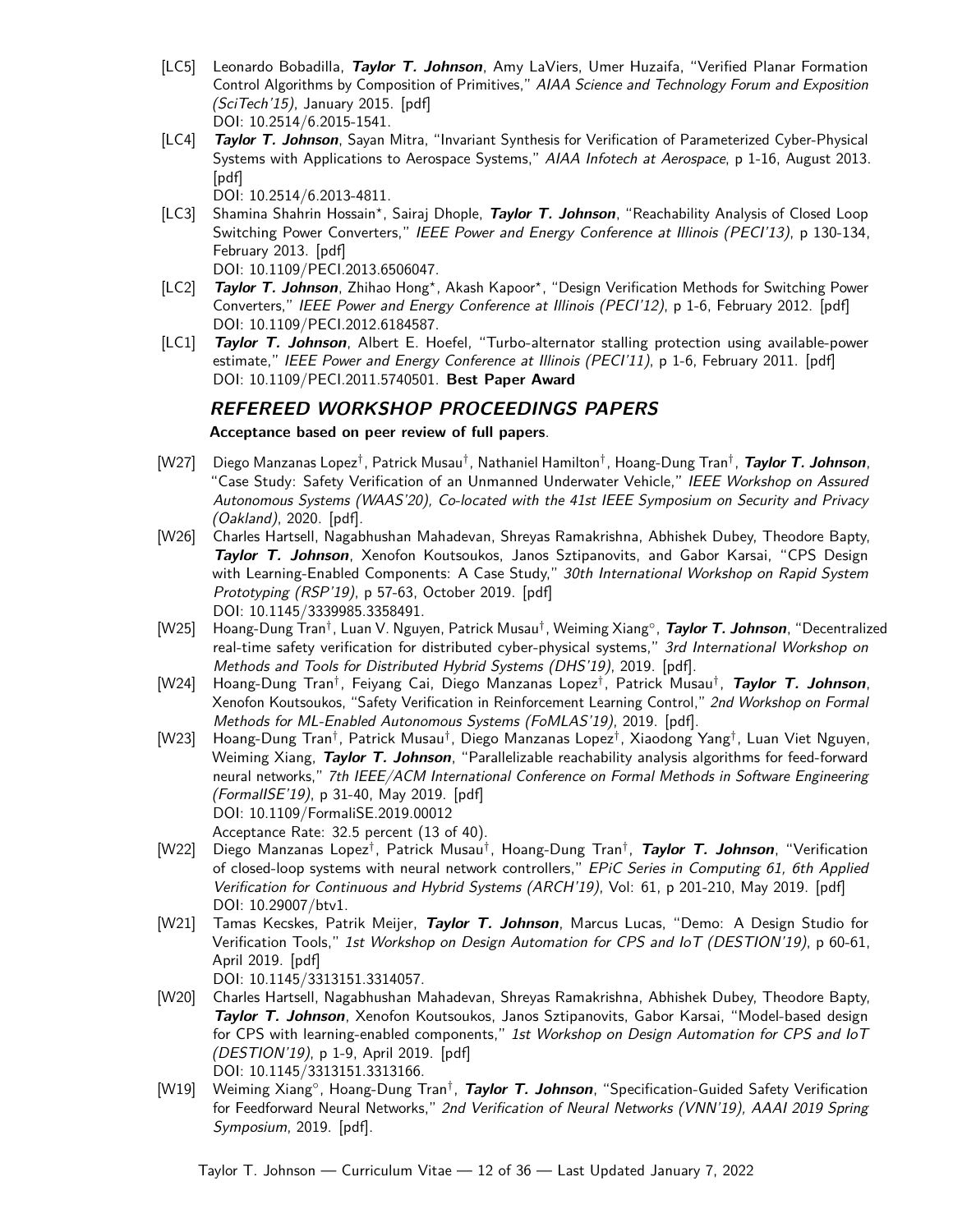- [W18] Weiming Xiang◦ , Xiaodong Yang† , Hoang-Dung Tran† , **Taylor T. Johnson**, "Reachability Analysis and Safety Verification for Neural Network Control Systems," 2nd Verification of Neural Networks (VNN'19), AAAI 2019 Spring Symposium, 2019. [\[pdf\]](http://taylortjohnson.com/research/xiang2019vnn_nncs.pdf).
- [W17] Patrick Musau† , Diego Manzanas Lopez† , Hoang-Dung Tran† , **Taylor T. Johnson**, "Differential Algebraic Equations (DAEs) with Varying Index (Benchmark Proposal)," 5th International Workshop on Applied Verification for Continuous and Hybrid Systems (ARCH'18), Vol: 54, p 174-184, September 2018. [\[pdf\]](http://taylortjohnson.com/research/musau2018arch_dae.pdf)

<span id="page-12-2"></span><span id="page-12-1"></span><span id="page-12-0"></span>DOI: [10.29007/4gj7.](https://doi.org/10.29007/4gj7)

- [W16] Patrick Musau† , **Taylor T. Johnson**, "Continuous-Time Recurrent Neural Networks (CTRNNs) (Benchmark Proposal)," 5th International Workshop on Applied Verification for Continuous and Hybrid Systems (ARCH'18), Vol: 54, p 196-207, September 2018. [\[pdf\]](http://taylortjohnson.com/research/musau2018arch_ctrnn.pdf) DOI: [10.29007/6czp.](https://doi.org/10.29007/6czp)
- [W15] Hoang-Dung Tran† , Tianshu Bao† , **Taylor T. Johnson**, "Discrete-Space Analysis of Partial Differential Equations (PDEs) (Benchmark Proposal)," 5th International Workshop on Applied Verification for Continuous and Hybrid Systems (ARCH'18), Vol: 54, p 185-195, September 2018. [\[pdf\]](http://taylortjohnson.com/research/tran2018arch.pdf) DOI: [10.29007/fvpp.](https://doi.org/10.29007/fvpp)
- [W14] Shafiul Chowdhury† , Lina Sera Varghese, Soumik Mohian, **Taylor T. Johnson**, Christoph Csallner, "A Curated Corpus of Simulink Models for Model-based Empirical Studies," 4th International Workshop on Software Engineering for Smart Cyber-Physical Systems (SEsCPS '18), p 45-48, May 2018. [\[pdf\]](http://taylortjohnson.com/research/chowdhury2018sescps.pdf) DOI: [10.1145/3196478.3196484.](https://doi.org/10.1145/3196478.3196484)
- <span id="page-12-7"></span>[W13] **Taylor T. Johnson**, "Reusable and Understandable Formal Verification for Cyber-Physical Systems," 1st International Workshop on Formal Approaches to Explainable VERification (FEVER'17), 2017. [\[pdf\]](http://taylortjohnson.com/research/johnson2017fever.pdf).
- <span id="page-12-10"></span>[W12] Hoang-Dung Tran† , Luan Viet Nguyen† , Weiming Xiang◦ , **Taylor T. Johnson**, "Distributed Autonomous Systems (Benchmark Proposal)," 4th International Workshop on Applied Verification for Continuous and Hybrid Systems (ARCH'17), Vol: 48, p 33-43, June 2017. [\[pdf\]](http://taylortjohnson.com/research/tran2017arch.pdf) DOI: [10.29007/slz2.](https://doi.org/10.29007/slz2)
- <span id="page-12-6"></span>[W11] Omar Beg† , Ali Davoudi, **Taylor T. Johnson**, "Reachability Analysis of Transformer-Isolated DC-DC Converters (Benchmark Proposal)," 4th International Workshop on Applied Verification for Continuous and Hybrid Systems (ARCH'17), Vol: 48, p 52-64, June 2017. [\[pdf\]](http://taylortjohnson.com/research/beg2017arch.pdf) DOI: [10.29007/8xk7.](https://doi.org/10.29007/8xk7)
- <span id="page-12-4"></span>[W10] Shafiul Chowdhury† , **Taylor T. Johnson**, Christoph Csallner, "CyFuzz: A Differential Testing Framework for Cyber-Physical Systems Development Environments," 6th Workshop on Design, Modeling and Evaluation of Cyber Physical Systems (CyPhy'16), Vol: 10107, p 46-60, October 2016. [\[pdf\]](http://taylortjohnson.com/research/chowdhury2016cyphy.pdf) DOI: [10.1007/978-3-319-51738-4\\_4](https://doi.org/10.1007/978-3-319-51738-4_4) Acceptance Rate: 60.0 percent (9 of 15).
- <span id="page-12-8"></span>[W9] Hoang-Dung Tran† , Luan Viet Nguyen† , **Taylor T. Johnson**, "Large-Scale Linear Systems from Order-Reduction (Benchmark Proposal)," 3rd International Workshop on Applied Verification for Continuous and Hybrid Systems (ARCH'16), Vol: 43, p 60-67, 2016. [\[pdf\]](http://taylortjohnson.com/research/tran2016arch.pdf) DOI: [10.29007/xk7x.](https://doi.org/10.29007/xk7x)
- <span id="page-12-3"></span>[W8] Andrew Sogokon◦ , Khalil Ghorbal, **Taylor T. Johnson**, "Non-linear Continuous Systems for Safety Verification (Benchmark Proposal)," 3rd International Workshop on Applied Verification for Continuous and Hybrid Systems (ARCH'16), Vol: 43, p 42-51, 2016. [\[pdf\]](http://taylortjohnson.com/research/sogokon2016arch.pdf) DOI: [10.29007/w94n.](https://doi.org/10.29007/w94n)
- <span id="page-12-5"></span>[W7] Omar Beg† , Ali Davoudi, **Taylor T. Johnson**, "Charge Pump Phase-Locked Loops and Full Wave Rectifiers for Reachability Analysis (Benchmark Proposal)," 3rd International Workshop on Applied Verification for Continuous and Hybrid Systems (ARCH'16), Vol: 43, p 27-35, 2016. [\[pdf\]](http://taylortjohnson.com/research/beg2016arch.pdf) DOI: [10.29007/x211.](https://doi.org/10.29007/x211)
- [W6] Luan Viet Nguyen† , Djordje Maksimovic, **Taylor T. Johnson**, Andreas Veneris, "Quantified Bounded Model Checking for Rectangular Hybrid Automata," 9th International Workshop on Constraints in Formal Verification (CFV'15), 2015. [\[pdf\]](http://taylortjohnson.com/research/nguyen2015cfv.pdf).
- <span id="page-12-9"></span>[W5] Stanley Bak, Sergiy Bogomolov, **Taylor T. Johnson**, "HyST: A Source Transformation and Translation Tool for Hybrid Automaton Models," 1st International Workshop on Symbolic and Numerical Methods for Reachability Analysis (SNR'15), 2015. [\[pdf\]](http://taylortjohnson.com/research/bak2015snr.pdf).
- [W4] Hoang-Dung Tran† , Luan Viet Nguyen† , **Taylor T. Johnson**, "Benchmark: A Nonlinear Reachability Analysis Test Set from Numerical Analysis," 2nd International Workshop on Applied Verification for Continuous and Hybrid Systems (ARCH'15), Vol: 34, p 89-97, 2015. [\[pdf\]](http://taylortjohnson.com/research/tran2015arch.pdf) DOI: [10.29007/6dcf.](https://doi.org/10.29007/6dcf)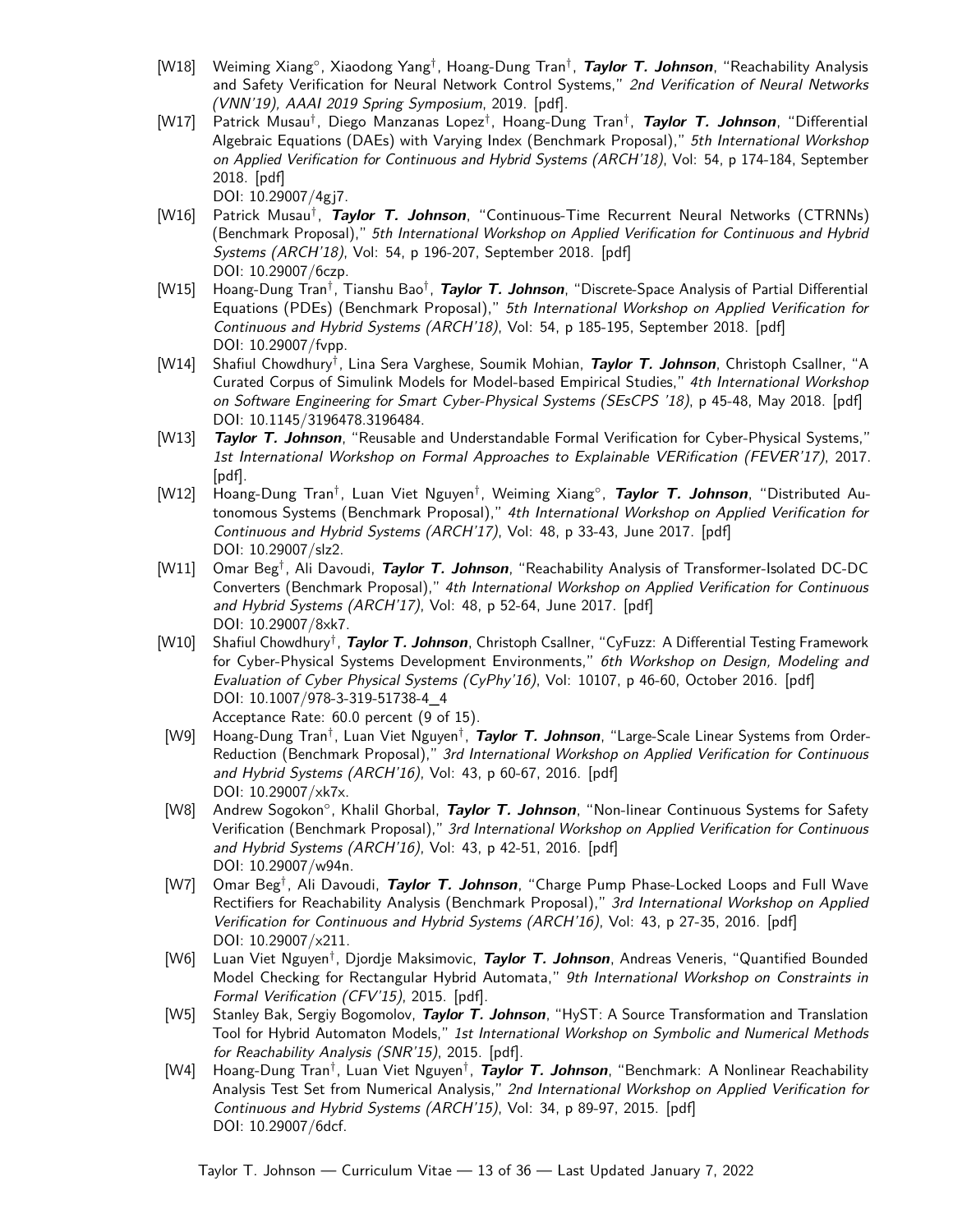- [W3] Stanley Bak, Sergiy Bogomolov, Marius Greitschus, **Taylor T. Johnson**, "Benchmark: Stratified Controllers of Tank Networks," 2nd International Workshop on Applied Verification for Continuous and Hybrid Systems (ARCH'15), Vol: 34, p 73-79, 2015. [\[pdf\]](http://taylortjohnson.com/research/bak2015arch.pdf) DOI: [10.29007/2ljt.](https://doi.org/10.29007/2ljt)
- [W2] Luan Viet Nguyen<sup>†</sup>, Eric Nelson\*, Amol Vengurlekar<sup>†</sup>, Ruoshi Zhang<sup>†</sup>, Kristopher I. White, Victor Salinas, **Taylor T. Johnson**, "Model-based design and analysis of a reconfigurable continuous-culture bioreactor," 4th ACM SIGBED International Workshop on Design, Modeling (CyPhy'14), p 48-51, April 2014. [\[pdf\]](http://taylortjohnson.com/research/nguyen2014cyphy.pdf)

<span id="page-13-3"></span><span id="page-13-2"></span>DOI: [10.1145/2593458.2593469](https://doi.org/10.1145/2593458.2593469)

Acceptance Rate: 50.0 percent (14 of 28).

[W1] Luan Viet Nguyen† , **Taylor T. Johnson**, "Benchmark: DC-to-DC Switched-Mode Power Converters (Buck Converters, Boost Converters, and Buck-Boost Converters).," 1st International Workshop on Applied Verification for Continuous and Hybrid Systems (ARCH'14), p 19-24, 2014. [\[pdf\]](http://taylortjohnson.com/research/nguyen2014arch.pdf) DOI: [10.29007/23pm.](https://doi.org/10.29007/23pm)

### **OTHER WORKSHOP PROCEEDINGS PAPERS**

**Other workshop proceedings papers, not fully refereed, such as competition reports**.

- [OW8] **Taylor T. Johnson**, Diego Manzanas Lopez† , Luis Benet, Marcelo Forets, Sebastián Guadalupe, Christian Schilling, Radoslav Ivanov, Taylor J. Carpenter, James Weimer, Insup Lee, "ARCH-COMP21 Category Report: Artificial Intelligence and Neural Network Control Systems (AINNCS) for Continuous and Hybrid Systems Plants," EPiC Series in Computing 80, 8th International Workshop on Applied Verification of Continuous and Hybrid Systems (ARCH21), Vol: 80, p 90-119, December 2021. [\[pdf\]](http://taylortjohnson.com/research/johnson2021archcomp_ainncs.pdf) DOI: [10.29007/kfk9.](https://doi.org/10.29007/kfk9)
- [OW7] **Taylor T. Johnson**, "ARCH-COMP21 Repeatability Evaluation Report," EPiC Series in Computing 80, 8th International Workshop on Applied Verification of Continuous and Hybrid Systems (ARCH21), Vol: 80, p 153-160, December 2021. [\[pdf\]](http://taylortjohnson.com/research/johnson2021archcomp.pdf) DOI: [10.29007/zqdx.](https://doi.org/10.29007/zqdx)
- [OW6] **Taylor T. Johnson**, Diego Manzanas Lopez† , Patrick Musau† , Hoang-Dung Tran† , Elena Botoeva, Francesco Leofante, Amir Maleki, Chelsea Sidrane, Jiameng Fan and Chao Huang, "ARCH-COMP20 Category Report: Artificial Intelligence and Neural Network Control Systems (AINNCS) for Continuous and Hybrid Systems Plants," EPiC Series in Computing 74, 7th International Workshop on Applied Verification of Continuous and Hybrid Systems (ARCH'20), Vol: 74, p 107-139, September 2020. [\[pdf\]](http://taylortjohnson.com/research/johnson2020archcomp_ainncs.pdf) DOI: [10.29007/9xgv.](https://doi.org/10.29007/9xgv)
- <span id="page-13-0"></span>[OW5] **Taylor T. Johnson**, "ARCH-COMP20 Repeatability Evaluation Report," EPiC Series in Computing 74, 7th International Workshop on Applied Verification of Continuous and Hybrid Systems (ARCH'20), Vol: 74, p 175-183, September 2020. [\[pdf\]](http://taylortjohnson.com/research/johnson2020archcomp.pdf) DOI: [10.29007/8dp4.](https://doi.org/10.29007/8dp4)
- <span id="page-13-1"></span>[OW4] Diego Manzanas Lopez<sup>†</sup>, Patrick Musau<sup>†</sup>, Hoang-Dung Tran<sup>†</sup>, Souradeep Dutta, Taylor J. Carpenter, Radoslav Ivanov, **Taylor T. Johnson**, "ARCH-COMP19 Category Report: Artificial Intelligence/Neural Network Control Systems (AINNCS) for Continuous and Hybrid Systems Plants," EPiC Series in Computing 61, 6th Applied Verification for Continuous and Hybrid Systems (ARCH'19), Vol: 61, p 103-119, May 2019. [\[pdf\]](http://taylortjohnson.com/research/lopez2019archcomp.pdf) DOI: [10.29007/rgv8.](https://doi.org/10.29007/rgv8)
- [OW3] **Taylor T. Johnson**, "ARCH-COMP19 Repeatability Evaluation Report," EPiC Series in Computing 61, 6th Applied Verification for Continuous and Hybrid Systems (ARCH'19), Vol: 61, p 162-169, May 2019. [\[pdf\]](http://taylortjohnson.com/research/johnson2019archcomp.pdf)
- DOI: [10.29007/wbl3.](https://doi.org/10.29007/wbl3) [OW2] **Taylor T. Johnson**, "ARCH-COMP18 Repeatability Evaluation Report," 5th International Workshop on Applied Verification for Continuous and Hybrid Systems (ARCH'18), Vol: 54, p 128-134, September
	- 2018. [\[pdf\]](http://taylortjohnson.com/research/johnson2018archcomp.pdf) DOI: [10.29007/n9t3.](https://doi.org/10.29007/n9t3)
- <span id="page-13-4"></span>[OW1] **Taylor T. Johnson**, "ARCH-COMP17 Repeatability Evaluation Report," 4th International Workshop on Applied Verification for Continuous and Hybrid Systems (ARCH'17), Vol: 48, p 175-180, June 2017. [\[pdf\]](http://taylortjohnson.com/research/johnson2017archcomp.pdf)

DOI: [10.29007/7hvk.](https://doi.org/10.29007/7hvk)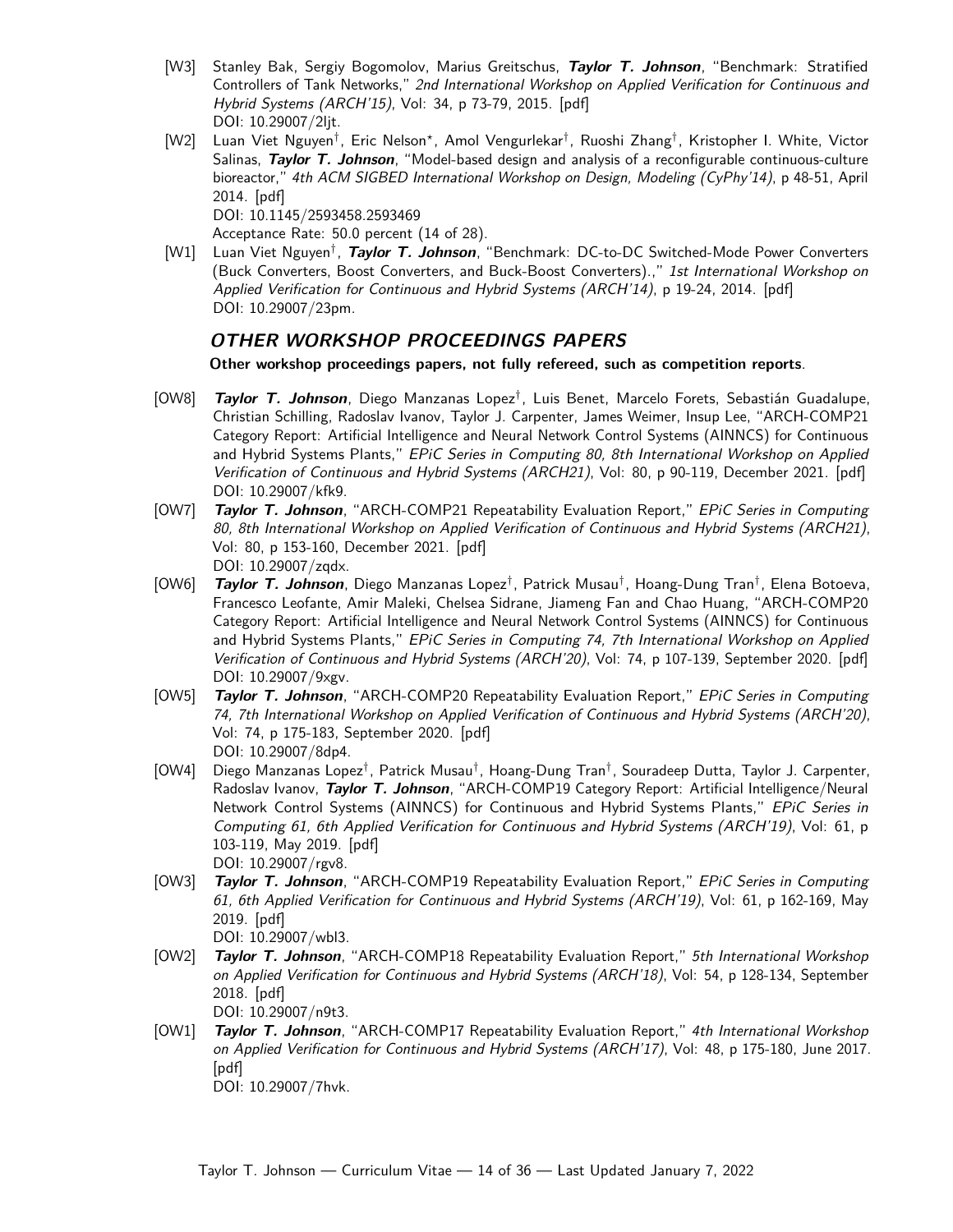### **POSITION/EDITORIAL/OPINION PAPERS**

**Acceptance based on peer review of abstracts or short papers**.

[E1] **Taylor T. Johnson**, Sayan Mitra, "Handling Failures in Cyber-Physical Systems: Potential Directions," Real-Time Systems Symposium (RTSS'09), 2009. [\[pdf\]](http://taylortjohnson.com/research/johnson2009rtss.pdf). **Award for Most Interesting Cyber-Physical Systems Research Problem**

### **PATENTS AND PATENT APPLICATIONS**

- <span id="page-14-0"></span>[P2] "Systems and Methods for Providing Speech-to-Text Recognition and Autosummarization," **Taylor T. Johnson**. VU 17131, MCC Docket Number 10644-043PV1, Patent Application, February 1, 2018.
- [P1] "Control of a Component of a Downhole Tool", Albert Hoefel, Francois Bernard, Kent D. Harms, Sylvain Ramshaw, Shayan Darayan, and **Taylor T. Johnson**. Patent No. US 9222352, Patent Issued December 29, 2015. Based in part on paper [\[LC1\]](#page-11-0). [\[pdf\]](http://www.taylortjohnson.com/research/hoefel2015patent.pdf)

# **PRESENTATIONS**

### **KEYNOTE/PLENARY PRESENTATIONS**

- [KT4] Invited plenary presentation, "Repeatability, CPS-VO Design Studios, ARCH Benchmarks, and ARCH-COMP Repository," at the [7th International Workshop on Applied Verification for Continuous and](https://cps-vo.org/group/ARCH/) [Hybrid Systems \(ARCH 2020\),](https://cps-vo.org/group/ARCH/) at IFAC World Congress, Berlin, Germany, July 12, 2020.
- [KT3] Invited keynote presentation, "Verification for Autonomous Cyber-Physical Systems with Machine Learning Components," at the [6th International Workshop on Applied Verification for Continuous and](https://cps-vo.org/group/ARCH/) [Hybrid Systems \(ARCH 2019\),](https://cps-vo.org/group/ARCH/) at Cyber-Physical Systems and Internet of Things (CPS-IoT) Week 2019, Montreal, Canada, April 15, 2019.
- [KT2] Plenary presentation, "Verification of Neural Networks," at the [AAAI Spring Symposium,](https://aaai.org/Symposia/Spring/sss19.php) Stanford University, Stanford, CA, March 26, 2019.
- [KT1] Keynote presentation, based on paper [\[C9\]](#page-8-0), "Real-Time Reachability for Verified Simplex Design," at the [8th International Workshop on Numerical Software Verification 2015](http://nsv2015.informatik.uni-freiburg.de/) (NSV 2015) at Cyber-Physical Systems Week [\(CPS Week 2015\)](http://www.cpsweek.org/2015/), Seattle, WA, April 13, 2015.

### **INVITED PRESENTATIONS**

- [IT44] Presented (virtually) "Semantic Segmentation Neural Network Verification," Stony Brook University, [CSE-643: Cyber-Physical Systems & Verification Seminar,](https://sites.google.com/cs.stonybrook.edu/cps-verif-seminar) September 23, 2021.
- [IT43] Presented (virtually) "Verification and assurance tools for Cyber-physical Systems with Learning-Enabled Components," IEEE Real Time Systems Symposium (RTSS), [Application of DARPA Assured Autonomy](http://2020.rtss.org/workshop-darpa/) [Program Technologies to Autonomous Learning-Enabled Real-Time Systems Hot Topics Day Workshop,](http://2020.rtss.org/workshop-darpa/) December 1, 2020.
- [IT42] Presented (virtually) "Verifying Deep Neural Networks in Autonomous Cyber-Physical Systems," University of Southern California, [Center for Cyber-Physical Systems and the Internet of Things \(CCI\)](https://cci.usc.edu/index.php/2020/11/13/4652/) [and Ming Hsieh Institute for Electrical Engineering \(MHI\) Seminar,](https://cci.usc.edu/index.php/2020/11/13/4652/) November 18, 2020.
- [IT41] Presented "Verifying Deep Neural Networks in Autonomous Cyber-Physical Systems," University of Memphis, [Computer Science Colloquium,](https://www.memphis.edu/cs/news_and_events/colloquium.php) March 16, 2020.
- [IT40] Presented "Challenges for Perception Verification in Autonomy," at the [CPS Verification & Validation:](https://www.ls.cs.cmu.edu/CPSVVIF-2019/Participants.html#02) [Industrial Challenges & Foundations: Safe Learning and Optimization,](https://www.ls.cs.cmu.edu/CPSVVIF-2019/Participants.html#02) Carnegie Mellon University, Pittsburgh, PA, December 11, 2019.
- [IT39] Presented "Verifying Deep Neural Networks in Autonomous Cyber-Physical Systems," Georgetown University, [Computer Science Colloquium,](https://guevents.georgetown.edu/event/cs_colloquium_-_taylor_johnson_vanderbilt) November 14, 2019.
- [IT38] Presented "Formal Verification: An Introduction," [DARPA seL4 Summit,](https://www.sel4-us.org/summit2019/#agenda) September 23, 2019.
- [IT37] Presented "Verifying Neural Networks in Autonomous Cyber-Physical Systems," Stony Brook University, Computer Science Seminar, July 12, 2019.
- [IT36] Presented "Verifying Neural Networks in Autonomous Cyber-Physical Systems," Waterloo University, [Electrical and Computer Engineering Seminar,](https://uwaterloo.ca/centre-pattern-analysis-machine-intelligence/news/seminar-verifying-neural-networks-autonomous-cyber-physical) June 3, 2019.
- [IT35] Presented "Verifying Neural Networks in Autonomous Cyber-Physical Systems," McGill University, Computer Science Seminar, May 28, 2019.
- [IT34] Presented "Safety Assurance in Autonomous Cyber-Physical Systems," University of Nebraska Lincoln, [Computer Science and Engineering Colloquium,](https://cse.unl.edu/colloquium/2018-2019/taylor-t-johnson) April 2, 2019.
- [IT33] Presented "Safety and Security Assurance in Autonomous Cyber-Physical Systems," University of Illinois at Urbana-Champaign, [Information Trust Institute \(ITI\) Seminar,](https://calendars.illinois.edu/detail/2568?eventId=33336914) March 11, 2019.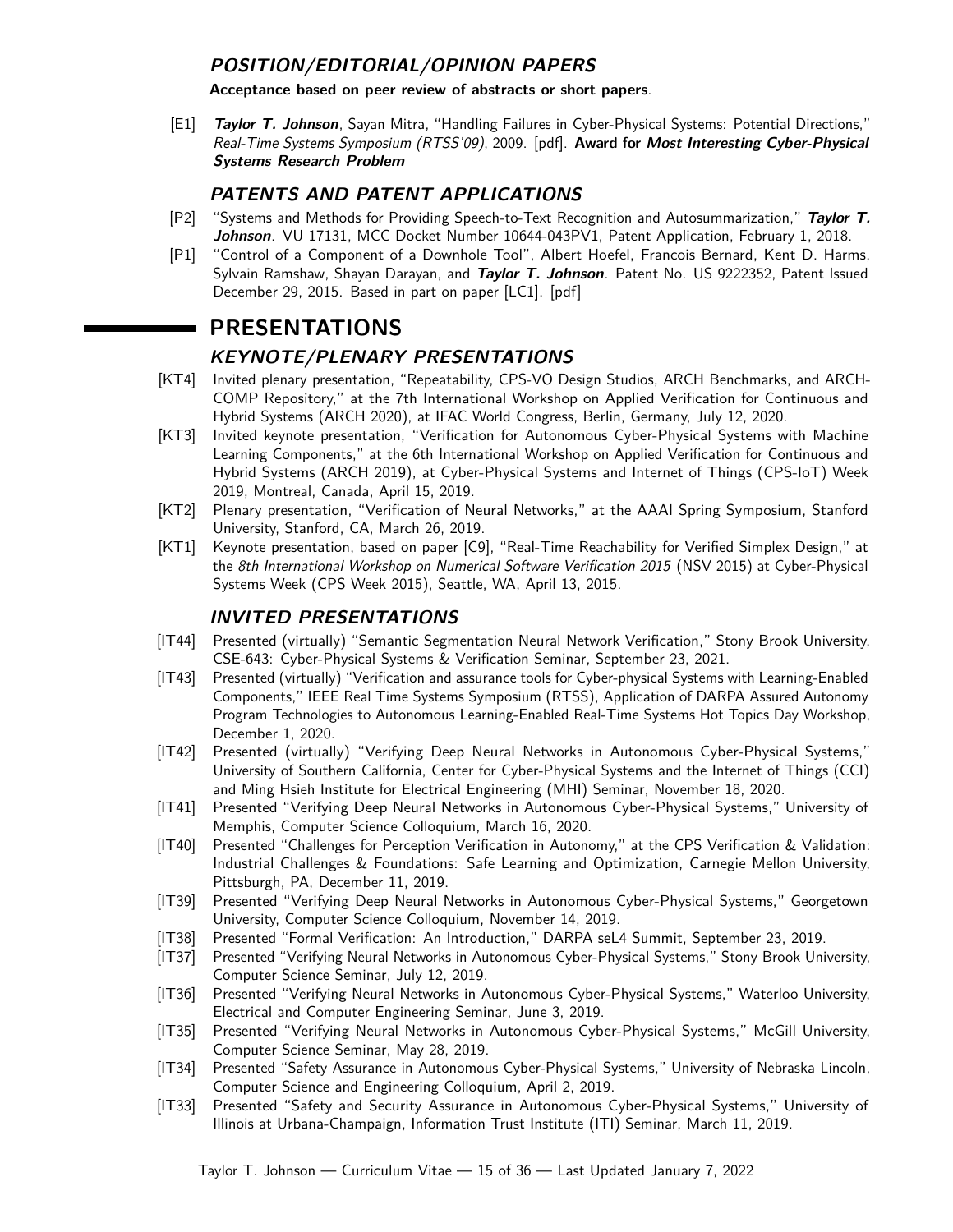- [IT32] Presented "Safety Assurance in Cyber-Physical Systems built with Learning-Enabled Components," at the [CPS Verification & Validation: Industrial Challenges & Foundations: Safe Implementation of CPS,](http://www.ls.cs.cmu.edu/CPSVVIF-2018/Participants.html#N10030) Carnegie Mellon University, Pittsburgh, PA, December 12, 2018.
- [IT31] Presented "Safety and Security Assurance in Autonomous Cyber-Physical Systems with Hyperproperties & Hybrid Automata," SimCenter Center of Excellence in Applied Computational Science and Engineering, University of Tennessee at Chattanooga, [SimCenter Research Seminar,](https://www.utc.edu/simcenter/upcoming-events.php) October 19, 2018.
- [IT30] Presented three invited lectures on "Design-Time and Runtime Verification for Safe Autonomous Cyber-Physical Systems," at the [Summer School on Cyber-Physical Systems,](http://ceres.hh.se/CPS_2018) Halmstad University, Halmstad, Sweden, June 11-15, 2018.
- [IT29] Presented "SEC Faculty Travel Program Award Presentation: Formal Specification, Verification, & Falsification for Autonomous Cyber-Physical Systems with Hyperproperties & Hybrid Automata," at the [Computer Science and Engineering Graduate Seminar \(CSCE 681\),](https://engineering.tamu.edu/cse/research/seminars/abstracts/distinguished-lecture/2017-2018.html) Texas A&M University, College Station, TX, March 5, 2018.
- [IT28] Presented "Software Defects in Medical Devices," in conjunction with Prof. Pampee Young's presentation "Software Error in Blood Bank Systems," Vanderbilt University Medical Center (VUMC), Department of Medicine, Division of Hematology and Oncology, Laboratory Medicine Rounds, November 10, 2017.
- [IT27] Presented "Real-Time Reachability for Safety Verification of Autonomous Cyber-Physical Systems," at the [CPS Verification & Validation: Industrial Challenges & Foundations: Safe Implementation of CPS,](http://www.ls.cs.cmu.edu/CPSVVIF-2017/Participants.html#Johnson) Carnegie Mellon University, Pittsburgh, PA, May 12, 2017.
- [IT26] Presented "Real-Time Reachability for Safety of Autonomous Systems," at the [Computer Science and](https://engineering.tamu.edu/cse/research/seminars/abstracts/csce-681/2016-2017#johnson) [Engineering Graduate Seminar \(CSCE 681\),](https://engineering.tamu.edu/cse/research/seminars/abstracts/csce-681/2016-2017#johnson) Texas A&M University, College Station, TX, March 6, 2017.
- [IT25] Presented "Real-Time Reachability for Verification of Autonomous Cyber-Physical Systems," at the [Electrical and Computer Engineering Seminar Series \(ECE698/699\),](http://events.rice.edu/index.cfm?EventRecord=32564) Rice University, Houston, TX, March 3, 2017.
- [IT24] Presented "Real-Time Reachability for Verification of Autonomous Systems," at the [Computer Science](http://www.uh.edu/nsm/computer-science/news-events/seminars/2017/0220-johnson.php) [Seminar,](http://www.uh.edu/nsm/computer-science/news-events/seminars/2017/0220-johnson.php) University of Houston, Houston, TX, February 20, 2017.
- [IT23] Invited Presentation, "Cyber-Physical Specification Mismatches," at the Air Force Research Laboratory, Air Vehicles Directorate, Wright-Patterson Air Force Base, Dayton, OH, June 28, 2016.
- [IT22] Invited Presentation, "Hybrid automata: from verification to implementation," at the MathWorks Faculty Research Summit, Natick, MA, June 4, 2016.
- [IT21] Invited Presentation, "Automated Formal Verification for Cyber-Physical Systems," at the Federal Laboratory Day, Laboratory for Telecommunication Sciences, University of Maryland, College Park, MD, March 29, 2016.
- [IT20] Invited Presentation, "Automated Formal Verification for Cyber-Physical Systems," at the Electrical Engineering and Computer Science Department, Vanderbilt University, Nashville, TN, March 14, 2016.
- [IT19] Invited Presentation, "Automated Formal Verification for Aerospace Cyber-Physical Systems," at the [Aerospace Engineering Department Seminar,](http://www.engin.umich.edu/college/about/cal/events/2016/march/aero-department-seminar-automated-formal-verification-for-aerospace-cyber-physical-systems) University of Michigan, Ann Arbor, MI, March 8, 2016.
- [IT18] Presented "Temporal and Functional Correctness in Support of Systems Biology Research," at the [Green Center for Systems Biology,](http://www.utsouthwestern.edu/education/medical-school/departments/green-center-biology/index.html) University of Texas Southwestern Medical Center at Dallas (UT Southwestern), Dallas, TX, January 13, 2016.
- [IT17] Presented "Automating Verification of Cyber-Physical Systems with HyST," at the [Formal Methods](https://wiki.engr.illinois.edu/display/fmseminar/Formal+Methods+Seminar) [Seminar,](https://wiki.engr.illinois.edu/display/fmseminar/Formal+Methods+Seminar) Department of Computer Science, University of Illinois at Urbana-Champaign, Urbana, IL, December 11, 2015.
- [IT16] Presented "Real-Time Reachability of Hybrid Systems for Formally Verified Supervisory Control," at the Electrical Engineering Colloquium, University of North Texas, Denton, TX, September 18, 2015.
- [IT15] Invited presentation, "Automated Formal Verification of Distributed Cyber-Physical Systems," at Systems and Information Engineering Department Colloquium, University of Virginia, Charlottesville, VA, December 19, 2014.
- [IT14] Invited presentation, "Cyber-Physical Specification Mismatch Identification with Dynamic Analysis," at the [CPS Verification and Validation: Industrial Challenges and Foundations \(CPS V&V I&F\),](http://www.ls.cs.cmu.edu/CPSVVIF) Carnegie Mellon University, Pittsburgh, PA, December 12, 2014.
- [IT13] Invited presentation, "Software Verification and Validation Methods: Automated Formal Verification of Distributed Cyber-Physical Systems," at the [IEEE Metrocon,](http://metrocon.org/) Arlington, TX, October 2, 2014.
- [IT12] Presented, "Automated Formal Verification of Distributed Cyber-Physical Systems," at School of Computer Science Colloquium, McGill University, Montreal, Quebec, Canada, August 12, 2014.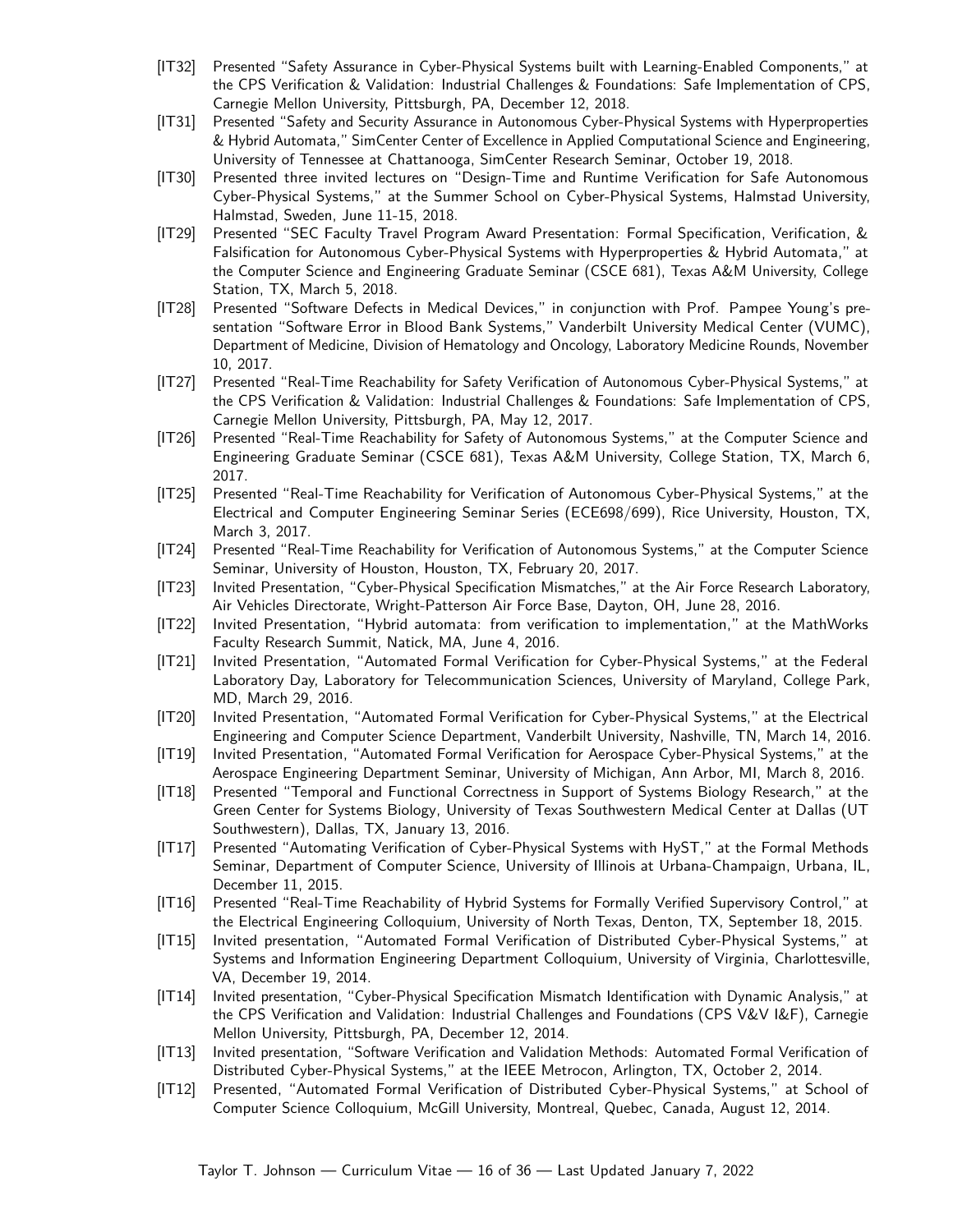- [IT11] Presented, "Automated Formal Verification of Distributed Cyber-Physical Systems," at Electrical and Computer Engineering Colloquium, University of Waterloo, Waterloo, Ontario, Canada, July 25, 2014.
- [IT10] Presented, "Automated Formal Verification of Distributed Cyber-Physical Systems," at the [Air Force](http://www.mys5.org/) [Research Laboratory's Safe & Secure Systems and Software Symposium \(S5\),](http://www.mys5.org/) Dayton, OH, June 10, 2014.
- [IT9] Invited presentation, "Automated Formal Verification of Distributed Cyber-Physical Systems," at the [Trust and Security Seminar,](http://www.iti.illinois.edu/seminarsevents/iti-trust-and-security-seminar-tss) Information Trust Institute, University of Illinois at Urbana-Champaign, Urbana, IL, May 16, 2014.
- [IT8] Presented "Automated Formal Verification for Reliable Cyber-Physical Systems," Computer Science and Engineering Colloquium, Southern Methodist University, Dallas, TX, April 2, 2014.
- [IT7] Invited presentation, "Verification Techniques and Tools for Reliable Cyber-Physical Systems," University of Pennsylvania, Philadelphia, TX, April 3, 2013.
- [IT6] Invited presentation, "Verification Techniques and Tools for Reliable Cyber-Physical Systems," Sandia National Laboratory, Livermore, CA, March 20, 2013.
- [IT5] Invited presentation, "Verification Techniques and Tools for Reliable Cyber-Physical Systems," University of Texas at San Antonio, San Antonio, TX, March 17, 2013.
- [IT4] Invited presentation, "Verification Techniques and Tools for Reliable Cyber-Physical Systems," Texas State University, San Marcos, TX, March 5, 2013.
- [IT3] Invited presentation, "Verification Techniques and Tools for Reliable Cyber-Physical Systems," University of Texas at Arlington, Arlington, TX, March 4, 2013.
- [IT2] Invited presentation, "Verification Techniques and Tools for Reliable Cyber-Physical Systems," Old Dominion University, Norfolk, VA, March 1, 2013.
- [IT1] Invited presentation, "Safety Verification for Parameterized Hybrid Automata Networks," at [Formal](http://forsyte.at/) [Methods in Systems Engineering \(FORSYTE\),](http://forsyte.at/) [Austrian Society for Rigorous Systems Engineering](http://arise.or.at/) [\(ARiSE\),](http://arise.or.at/) Technische Universität Wien and [Institute of Science and Technology Austria,](ist.ac.at) Vienna, Austria, January 24, 2013.

### **CONFERENCE/WORKSHOP PAPER PRESENTATIONS**

- [CT26] Presented paper [\[C25\]](#page-6-0), "Star-Based Reachability Analysis for Deep Neural Networks", 23rd International Symposium on Formal Methods (FM'19), Porto, Portugal, October 2019.
- [CT25] Presented paper [\[C24\]](#page-7-1), "Reachability Analysis for High-Index Linear Differential Algebraic Equations (DAEs)", 17th International Conference on Formal Modeling and Analysis of Timed Systems (FOR-MATS'19), Amsterdam, the Netherlands, August 2019.
- [CT24] Presented paper [\[C23\]](#page-7-2), "Decentralized Real-Time Safety Verification for Distributed Cyber-Physical Systems", Formal Techniques for Distributed Objects, Components, and Systems (FORTE'19), Copenhagen, Denmark, June 2019.
- [CT23] Presented paper [\[W25\]](#page-11-1), Decentralized real-time safety verification for distributed cyber-physical systems, 3rd International Workshop on Methods and Tools for Distributed Hybrid Systems (DHS 2019), Associated with CONCUR 2019, Amsterdam, The Netherlands, 26 August 2019.
- [CT22] Presented paper [\[W23\]](#page-11-2), "Parallelizable Reachability Analysis Algorithms for Feed-forward Neural Networks", In Proceedings of the 7th International Workshop on Formal Methods in Software Engineering (FormaliSE'19), 2019, May.
- [CT21] Presented paper [\[OW4\]](#page-13-0), "ARCH-COMP19 Category Report: Artificial Intelligence and Neural Network Control Systems (AINNCS) for Continuous and Hybrid Systems Plants", In ARCH19. 6th International Workshop on Applied Verification of Continuous and Hybrid Systems, April 2019.
- [CT20] Presented paper [\[OW3\]](#page-13-1), "ARCH-COMP19 Repeatability Evaluation Report", In ARCH19. 6th International Workshop on Applied Verification of Continuous and Hybrid Systems, 2019, April.
- [CT19] Presented paper [\[W18\]](#page-11-3), Reachability Analysis and Safety Verification for Neural Network Control Systems, Verification of Neural Networks (VNN19), AAAI 2019 Spring Symposium, March 2019.
- [CT18] Presented paper [\[OC6\]](#page-10-0), "Reachability Analysis for One Dimensional Linear Parabolic Equation," at the IFAC Conference on Analysis and Design of Hybrid Systems [\(ADHS 2018\)](https://www.cs.ox.ac.uk/conferences/ADHS18/), Oxford, United Kingdom, July 12, 2018.
- [CT17] Presented paper [\[W16\]](#page-12-0), "Benchmark: Continuous-Time Recurrent Neural Networks," at the 5th Applied Verification for Continuous and Hybrid Systems [\(ARCH 2018\)](https://cps-vo.org/group/ARCH), Oxford, United Kingdom, July 13, 2018.
- [CT16] Presented paper [\[W17\]](#page-12-1), "Benchmark: Differential Algebraic Equations (DAEs) with Varying Index," at the 5th Applied Verification for Continuous and Hybrid Systems [\(ARCH 2018\)](https://cps-vo.org/group/ARCH), Oxford, United Kingdom, July 13, 2018.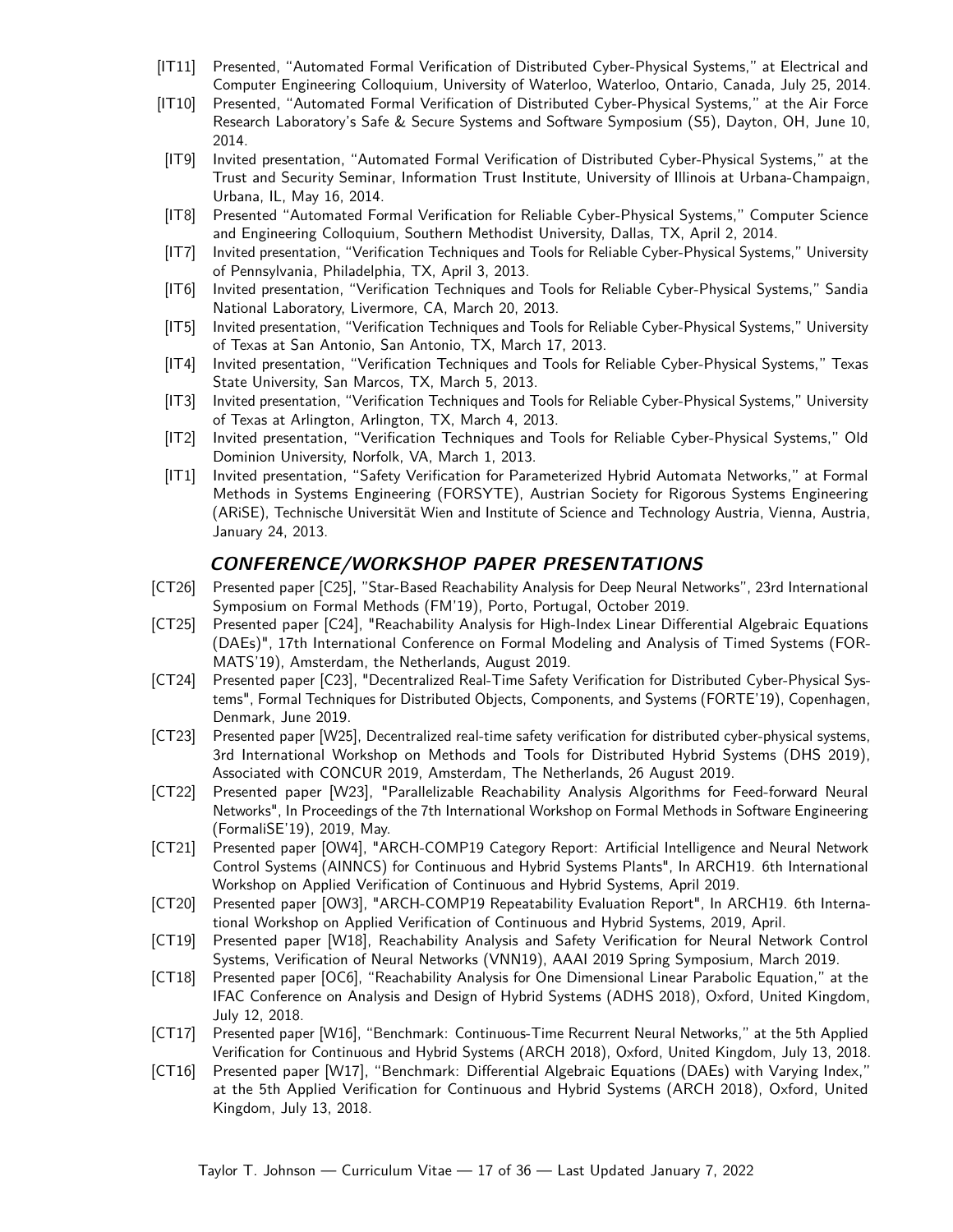- [CT15] Presented paper [\[W15\]](#page-12-2), "Benchmark: Discrete-Space Analysis of Partial Differential Equations," at the 5th Applied Verification for Continuous and Hybrid Systems [\(ARCH 2018\)](https://cps-vo.org/group/ARCH), Oxford, United Kingdom, July 13, 2018.
- [CT14] Presented paper [\[C15\]](#page-8-5), "Probabilistic Formal Verification of the SATS Concept of Operation," at the 8th NASA International Symposium on Formal Methods [\(NFM 2016\)](http://crisys.cs.umn.edu/nfm2016/), Minneapolis, MN, June 8, 2016.
- [CT13] Presented paper [\[W7\]](#page-12-3), "Charge Pump Phase-Locked Loops and Full Wave Rectifiers for Reachability Analysis (Benchmark Proposal),"at [Applied Verification for Continuous and Hybrid Systems \(ARCH\),](http://cps-vo.org/group/ARCH) Workshop Co-located with CPSWeek 2016, Vienna, Austria, April 11, 2016.
- [CT12] Presented paper [\[W9\]](#page-12-4), "Large-Scale Linear Systems from Order-Reduction (Benchmark Proposal),"at [Applied Verification for Continuous and Hybrid Systems \(ARCH\),](http://cps-vo.org/group/ARCH) Workshop Co-located with CPSWeek 2016, Vienna, Austria, April 11, 2016.
- [CT11] Presented paper [\[W6\]](#page-12-5), "Quantified Bounded Model Checking for Rectangular Hybrid Automata," at the 9th International Workshop on Constraints in Formal Verification [\(CFV 2015\)](http://web.engr.oregonstate.edu/~alex/cfv15.html), Austin, TX, November 5, 2015.
- [CT10] Presented paper [\[LC6\]](#page-10-1), "A Survey of Electrical and Electronic (E/E) Notifications for Motor Vehicles," 24th NHTSA International Technical Conference on the Enhanced Safety of Vehicles [\(ESV 2015\)](http://www-esv.nhtsa.dot.gov/), Paper Number 15-0063, Gothenburg, Sweden, June 9, 2015.
- [CT9] Presented paper [\[C11\]](#page-8-2), "Cyber-Physical Specification Mismatch Identification with Dynamic Analysis," at [International Conference on Cyber-Physical Systems](http://iccps.acm.org/2015/) (ICCPS 2015) at Cyber-Physical Systems Week [\(CPS Week 2015\)](http://www.cpsweek.org/2015/), Seattle, WA, April 16, 2015.
- [CT8] Presented paper [\[LC5\]](#page-10-2), "Verified Planar Formation Control Algorithms by Composition of Primitives," at [AIAA SciTech](http://www.aiaa-scitech.org/), Kissimmee, FL, January 8, 2015.
- [CT7] Presented paper [\[C8\]](#page-8-6), "Anonymized Reachability of Hybrid Automata Networks," at [12th International](http://formats2014.unifi.it/) [Conference on Formal Modeling and Analysis of Timed Systems \(FORMATS\)](http://formats2014.unifi.it/), Florence, Italy, September 9, 2014.
- [CT6] Presented paper [\[W2\]](#page-13-2), "Model-Based Design and Analysis of a Reconfigurable Continuous-Culture Bioreactor," at [4th ACM SIGBED International Workshop on Design, Modeling, and Evaluation of](http://www.cyphy.org/) [Cyber-Physical Systems,](http://www.cyphy.org/) Workshop Co-located with CPSWeek 2014, Berlin, Germany, April 14, 2014.
- [CT5] Presented paper [\[W1\]](#page-13-3), "Benchmark: DC-to-DC Switched-Mode Power Converters (Buck Converters, Boost Converters, and Buck-Boost Converters)," at [Applied Verification for Continuous and Hybrid](http://cps-vo.org/group/ARCH) [Systems \(ARCH\),](http://cps-vo.org/group/ARCH) Workshop Co-located with CPSWeek 2014, Berlin, Germany, April 14, 2014.
- [CT4] Presented paper [\[C4\]](#page-9-2), "A Small Model Theorem for Rectangular Hybrid Automata Networks," at the [IFIP International Conference on Formal Techniques for Distributed Systems: Joint International](http://discotec.ict.kth.se/) [Conference of 14th Formal Methods for Open Object-Based Distributed Systems and 32nd Formal](http://discotec.ict.kth.se/) [Techniques for Networked and Distributed Systems \(FORTE/FMOODS\)](http://discotec.ict.kth.se/), KTH, Stockholm, Sweden, June 15, 2012. (**Best Paper Award**).
- [CT3] Presented paper [\[LC2\]](#page-11-4), "Design Verification Methods for Switching Power Converters," at the [3rd](http://peci.ece.illinois.edu/) [IEEE Power and Energy Conference at Illinois \(PECI\)](http://peci.ece.illinois.edu/), University of Illinois at Urbana-Champaign, Champaign, IL, February 24, 2012.
- [CT2] Presented paper [\[LC1\]](#page-11-0), "Turbo-Alternator Stalling Protection using Available Power Estimate," at the [2nd IEEE Power and Energy Conference at Illinois \(PECI\)](http://peci.ece.illinois.edu/), University of Illinois at Urbana-Champaign, Urbana, IL, February 25, 2011. (**Best Paper Award**).
- [CT1] Presented paper [\[C2\]](#page-9-1), "Safe Flocking in Spite of Actuator Faults," at [12th International Symposium on](http://www.cs.bgu.ac.il/~dolev/SSS10/) [Stabilization, Safety, and Security of Distributed Systems \(SSS\)](http://www.cs.bgu.ac.il/~dolev/SSS10/), New York, NY, September 22, 2010.

### **OTHER PRESENTATIONS**

- [OT13] Panel presentation, "Panel discussion: Formal Methods and Machine Learning: Progress and Future directions," with Clark Barrett, **Taylor T. Johnson**, Alessio Lomuscio, and Luca Pulina, 2nd Workshop on Formal Methods for ML-Enabled Autonomous Systems (FoMLAS'19), Affiliated with CAV 2019, July 2019.
- [OT12] Presented "Automated Formal Verification for Cyber-Physical Systems," at the [College of Engineering](http://www.uta.edu/engineering/community/board/index.php) [Advisory Board Meeting,](http://www.uta.edu/engineering/community/board/index.php) University of Texas at Arlington, Arlington, TX, January 29, 2016.
- [OT11] Omar Beg† presented, "Formal Verification for Software-Controlled Power Electronics," at the [Air Force](http://www.mys5.org/) [Research Laboratory's Safe & Secure Systems and Software Symposium \(S5\),](http://www.mys5.org/) Dayton, OH, June 11, 2015.
- [OT10] Presented, "Automated Formal Verification of Distributed Cyber-Physical Systems," at the [Air Force](http://www.wpafb.af.mil/afrl/ri/) [Research Laboratory's Information Directorate,](http://www.wpafb.af.mil/afrl/ri/) Rome, NY, August 5, 2014.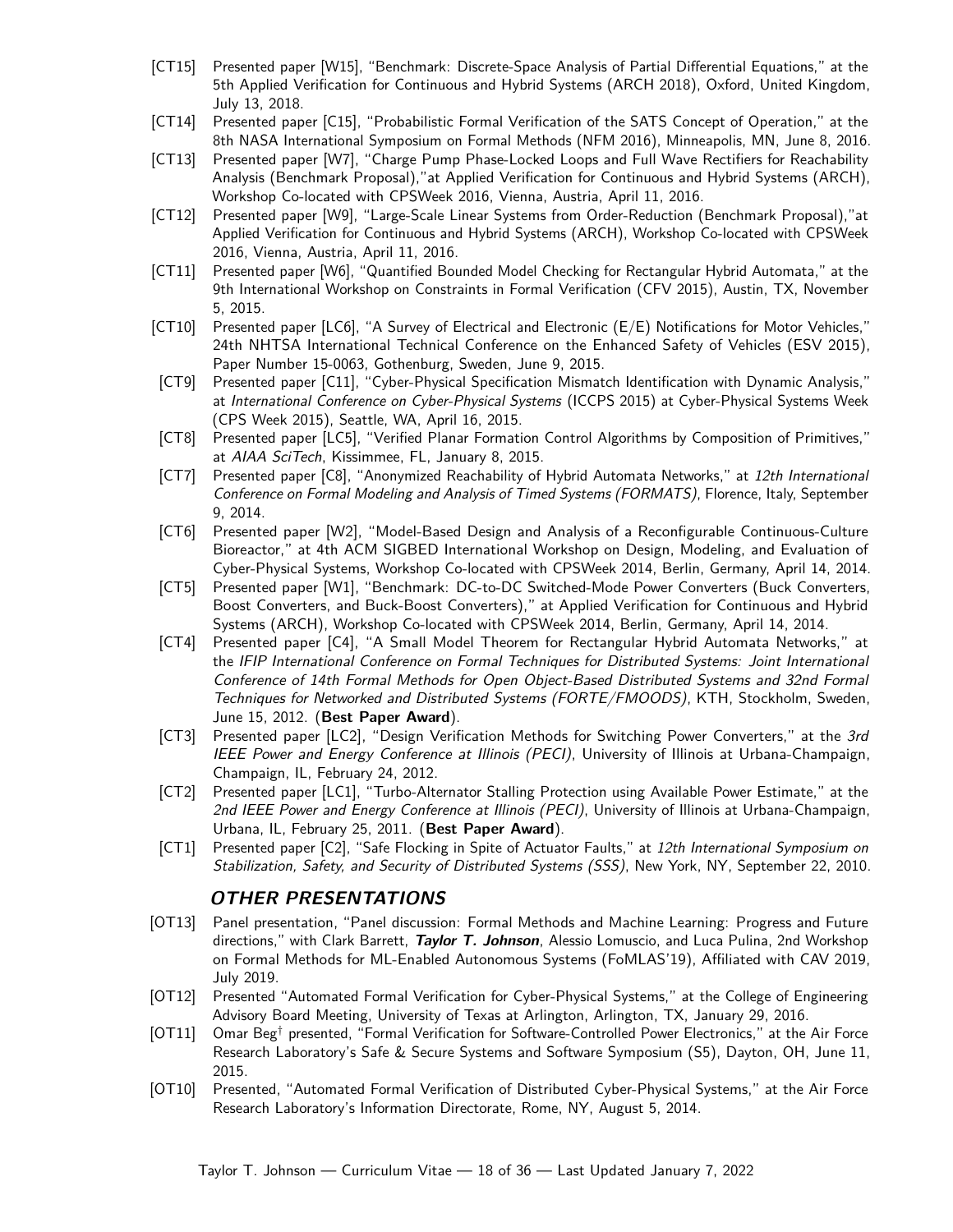- [OT9] Presented, "Safe Flocking in Spite of Actuator Faults and Planar Distributed Formation Control with One-Dimensional Primitives," at the [Air Force Research Laboratory's Information Directorate,](http://www.wpafb.af.mil/afrl/ri/) Rome, NY, July 23, 2014.
- [OT8] Presented "Automatic Safety Verification of Distributed Cyber-Physical Systems," [Texas Systems Day,](http://scr.tamu.edu/?page_id=385) Texas A&M University, College Station, TX, March 28, 2014.
- [OT7] Presented "Verification and Validation for Reliable Cyber-Physical Systems," at the [Computer Science](http://cse.uta.edu/news/seminars/InvitedTalks.asp) [Colloquium,](http://cse.uta.edu/news/seminars/InvitedTalks.asp) University of Texas at Arlington, Arlington, TX, November 11, 2013.
- [OT6] Presented "Safety Verification of Distributed Cyber-Physical Systems," at the [Formal Methods Seminar,](https://wiki.engr.illinois.edu/display/fmseminar/Formal+Methods+Seminar) Department of Computer Science, University of Illinois at Urbana-Champaign, Urbana, IL, September 27, 2012.
- [OT5] Presented paper [\[OC1\]](#page-10-3), "Stability of Digitally Interconnected Linear Systems" at the [7th CSL Student](http://www.csl.illinois.edu/csl-student-conference-2012/schedule/quotstability-digitally-interconnected-linear-systemsquot) [Conference,](http://www.csl.illinois.edu/csl-student-conference-2012/schedule/quotstability-digitally-interconnected-linear-systemsquot) January 27, 2012, Urbana, IL.
- [OT4] Presented "Fault-Tolerant Distributed Cyber-Physical Systems" to the [Control Systems Group,](http://controls.ece.unm.edu) [University](http://www.unm.edu) [of New Mexico,](http://www.unm.edu) Albuquerque, NM, June 16, 2011.
- [OT3] Presented "Automatic Parameterized Verification of Distributed Algorithms" at [6th CSL Student](http://www.csl.uiuc.edu/csl-student-conference/schedule/session-4a-systems-and-hardware-design-1) [Conference,](http://www.csl.uiuc.edu/csl-student-conference/schedule/session-4a-systems-and-hardware-design-1) Urbana, IL, January 28, 2011.
- [OT2] Presented paper [\[C1\]](#page-9-0), "Safe and Stabilizing Distributed Cellular Flows" to the [Multi-Robot Systems](http://mrsl.rice.edu/) [Lab,](http://mrsl.rice.edu/) [Rice University,](http://www.rice.edu) Houston, TX, July 15, 2010.
- <span id="page-18-0"></span>[OT1] Presented paper [\[C1\]](#page-9-0), "Safe and Stabilizing Distributed Cellular Flows" at the [5th CSL Student](http://www.ifp.illinois.edu/studconf/previous/CSL-10/students/johnson.html) [Conference,](http://www.ifp.illinois.edu/studconf/previous/CSL-10/students/johnson.html) Urbana, IL, January 29, 2010.

### **DEMONSTRATION PRESENTATIONS**

<span id="page-18-1"></span>**Acceptance based on peer review of abstracts or short papers**.

- [D6] Shafiul Azam Chowdhury, Sohil Lal Shrestha, **Taylor T. Johnson**, Christoph Csallner, "Demo: SLEMI: Finding Simulink Compiler Bugs through Equivalence Modulo Input (EMI)," 42nd International Conference on Software Engineering (ICSE'20), p 1-4, June 2020. [\[pdf\]](http://taylortjohnson.com/research/chowdhury2020icse_demo.pdf) DOI: [10.1145/3377812.3382147](https://doi.org/10.1145/3377812.3382147) Acceptance Rate: 33.3 percent (25 of 75) Double-Blind Review (**DBR**).
- [D5] Stephen A. Rees, Tamas Kecskes, Patrik Meijer, **Taylor T. Johnson**, Katie Dey, Paulo Tabuada, Marcus Lucas, "Cyber-physical Systems Virtual Organization: Active Resources: Enabling Reproducibility, Improving Accessibility, and Lowering the Barrier to Entry", In Proceedings of the 10th ACM/IEEE International Conference on Cyber-Physical Systems, ACM, New York, NY, USA, pp. 340–341, 2019, April.
- [D4] Shafiul Chowdhury† , **Taylor T. Johnson**, and Christoph Csallner, "Fuzzing Cyber-Physical System Development Environments With CyFuzz," Demo Session, 20th International Conference on Hybrid Systems: Computation and Control (HSCC 2017), CPSWeek 2017, Pittsburgh, PA, April 2017.
- [D3] Presented demo, "Hybrid Systems Model Transformations with HyST," at the 8th NASA International Symposium on Formal Methods [\(NFM 2016\)](http://crisys.cs.umn.edu/nfm2016/), Minneapolis, MN, June 7, 2016.
- [D2] Stanley Bak, Sergiy Bogomolov, and **Taylor T. Johnson**, "HyST: A Source Transformation and Translation Tool for Hybrid Automaton Models," Demonstration Session, 18th International Conference on Hybrid Systems: Computation and Control (HSCC 2015), CPSWeek 2015, Seattle, Washington, April 2015.
- [D1] **Taylor T. Johnson** and Sayan Mitra, "The Passel Verification Tool for Hybrid Automata Networks," Demonstration Session, [16th ACM International Conference on Hybrid Systems: Computation and](http://hscc2013.hscc-conference.org/) [Control \(HSCC\),](http://hscc2013.hscc-conference.org/) CPSWeek 2013, Philadelphia, PA, April 9, 2013.

### **POSTER PRESENTATIONS**

**Acceptance based on peer review of abstracts, short papers, or posters**.

- <span id="page-18-2"></span>[Po12] Nathaniel Hamilton† and **Taylor T. Johnson**, "Architecture for an Indoor Distributed Cyber-Physical System Composed of Mobile Robots and Fog Computing Nodes," Poster Session, Safe and Secure Systems and Software Symposium (S5 2017), Dayton, Ohio, August 2017.
- [Po11] Christina Wang† and **Taylor T. Johnson**, "Moving Target Tracking with Formation Control by Groups of UAVs," Poster Session, Safe and Secure Systems and Software Symposium (S5 2017), Dayton, Ohio, August 2017.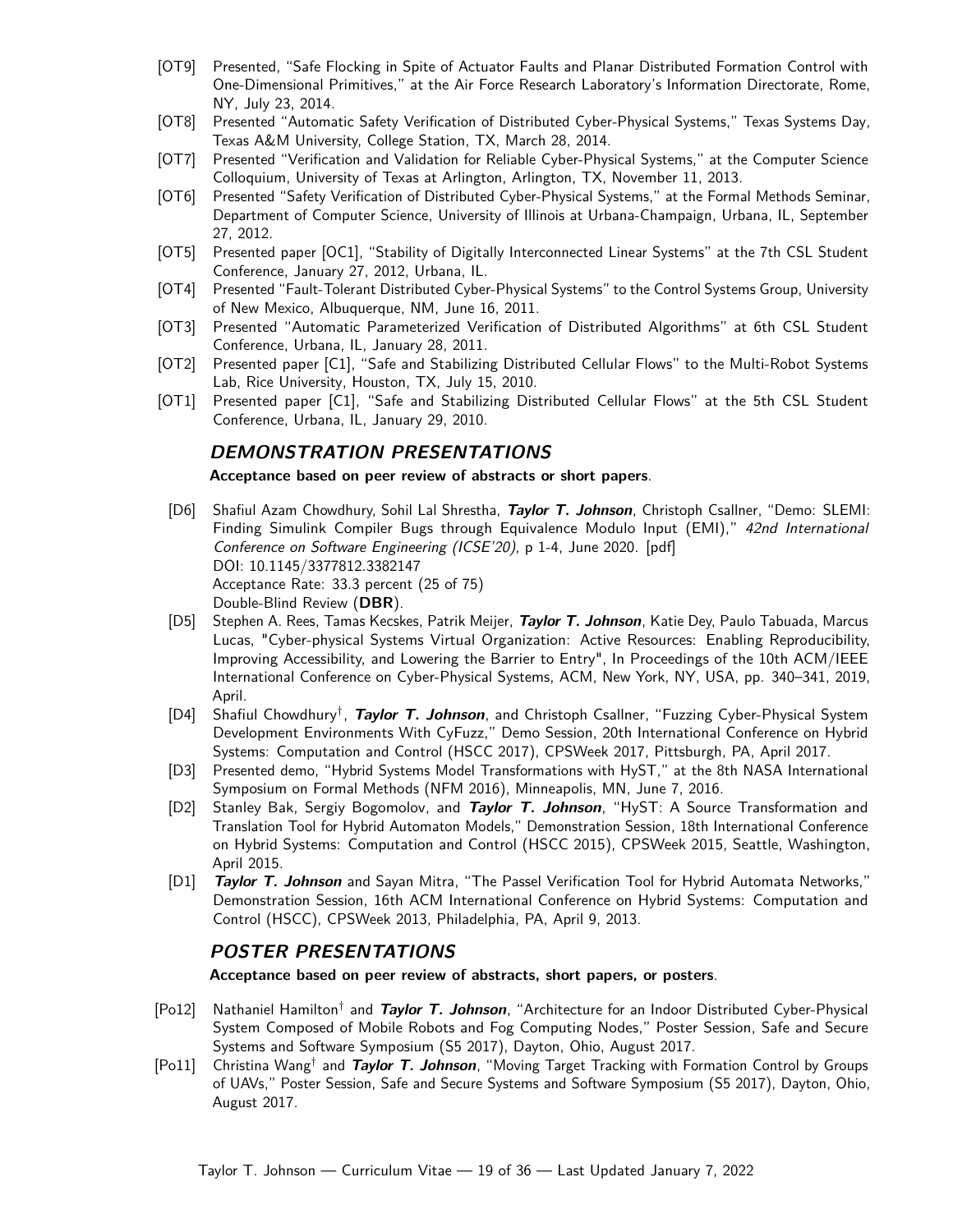- [Po10] Luan Viet Nguyen† , James Kapinski, Xiaoqing Jin, Jyotirmoy V. Deskmukh, and **Taylor T. Johnson**, "Hyperproperties of Real-Valued Signals," Poster Session, 20th International Conference on Hybrid Systems: Computation and Control (HSCC 2017), CPSWeek 2017, Pittsburgh, PA, April 2017.
- [Po9] Luan Viet Nguyen† and **Taylor T. Johnson**, "Towards Bounded Model Checking for Timed and Hybrid Automata with a Quantified Encoding," PhD Student Forum, Oral and Poster Sessions, 15th International Conference on Formal Methods in Computer-Aided Design (FMCAD), Austin, TX, September 27-30, 2015.
- [Po8] Omar Beg† and **Taylor T. Johnson**, "Computer-Aided Formal Verification for Power Electronics Cyber-Physical systems," PhD Student Forum, Poster Session, 15th International Conference on Formal Methods in Computer-Aided Design (FMCAD), Austin, TX, September 27-30, 2015.
- [Po7] Luan Viet Nguyen† , Christian Schilling, Sergiy Bogomolov, and **Taylor T. Johnson**, "HyRG: A Random Generation Tool for Affine Hybrid Automata," Poster Session, 18th International Conference on Hybrid Systems: Computation and Control (HSCC 2015), CPSWeek 2015, Seattle, Washington, April 2015. Software Tool: <http://verivital.com/hyrg/>
- [Po6] Hoang-Dung Tran† , Luan Viet Nguyen† , and **Taylor T. Johnson**, "Transforming Differential Algebraic Equations (DAEs) to Hybrid Automaton Models for Formal Verification," Poster Session, Texas Systems Day 2015, University of Texas at Dallas, Plano, Texas, March 28, 2015.
- [Po5] Leonardo Bobadilla, **Taylor T. Johnson**, and Amy LaViers, "Towards Verified Planar Formation Control Algorithms by Composition of Primitives," 5th Workshop on Formal Methods for Robotics and Automation Poster Session, Workshop Co-located with Robotics: Science and Systems Conference (RSS), Berkeley, CA, July 12, 2014. [\[poster pdf\]](http://www.taylortjohnson.com/research/bobadilla2014rss_fmra_poster.pdf) [\[abstract pdf\]](http://www.taylortjohnson.com/research/bobadilla2014rss_fmra.pdf)
- [Po4] Luan Viet Nguyen† and **Taylor T. Johnson**, "Model-Based Design and Analysis of a Continuous-Culture Bioreactor for Systems Biology Experiments," Texas Systems Day Poster Session, Texas A&M University, College Station, TX, March 28, 2014. [\[poster pdf\]](http://www.taylortjohnson.com/research/nguyen2014tsd_poster.pdf)
- [Po3] **Taylor T. Johnson** and Sayan Mitra, "Verification of Distributed Cyber-Physical Systems: Stability of Digitally Interconnected Linear Systems," Poster Session, [Coordinated Science Laboratory 60th](http://www.csl.illinois.edu/events/60th-anniversary/60th-anniversary-symposium) [Anniversary Symposium,](http://www.csl.illinois.edu/events/60th-anniversary/60th-anniversary-symposium) University of Illinois at Urbana-Champaign, Urbana, IL, October 28, 2011. [\[poster pdf\]](http://www.taylortjohnson.com/research/johnson2011cdc_poster.pdf)
- [Po2] **Taylor T. Johnson** and Sayan Mitra, "Verification of Distributed Cyber-Physical Systems: Stability of Digitally Interconnected Linear Systems," Poster Session, [Coordinated Science Laboratory Symposium](http://www.csl.illinois.edu/emerging-topics) [on Emerging Topics in Control and Modeling: Cyber-Physical Systems,](http://www.csl.illinois.edu/emerging-topics) Urbana, IL, October 20, 2011. [\[poster pdf\]](http://www.taylortjohnson.com/research/johnson2011cdc_poster.pdf)
- <span id="page-19-0"></span>[Po1] **Taylor T. Johnson** and Sayan Mitra, "Power Usage of Time and Event-Triggered Paradigms: A Case Study," [Poster Session,](http://www.rtas.org/rtas2009/09-demo-list.htm) [15th IEEE Real-Time and Embedded Technology and Applications Symposium](http://www.rtas.org/rtas2009/) [\(RTAS\),](http://www.rtas.org/rtas2009/) CPSWeek 2009, San Francisco, CA, April 13, 2009. [\[poster pdf\]](http://www.taylortjohnson.com/research/rtas2009.pdf)

# **SOFTWARE TOOLS AND ARTIFACTS**

**We develop a large amount of research software, particularly verification software tool prototypes, some of which is peer-reviewed through activities such as software repeatability evaluations. Source code for each major artifact is indicated below, and is maintained on the following accounts (Git/Mercurial): <https://github.com/verivital>, [https:](https://bitbucket.org/verivital/) [//bitbucket.org/verivital/](https://bitbucket.org/verivital/), <https://bitbucket.org/ttj/>, <https://github.com/ttj>**.

- [S10] [nnv](https://github.com/verivital/nnv) and [nnmt:](https://github.com/verivital/nnmt) Neural network verification and neural network model transformation tools. These software tools implement methods for formally verifying properties of systems incorporating neural networks, as well as for interchange with other neural network verification tools and related software, such as ONNX, PyTorch, Keras, Tensorflow, etc. Development timeframe: 2018-present. Related papers include [\[C27,](#page-6-1)[C29,](#page-6-2)[J21,](#page-4-0)[W27,](#page-11-5)[C25,](#page-6-0)[J20](#page-4-1)[,W23](#page-11-2)[,W22,](#page-11-6)[OW4,](#page-13-0)[J13\]](#page-4-2). Available online:<https://github.com/verivital/nnv/> and [https://github.com/verivital/nnmt.](https://github.com/verivital/nnmt) Reproducible CodeOcean capsules are also available (CAV'20 Tool [\[C27\]](#page-6-1): <https://doi.org/10.24433/CO.0221760.v1>, CAV'20 ImageStar Paper [\[C29\]](#page-6-2): [https:](https://doi.org/10.24433/CO.3351375.v1) [//doi.org/10.24433/CO.3351375.v1](https://doi.org/10.24433/CO.3351375.v1)).
- [S9] [Hybrid Automata Learning Toolkit \(HAutLearn\):](https://github.com/verivital/hautlearn) This software tool implements methods to infer hybrid automaton models from time-series data. Development timeframe: 2018-present. <https://github.com/verivital/hautlearn>
- [S8] [daev:](https://github.com/verivital/daev) Differential algebraic equation (DAE) verification tool. This software tool implements methods to formally verify safety properties of systems incorporating DAEs, specifically targeted for DAEs with index greater than one, for which it is impossible to represent as classical hybrid automata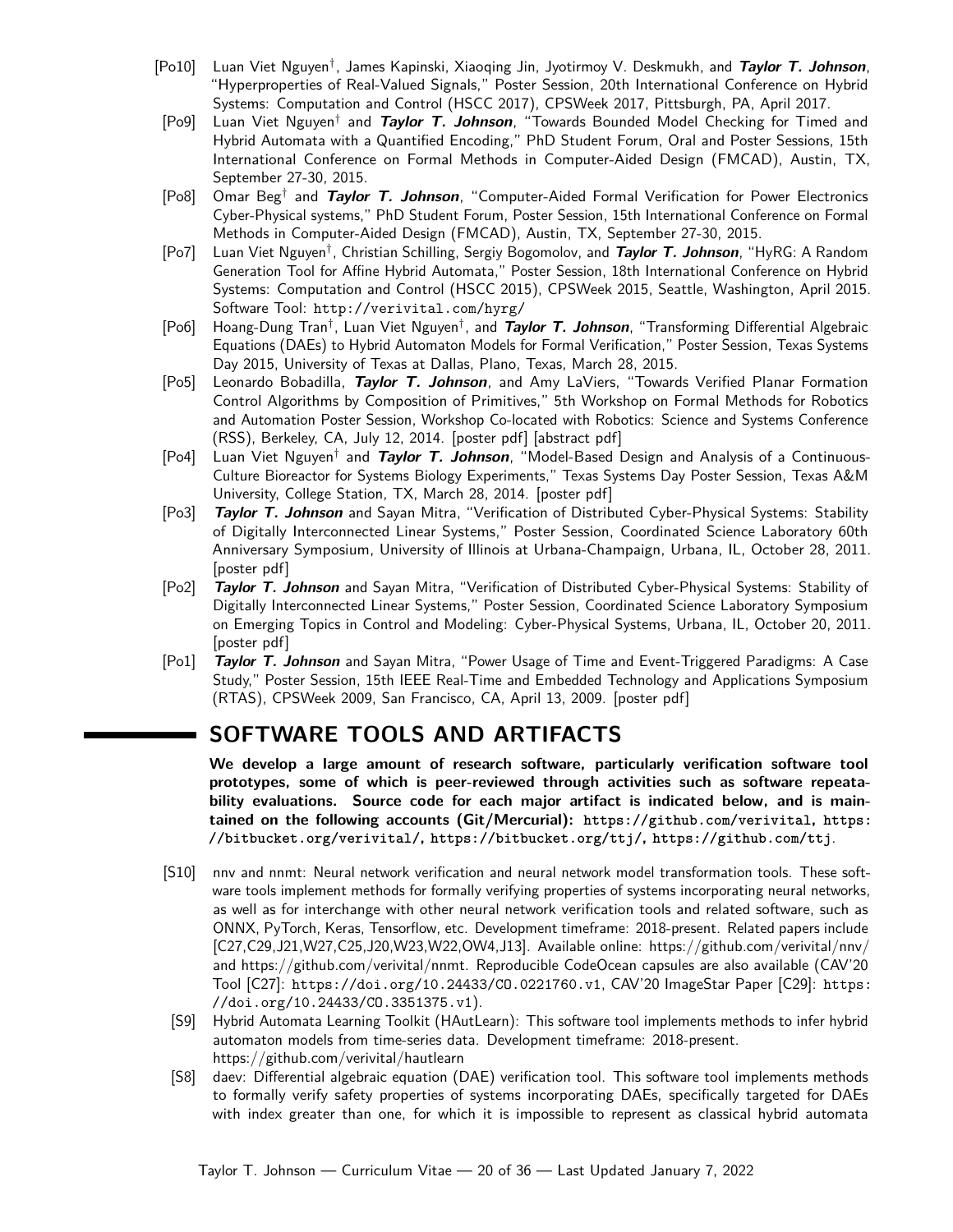without model transformations. Development timeframe: 2017-present. Related papers include [\[C24\]](#page-7-1). <https://github.com/verivital/daev>

- [S7] [pdev:](https://github.com/verivital/pdev) Partial differential equation (PDE) verification tool. This software tool implements numerical reachability analysis methods for systems incorporating PDEs. Development timeframe: 2017-present. Related papers include [\[OC6\]](#page-10-0).<https://github.com/verivital/pdev>
- [S6] [SLForge and CyFuzz:](https://github.com/verivital/slsf_randgen) Random differential testing for CPS Development Toolchains. This software tool randomly generates CPS model artifacts, currently targeting the MathWorks' Simulink/Stateflow (SLSF). Development timeframe: 2015-present. Related papers include [\[C26,](#page-6-3)[D6,](#page-18-0)[C21,](#page-7-3)[D4,](#page-18-1)[W10\]](#page-12-6). [https://github.com/verivital/slsf\\_randgen](https://github.com/verivital/slsf_randgen)
- [S5] [HyST:](http://verivital.com/hyst/) Hybrid Source Transformer. This software tool takes hybrid automaton models in the SpaceEx XML or Compositional Interchange Format (CIF) formats and translates them to other popular hybrid systems verification and reachability analysis tools, including Flow\*, dReach, HyComp, HyCreate, and development tools including MathWorks' Simulink/Stateflow (SLSF). Development timeframe: 2014-present. Related papers include [\[C27](#page-6-1)[,J17,](#page-4-3)[C14,](#page-8-7)[C13,](#page-8-3)[C12,](#page-8-8)[C10,](#page-8-1)[D2\]](#page-18-1). Best repeatability evaluation award [\[C14\]](#page-8-7). Available online:<http://www.verivital.com/hyst/>
- [S4] [rtreach:](http://verivital.com/rtreach/) Real-time reachability algorithms for hybrid systems with linear and nonlinear dynamics: This software implements reachability analysis algorithms based on face-lifting that have worst-case execution time (WCET) guarantees. Related papers include [\[C23,](#page-7-2)[J4](#page-5-0)[,C9\]](#page-8-0). Development timeframe: 2014-present. Available online:<https://github.com/verivital/rtreach/>
- [S3] [Hynger:](http://verivital.com/hynger/) Hybrid iNvariant GEneratoR: This software tool takes MathWorks' Simulink/Stateflow (SLSF) models, instruments them, and produces traces for dynamic analysis in tools like Daikon. Related papers include [\[J16,](#page-4-4)[J6,](#page-5-1)[J12,](#page-5-2)[C11\]](#page-8-2). Development timeframe: 2014-present. Available online: <http://www.verivital.com/hynger/>
- [S2] [HyRG:](http://verivital.com/hyrg/) Hybrid Random Generator. This software tool randomly generates hybrid automaton models, and is integrated within HyST [\[S5\]](#page-19-0) to generate models in output formats compatible with several different formal verification tools for hybrid systems. Development timeframe: 2014-2016. Related papers include [\[C12,](#page-8-8)[Po7\]](#page-18-2). Available online:<http://www.verivital.com/hyrg/>
- [S1] [Passel:](https://publish.illinois.edu/passel-tool/) This software tool is used for parameterized verification (sometimes known as uniform verification) of parameterized networks of hybrid automata, and has been used to verify safety specifications in several distributed cyber-physical systems such as proving safe separation in air traffic control protocols. Development timeframe: 2011-2014. Related papers include [\[C8,](#page-8-6)[LC4,](#page-11-7)[C4,](#page-9-2)[C3\]](#page-9-3). Available online: <https://publish.illinois.edu/passel-tool/>

# **AWARDS AND HONORS**

- 8/2018 **[Junior Faculty Teaching Fellow for 2018-2019](https://cft.vanderbilt.edu/programs/jftf/)**. Vanderbilt University Center for Teaching (CFT)
- 10/2017 **[2018 Young Investigator Research Program \(YIP\) Award](http://www.wpafb.af.mil/News/Article-Display/Article/1339310/afosr-awards-grants-to-43-scientists-and-engineers-through-its-young-investigat/)**, Air Force Office of Scientific Research (AFOSR).

Received grant award [\[CG16\]](#page-26-0).

- 8/2017 **[Southeastern Conference \(SEC\) Faculty Travel Program Award for 2017-2018](https://www.thesecu.com/programs/sec-faculty-travel-program/)**.
	- Travel support to visit Dr. Dylan Shell at Texas A&M University to collaborate on distributed and swarm robotics.
- 4/2016 **[Best Software Repeatability Evaluation Award for \[C14\]](http://www.cs.ox.ac.uk/conferences/hscc2016/re.html)**, 19th ACM International Conference on Hybrid Systems: Computation and Control (HSCC), Cyber-Physical Systems Week (CPSWeek) 2016, Austria, Vienna.
- 2/2016 **[2016 Young Investigator Research Program \(YIP\) Award](http://www.wpafb.af.mil/library/factsheets/factsheet.asp?id=9332)**, Air Force Office of Scientific Research (AFOSR).

Received grant award [\[CG9\]](#page-27-0).

- 6/2015 **[Computer and Information Science and Engineering \(CISE\) Research Initiation Initiative \(CRII\)](http://nsf.gov/pubs/2014/nsf14562/nsf14562.htm) [Award](http://nsf.gov/pubs/2014/nsf14562/nsf14562.htm)**, National Science Foundation (NSF), Computer and Information Science and Engineering (CISE). Received grant award [\[CG11\]](#page-27-1).
- Summer 2015 **Fellow**, Air Force Research Laboratory, Information Directorate, [Air Force Office of Scientific Research](http://afsffp.sysplus.com/) [\(AFOSR\), Summer Faculty Fellowship Program \(SFFP\),](http://afsffp.sysplus.com/) Rome, NY. Received grant award [\[CG3\]](#page-27-2).
	- 3/2013 **[Yi-Min Wang and Pi-Yu Chung Endowed Research Award](https://www.ece.illinois.edu/academics/grad/awards/wang_chung.asp)**, Electrical and Computer Engineering, University of Illinois at Urbana-Champaign, Urbana, IL.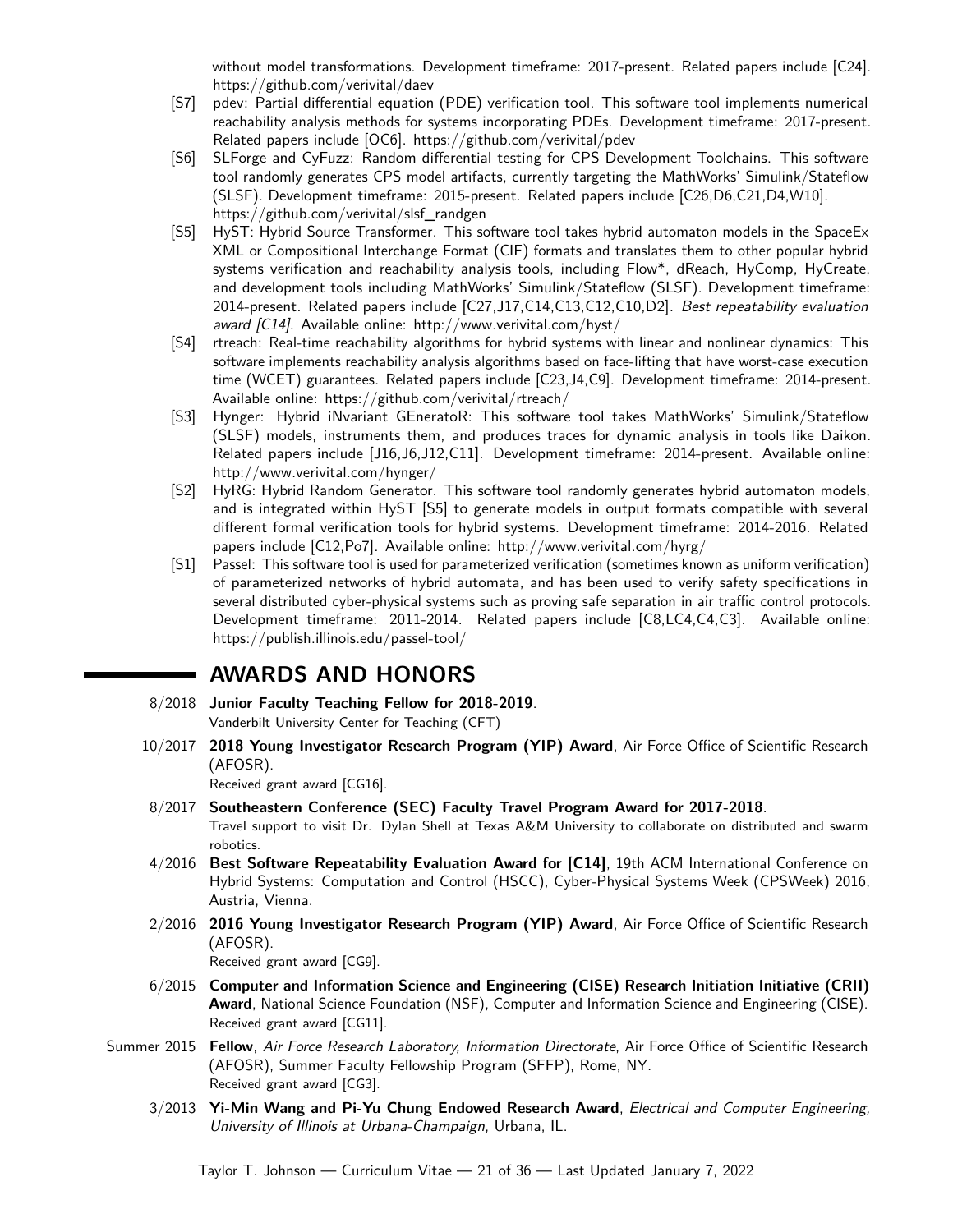- 3/2013 **[ECE Rambus Fellowship in Electrical and Computer Engineering](https://www.ece.illinois.edu/academics/grad/fellowships/rambus.asp)**, Electrical and Computer Engineering, University of Illinois at Urbana-Champaign, Urbana, IL.
- 6/2012 **Best Overall Paper Award of Three Collocated Conferences for [\[C4\]](#page-9-2)**, IFIP International Conference on Formal Techniques for Distributed Systems: Joint International Conference of 14th Formal Methods for Open Object-Based Distributed Systems and 32nd Formal Techniques for Networked and Distributed Systems (FORTE/FMOODS 2012), of the 7th International Federated Conference on Distributed Computing Techniques (DisCoTec 2012), KTH, Stockholm, Sweden.
- 2012 2013 **Computer Engineering Fellowship Sponsored by Intel Corporation**, Electrical and Computer Engineering, University of Illinois at Urbana-Champaign, Urbana, IL.
	- 2/2011 **Best Paper Award for [\[LC1\]](#page-11-0)**, 2nd IEEE Power and Energy Conference at Illinois (PECI), Urbana, IL.
	- 12/2009 **Most Interesting Cyber-Physical Systems Research Problem Award for [\[E1\]](#page-13-4)**, 30th IEEE Real-Time Systems Symposium (RTSS), Washington, DC.
		- 2006 **First Place Team, AMD Digital Logic Design Competition**, Rice University, Houston, TX. Teammates: Brent Stephens and Barron Stone
- 2004 2008 **[Coca-Cola Scholars Scholarship](http://www.coca-colascholarsfoundation.org/)**.
- 2004 2008 **[Robert C. Byrd Honors Scholarship](http://www2.ed.gov/programs/iduesbyrd/index.html)**.
- 2004 2008 **[Bluebonnet Electric Cooperative Scholarship of Excellence](https://www.bluebonnetelectric.coop/Community/Scholarships)**.
- 2004 2008 **Glaser Family Charitable Foundation Scholarship**.
- 2004 2008 **USA Funds Access to Education Scholarship**.
	- 2004 **Texas Society of Professional Engineers Scholarship**, Brazos County Chapter, TX.
	- 2004 **Second Place in Computer Science**, Texas State Science and Engineering Fair, Arlington, TX.
	- 2003 **Finalist in Computer Science**, Intel International Science and Engineering Fair, Cleveland, OH.

## **STUDENT AWARDS AND HONORS**

- 5/2021 **IEEE Outstanding Ph.D. Dissertation Award for "Verification of Learning-Enabled Cyber-Physical Systems," [IEEE Technical Committee on Cyber-Physical Systems \(TCCPS\)](http://www.cse.cuhk.edu.hk/~byu/TC-CCPS/award.html)**, Hoang-Dung Tran [\(DA4\)](#page-22-0), May 2021.
- 4/2021 **NDSEG Fellowship Award for "Safe and Robust Reinforcement Learning to Quantify Risk in Intelligent Systems," [National Defense Science and Engineering Graduate \(NDSEG\) Fellowship](http://ndseg.sysplus.com/) [Program](http://ndseg.sysplus.com/)**, Preston Robinette [\(DS9\)](#page-22-1), April 2021.
- 4/2019 **NDSEG Fellowship Award for "Safe and Robust Reinforcement Learning for Autonomous Distributed Cyber-Physical Systems," [National Defense Science and Engineering Graduate](https://www.ndsegfellowships.org/) [\(NDSEG\) Fellowship Program](https://www.ndsegfellowships.org/)**, Nathaniel Hamilton [\(DS2\)](#page-22-1), April 2019.
- 4/2019 **NSF Travel Awards for the [Cyber-Physical Systems and Internet of Things \(CPS-IoT\) Week](http://www.cs.utexas.edu/users/hunt/FMCAD/FMCAD15/index.shtml) [2019](http://www.cs.utexas.edu/users/hunt/FMCAD/FMCAD15/index.shtml)**, Ayana Wild [\(DS1\)](#page-22-1) and Patrick Musau [\(DS3\)](#page-22-1), Montreal, Canada, April 13-17, 2019.
- 9/2015 **NSF Travel Awards for the PhD Student Forum at [Formal Methods in Computer-Aided Design](http://www.cs.utexas.edu/users/hunt/FMCAD/FMCAD15/index.shtml) [\(FMCAD 2015\)](http://www.cs.utexas.edu/users/hunt/FMCAD/FMCAD15/index.shtml)**, Luan Viet Nguyen [\(DA2\)](#page-22-0) and Omar Beg [\(DA1\)](#page-22-0), Austin, TX, September 27-30, 2015.
- 5/2015 **NSF and ACM SIGBED Travel Awards for [Cyber-Physical Systems Week \(CPSWeek 2015\)](http://www.cpsweek.org/2015/)**, Luan Viet Nguyen [\(DA2\)](#page-22-0) and Hoang-Dung Tran [\(DA4\)](#page-22-0), Seattle, WA, April 12-16, 2015.
- 12/2014 **NSF Travel Award for [CPS Verification and Validation: Industrial Challenges and Foundations](http://www.ls.cs.cmu.edu/CPSVVIF) [\(CPS V&V I&F\)](http://www.ls.cs.cmu.edu/CPSVVIF)**, Luan Viet Nguyen [\(DA2\)](#page-22-0), Carnegie Mellon University, Pittsburgh, PA, December 12, 2014.
- 12/2014 **3rd Place in US/India Chamber of Commerce Spirit of Innovation Competition**, Amol Vengurlekar [\(MA1\)](#page-23-0), Ruoshi Zhang [\(MA2\)](#page-23-0), Luan Viet Nguyen [\(DA2\)](#page-22-0), and Eric Nelson for project related to paper [\[W2\]](#page-13-2), which came with a \$1000 award.
- 4/2014 **NSF Graduate Research Fellowship Program [\(GRFP\)](https://www.nsfgrfp.org/) Honorable Mention**, Shamina Shahrin Hossain [\(MP1\)](#page-23-1), April 2014.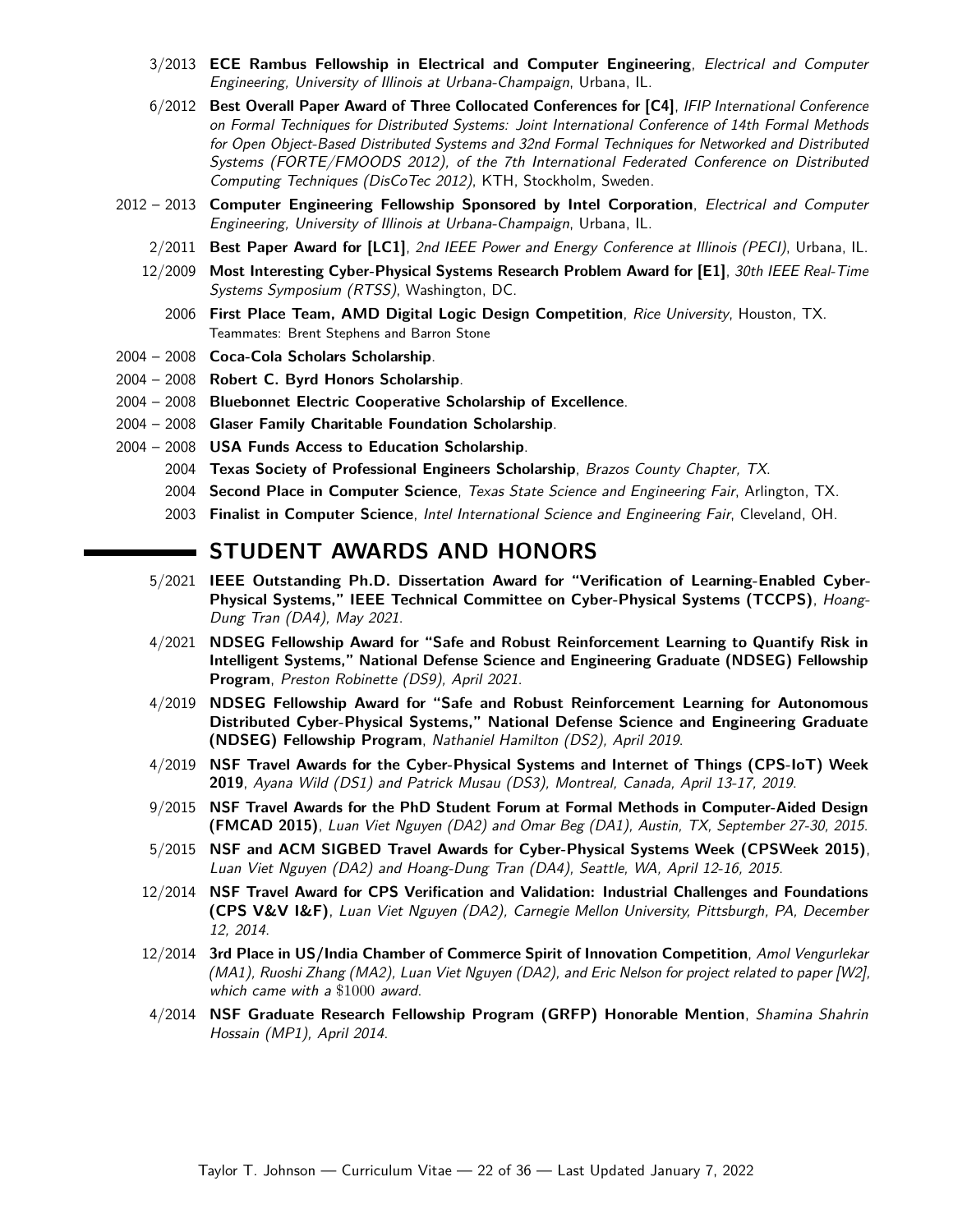# **RESEARCH MENTORING (CURRENT)**

## **DOCTORAL DISSERTATION ADVISER**

- <span id="page-22-1"></span>[DS9] Fall 2020 – Present: Preston Robinette, Electrical Eng. and Computer Science, Vanderbilt University, Dissertation Topic: Runtime verification for safe autonomy. Major awards: 2021 NDSEG Fellowship.
- [DS8] Summer 2019 Present: Neelanjana Pal, Electrical Eng. and Computer Science, Vanderbilt University, Dissertation Topic: Adversarial machine learning.
- [DS7] Summer 2019 Present: Bernard Serbinowski, Electrical Eng. and Computer Science, Vanderbilt University, Dissertation Topic: Hyperproperties in adversarial machine learning and cyber-physical systems.
- [DS6] Fall 2017 Present: Tianshu Bao, Electrical Eng. and Computer Science, Vanderbilt University, Dissertation Topic: Reachability analysis of physical dynamics beyond ordinary differential equations (ODEs): partial differential equations (PDEs), delay differential equations (DDEs), differential algebraic equations (DAEs), fractional order differential equations (FDEs), and more.
- [DS5] Fall 2017 Present: Diego Manzanas Lopez, Electrical Eng. and Computer Science, Vanderbilt University, Dissertation Topic: Safe control synthesis for autonomous cyber-physical systems. Research results: [\[BC1\]](#page-9-4).
- [DS4] Fall 2017 Present: Xiaodong Yang, Electrical Eng. and Computer Science, Vanderbilt University, Dissertation Topic: Symbolic and statistical learning for autonomous cyber-physical systems.
- [DS3] Fall 2017 Present: Patrick Musau, Electrical Eng. and Computer Science, Vanderbilt University, Dissertation Topic: Formal verification of neural networks for autonomous cyber-physical systems. Research results: [\[BC1\]](#page-9-4).
- [DS2] Summer 2017 Present: Nathaniel (Nate) Hamilton, Electrical Eng. and Computer Science, Vanderbilt University, Dissertation Topic: Distributed robotics control synthesis. Major awards: 2019 NDSEG Fellowship.
- [DS1] Summer 2017 Present: Ayana Wild, Electrical Eng. and Computer Science, Vanderbilt University, Dissertation Topic: Foundations of cyber-physical systems verification.

## **MASTER'S THESIS ADVISER**

[MS1] None currently.

# **UNDERGRADUATE RESEARCHERS**

- Summer 2020 **Yi Li**, Vanderbilt BSc CS, Project: "Neural Network and Machine Learning Verification," Vanderbilt University School of Engineering (VUSE) Summer Research Program.
- Summer 2020 **Siqi (Christine) Zhao**, Vanderbilt BSc CS, Project: "Neural Network and Machine Learning Verification," Vanderbilt University School of Engineering (VUSE) Summer Research Program.

# **RESEARCH MENTORING (PAST / GRADUATED ALUMNI) POSTDOCTORAL RESEARCH SCHOLAR ALUMNI**

- [PDA4] 8/2017 8/2019: Joel Rosenfeld, Electrical Eng. and Computer Science, Research Topic: Optimization-Based Verification for Cyber-Physical Systems. Next/current position: Assistant Professor, Mathematics and Statistics, University of South Florida. Website: <http://joel.rosenfeldresearch.com/>
- [PDA3] 11/2015 8/2019: Weiming Xiang, Electrical Eng. and Computer Science, Research Topic: Unbounded-Time Reachability Analysis for Switched Systems. Research results: [\[J21,](#page-4-0)[OC6,](#page-10-0)[J15,](#page-4-5)[OC8,](#page-9-5)[J13,](#page-4-2)[BC1,](#page-9-4)[J14,](#page-4-6)[J9,](#page-5-3)[J7,](#page-5-4)[OC4,](#page-10-4)[W12,](#page-12-7)[OC3,](#page-10-5)[OC2\]](#page-10-6). Next/current position: Assistant Professor, School of Computer and Cyber Sciences, Augusta University. Website: [https://xiangweiming.](https://xiangweiming.github.io/) [github.io/](https://xiangweiming.github.io/)
- [PDA2] 1/2016 5/2017: Andrew Sogokon, Electrical Eng. and Computer Science, Vanderbilt University, Research Topic: Liveness Verification for Hybrid Automata. Research results: [\[J11,](#page-5-5)[C19,](#page-7-0)[C16,](#page-7-4)[OC2,](#page-10-6)[W8\]](#page-12-8). Next position: Postdoc at Carnegie Mellon University. Current position: Lecturer at the University of Southampton, UK. Website: <https://sites.google.com/site/andrewsogokon/>
- <span id="page-22-0"></span>[PDA1] 3/2016 – 8/2016: Khaza Anuarul Hoque, Department of Computer Science and Eng., University of Texas at Arlington, Research Topic: Formal Verification for Aerospace CPS. Research results: [\[J12,](#page-5-2)[C17](#page-7-5)[,C15\]](#page-8-5). Next position: Research Fellow at Oxford University. Current position: Assistant Professor, Electrical Engineering and Computer Science (EECS) at University of Missouri Columbia. Website: <https://www.kahoque.com/>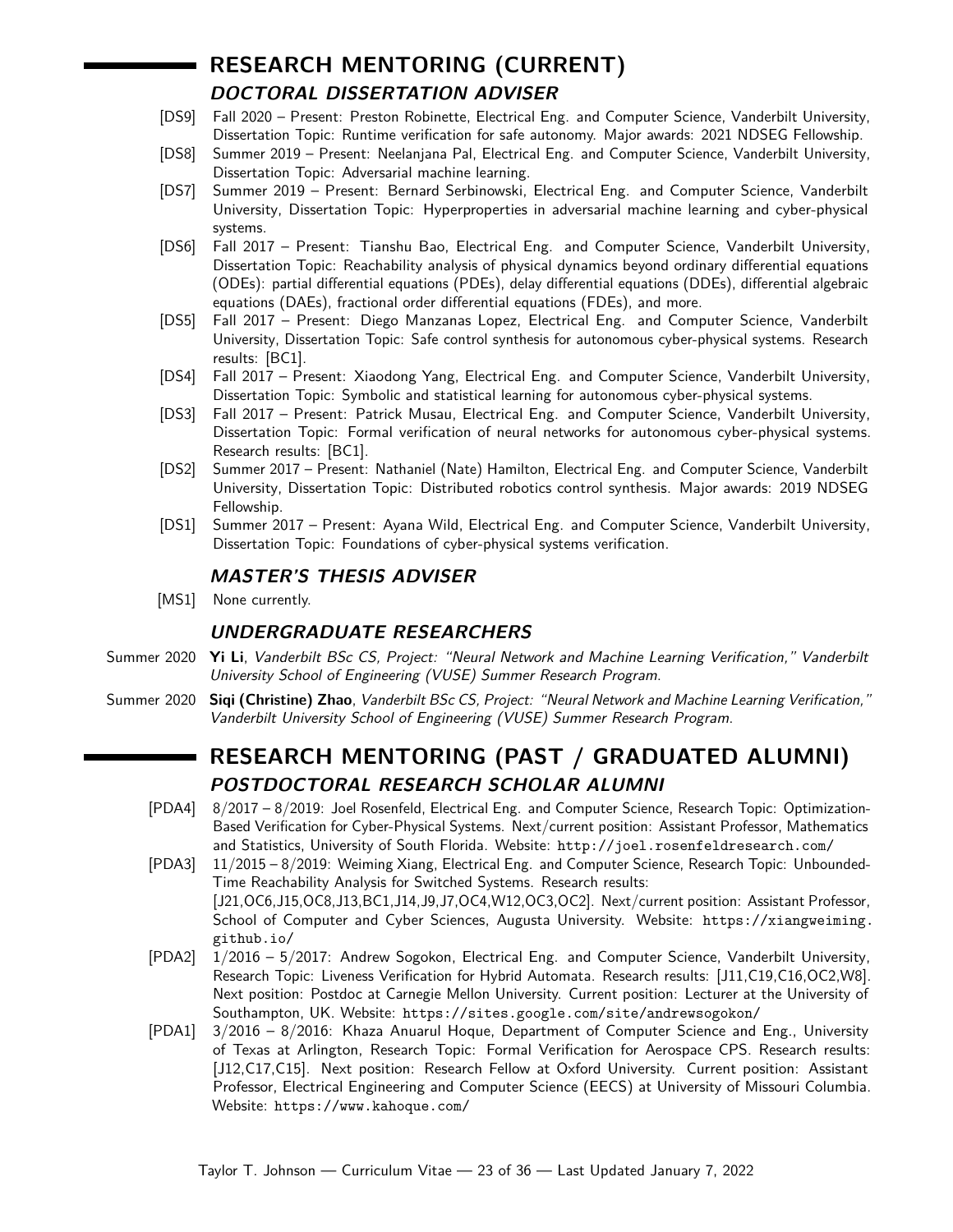### **DOCTORAL DISSERTATION ALUMNI**

- [DA4] Spring 2015 Summer 2020: Hoang-Dung Tran, Electrical Eng. and Computer Science, Vanderbilt University, Dissertation Topic: Formal Verification of Distributed Cyber-Physical Systems. Research results: [\[C25](#page-6-0)[,C23,](#page-7-2)[C24,](#page-7-1)[W23](#page-11-2)[,OC6,](#page-10-0)[J14,](#page-4-6)[J15,](#page-4-5)[J9,](#page-5-3)[J7](#page-5-4)[,W12,](#page-12-7)[OC3](#page-10-5)[,OC2,](#page-10-6)[W9,](#page-12-4)[W4,](#page-12-9)[J2\]](#page-5-6). Next position: Assistant Professor, Computer Science and Engineering, University of Nebraska Lincoln. Website: [https:](https://sites.google.com/site/trhoangdung/) [//sites.google.com/site/trhoangdung/](https://sites.google.com/site/trhoangdung/)
- [DA3] Fall 2015 Fall 2019: Shafiul Chowdhury, Department of Computer Science and Eng., University of Texas at Arlington, Dissertation Topic: Randomized Differential Testing for CPS Development Environments. Co-advised with Prof. Christoph Csallner. Research results: [\[C21,](#page-7-3)[W10\]](#page-12-6). Next position: Research Scientist, Facebook. Website: <https://shafiul.github.io/>
- [DA2] Spring 2014 Summer 2018: Luan Viet Nguyen, Department of Computer Science and Eng., University of Texas at Arlington, Dissertation Topic: Specifications for Cyber-Physical Systems. Research results: [\[J12,](#page-5-2)[C20](#page-7-6)[,J17,](#page-4-3)[C18,](#page-7-7)[W11,](#page-12-10)[W12,](#page-12-7)[J7,](#page-5-4)[OC2,](#page-10-6)[W9,](#page-12-4)[W6,](#page-12-5)[C12](#page-8-8)[,W4,](#page-12-9)[W1,](#page-13-3)[W2,](#page-13-2)[J2\]](#page-5-6). Next position: Postdoc at University of Pennsylvania, then Postdoc at University of Notre Dame; Current position: Assistant Professor at University of Dayton. Website: <https://luanvietnguyen.github.io/>
- [DA1] Summer 2014 Summer 2017: Omar Beg, Department of Electrical Engineering, University of Texas at Arlington, Dissertation Topic: Reachability Analysis of Power Electronics and Systems. Co-advised with Prof. Ali Davoudi. Research results: [\[J16,](#page-4-4)[J17,](#page-4-3)[J10,](#page-5-7)[J6,](#page-5-1)[OC5,](#page-10-7)[W11,](#page-12-10)[W7\]](#page-12-3). Next position: Assistant Professor at University of Texas at Permian Basin. Website: <https://sites.google.com/site/omaralibeg/>

## **OTHER FORMER GRADUATE STUDENTS**

- [FS2] Fall 2017 Fall 2018: Yuanqi Xie, Electrical Eng. and Computer Science, Vanderbilt University, Research Topic: Auto-scribing electronic health records with natural language processing and autosummarization.
- [FS1] Fall 2017 Spring 2018: Ran Hao, Electrical Eng. and Computer Science, Vanderbilt University, Research Topic: Safe reinforcement learning for distributed autonomous robots.

### **MASTER'S THESIS ALUMNI**

- <span id="page-23-0"></span>[MA7] Fall 2019 – Summer 2020: Ulysses Yu, Electrical Eng. and Computer Science, Vanderbilt University, Thesis Topic: Combining Reachable Set Computation with Neuron Coverage.
- [MA6] Fall 2015 Summer 2016: Randy Long, Electrical Engineering, University of Texas at Arlington, Thesis Topic: Time-Triggered Controller Area Network Design for Formula SAE Racecars and Technique for Measuring CPU Usage on Systems with Nested and Non-Nested Interrupts. Next position: Engineer at Faraday Future.
- [MA5] Fall 2015 Summer 2016: Rahul Kawadgave, Electrical Engineering, University of Texas at Arlington, Thesis Topic: Automatic Conflict Classification for Vulnerable Road Users. Next position: Engineer at Qualcomm.
- [MA4] Fall 2014 Spring 2016: Nathan Hervey, Computer Science and Eng., University of Texas at Arlington, Thesis Topic: Distributed Robotics Localization and Control. Next position: Software Engineer at Lockheed Martin.
- [MA3] Fall 2014 Spring 2015: Shweta Hardas, Electrical Engineering, University of Texas at Arlington, Thesis: "Virtual and Hardware Prototyping of a Modular Multilevel Inverter for Photovoltaics". Next position: Engineer at Cummins.
- [MA2] Fall 2013 Spring 2015: Ruoshi Zhang, Electrical Engineering, University of Texas at Arlington, Thesis: "Model-Based Design and Analysis of Automotive Systems using Time-Triggered Controller Area Networks (TTCAN)". Next position: PhD student in Electrical Engineering at University of Texas at Arlington.
- [MA1] Fall 2013 May 2015: Amol Vengurlekar, Electrical Engineering, University of Texas at Arlington, Thesis: "Design of a Real-Time Reconfigurable Bioreactor". Next position: Engineer at EchoStar.

### **MASTER'S PROJECT ALUMNI**

- <span id="page-23-1"></span>[MP4] Fall 2018 – Summer 2019: Ronald Picard, Vanderbilt University, Master of Engineering: Cyber-Physical Systems, Project: "Action Schema Neural Networks: Generalized Policies for Stochastic Planning Problems in the Wargaming Domain". Next position: Computer Engineer at Air Force Research Laboratory, Aerospace Systems Directorate, Autonomous Controls Branch.
- [MP3] Summer 2018 Fall 2018: Ruohan Wang, Vanderbilt University, Computer Science, Project: "Auto-Scribing Electronic Health Records (EHRs) with Natural Language Processing (NLP) and Autosummarization". Next position: Software Engineer at Google.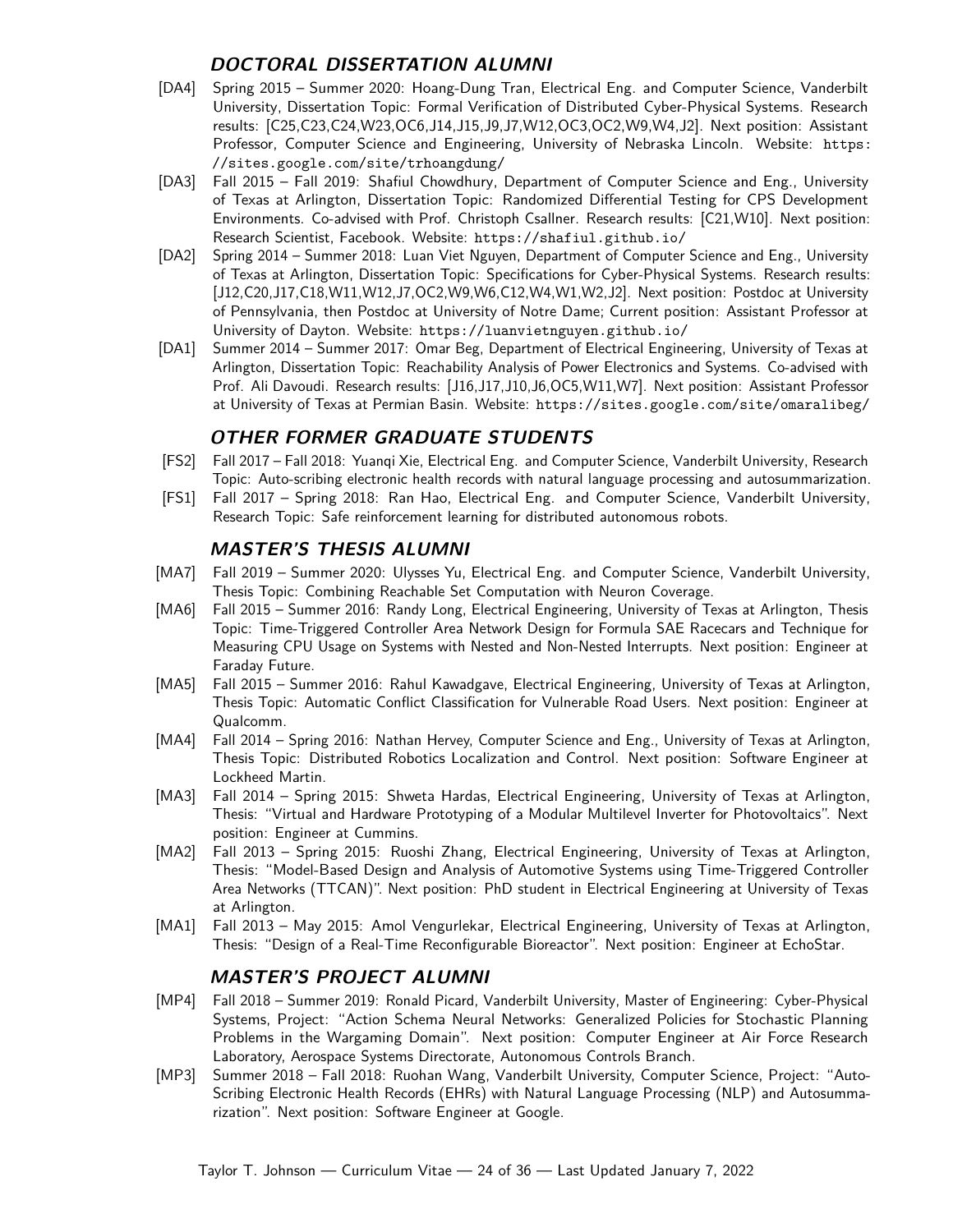- [MP2] Spring 2014 Spring 2015: Zankar Bapat, University of Texas at Arlington, Electrical Engineering, Project: "Robot Localization with Circle Detection". Next position: Engineer at Ferro Technologies.
- [MP1] Fall 2012–Spring 2013, University of Illinois at Urbana-Champaign, Electrical and Computer Engineering: Shamina Shahrin Hossain (first-year graduate student), Project: Verification of Closed-Loop Switching Power Converters (resulted in paper [\[LC3\]](#page-11-8)).

#### **UNDERGRADUATE RESEARCH PROJECT ALUMNI**

- Summer **Diandry A Rutayisire**, Vanderbilt BSc CS, Project: "Autonomous F1/10 Race Car," Vanderbilt 2019–Spring University School of Engineering (VUSE) Summer Research Program and Independent Research. 2020
- Summer 2019 **Luke Bhan**, Vanderbilt BSc CS, Project: "Autonomous F1/10 Race Car," Vanderbilt University School of Engineering (VUSE) Research Volunteer.
- Summer 2019 **Jiuke Huang** , Vanderbilt BSc CS, Project: "Auto-Scribing Electronic Health Records (EHRs) with Natural Language Processing (NLP) and Autosummarization," Vanderbilt University School of Engineering (VUSE) Summer Research Program.
- Summer 2019 **Rong Wang** , Vanderbilt BSc CS, Project: "Auto-Scribing Electronic Health Records (EHRs) with Natural Language Processing (NLP) and Autosummarization," Vanderbilt University School of Engineering (VUSE) Summer Research Program.
- Summer 2019 **Julie Truong** , Vanderbilt BSc CS, Project: "Controlling Groups of Swarm Robots," Vanderbilt University School of Engineering (VUSE) Summer Research Program.
- Summer 2019 **Angela R Maliakal**, Tufts University BSc CS, Project: "Controlling Groups of Swarm Robots," Vanderbilt University School of Engineering (VUSE) Summer Research Program.
- Spring 2019, Fall **Arda Turkmen**, Vanderbilt BSc CS, Project: "Auto-Scribing Electronic Health Records (EHRs) 2018 with Natural Language Processing (NLP) and Autosummarization," Vanderbilt University School of Engineering (VUSE), Individual Study.
- Spring 2019, Fall **Harsha Vankayalapati**, Vanderbilt BSc CS, Project: "Auto-Scribing Electronic Health Records (EHRs) 2018 with Natural Language Processing (NLP) and Autosummarization," Vanderbilt University School of Engineering (VUSE), Individual Study.
	- Spring 2019 **Matthew Kenigsberg**, Vanderbilt BSc CS, Project: "Learning Hybrid Automata from Data," Vanderbilt University School of Engineering (VUSE), Individual Study.
		- Fall 2018 **Teo Lee**, Vanderbilt BSc CS, Project: "Auto-Scribing Electronic Health Records (EHRs) with Natural Language Processing (NLP) and Autosummarization," Vanderbilt University School of Engineering (VUSE) Individual Study.
		- Fall 2018 **Joshua Wilson**, Vanderbilt BSc CS, Project: "Controlling Groups of Swarm Robots," Vanderbilt University School of Engineering (VUSE) Individual Study.
	- Summer 2018 **Daniel Hong**, Johns Hopkins BSc ME, Project: "Controlling Groups of Swarm Robots," Vanderbilt University School of Engineering (VUSE) Summer Research Program.
	- Summer 2018 **Joshua Wilson**, Vanderbilt BSc CS, Project: "Controlling Groups of Swarm Robots," Vanderbilt University School of Engineering (VUSE) Summer Research Program.
	- Summer 2018 **Jackson Brewer**, Vanderbilt BSc ME, Project: "Controlling Groups of Swarm Robots," Vanderbilt University School of Engineering (VUSE) Summer Research Program.
	- Summer 2018 **Yufei Yan**, Vanderbilt BSc CS, Project: "Auto-Scribing Electronic Health Records (EHRs) with Natural Language Processing (NLP) and Autosummarization," Vanderbilt University School of Engineering (VUSE) Summer Research Program.
	- Summer 2018 **Arda Turkmen**, Vanderbilt BSc CS, Project: "Auto-Scribing Electronic Health Records (EHRs) with Natural Language Processing (NLP) and Autosummarization," Vanderbilt University School of Engineering (VUSE) Summer Research Program.
	- Summer 2018 **Xueqing Zhao**, Vanderbilt BSc CS, Project: "Auto-Scribing Electronic Health Records (EHRs) with Natural Language Processing (NLP) and Autosummarization," Vanderbilt University School of Engineering (VUSE) Summer Research Program.
	- Summer 2018 **Teo Lee**, Vanderbilt BSc CS, Project: "Auto-Scribing Electronic Health Records (EHRs) with Natural Language Processing (NLP) and Autosummarization," Vanderbilt University School of Engineering (VUSE) Summer Research Program.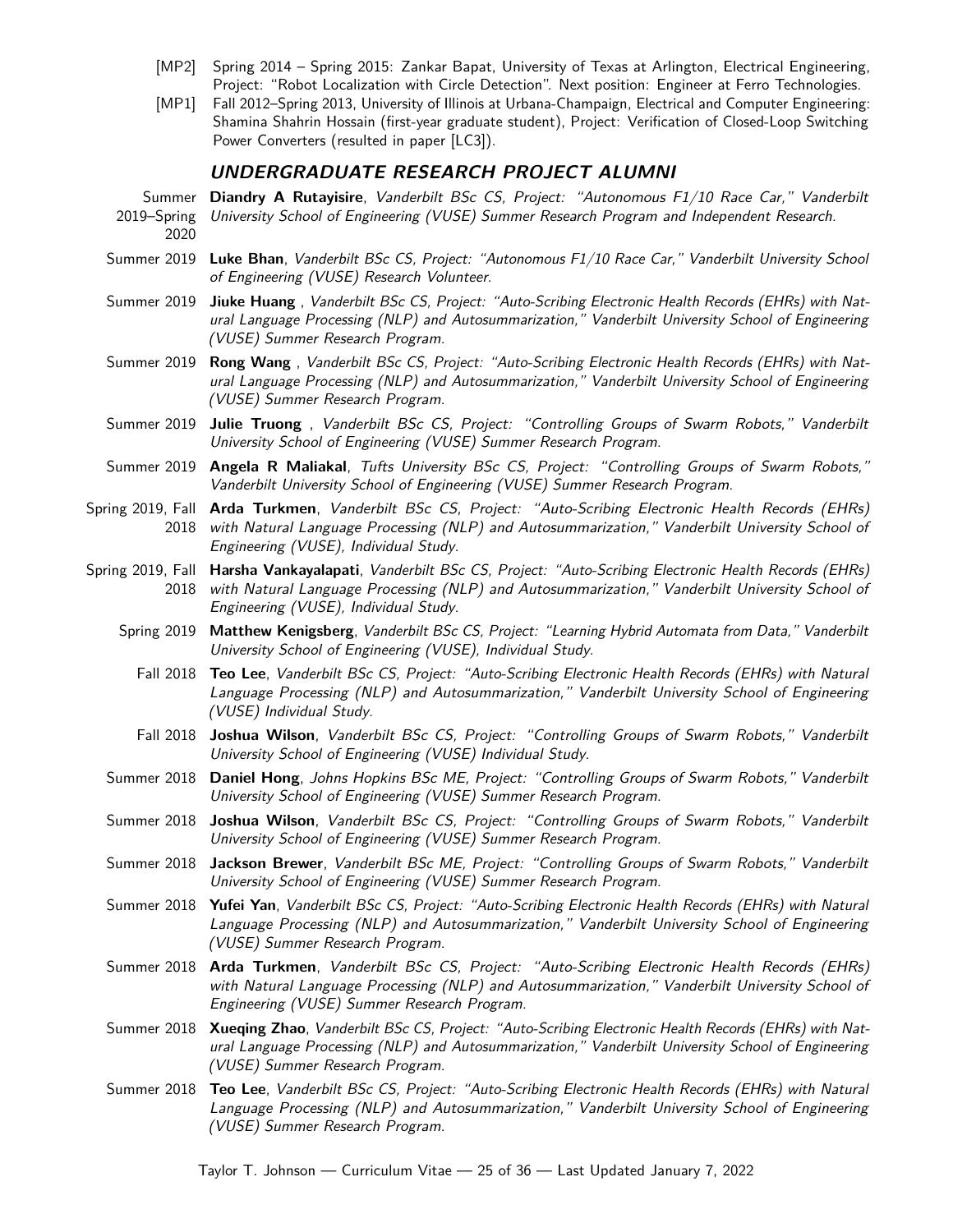- Summer 2018 **Sally Kwok**, Vanderbilt BSc CS, Project: "Auto-Scribing Electronic Health Records (EHRs) with Natural Language Processing (NLP) and Autosummarization," Vanderbilt University School of Engineering (VUSE) Summer Research Program.
- Summer 2018 **Xue Zou**, Vanderbilt BSc CS, Project: "Auto-Scribing Electronic Health Records (EHRs) with Natural Language Processing (NLP) and Autosummarization," Vanderbilt University School of Engineering (VUSE) Summer Research Program.
- Summer 2017 **Daniel Hong**, Johns Hopkins BSc ME, Project: "Controlling Groups of Swarm Robots with Android Studio and Microsoft Kinect," Vanderbilt University School of Engineering (VUSE) Summer Research Program.
- Summer 2017 **Christina Wang**, Vanderbilt BSc CS, Project: "Controlling Groups of Swarm Robots with Android Studio and Microsoft Kinect," Vanderbilt University School of Engineering (VUSE) Summer Research Program.
- Summer 2017 **Timothy Liang**, Vanderbilt BSc CS, Project: "Controlling Groups of Swarm Robots with Android Studio and Microsoft Kinect," Vanderbilt University School of Engineering (VUSE) Summer Research Program.
- Summer 2017 **Anissa Alexander**, Vanderbilt BSc CS, Project: "Controlling Groups of Swarm Robots with Android Studio and Microsoft Kinect," Vanderbilt University School of Engineering (VUSE) Summer Research Program.
- Summer 2017 **Austin Wilms**, Vanderbilt BSc CS, Project: "Controlling Groups of Swarm Robots with Android Studio and Microsoft Kinect," Vanderbilt University School of Engineering (VUSE) Summer Research Program.
- Summer 2017 **Stirling Carter**, Vanderbilt BSc CS, Project: "Controlling Groups of Swarm Robots with Android Studio and Microsoft Kinect," Vanderbilt University School of Engineering (VUSE) Summer Research Program.
- Summer 2017 **Yinghui Yang**, Vanderbilt BSc CS, Project: "Controlling Groups of Swarm Robots with Android Studio and Microsoft Kinect," Vanderbilt University School of Engineering (VUSE) Summer Research Program.
- Summer 2015 **Ewin Tang**, Major: Mathematics, University of Texas at Austin, Topic: Using the Isabelle Theorem Prover to Prove Some of the [Top 100 Formalized Theorems](http://www.cs.ru.nl/~freek/100/).
- Fall 2013–Spring **Eric Nelson**, Computer Science, University of Texas at Arlington, Project: Xenomai Real-Time 2014 Operating System (RTOS) Design for Continuous-Culture Bioreactor.
	- Fall 2011 **Zhongdong Zhu**, University of Illinois at Urbana-Champaign, Project: Simulating Safe and Stabilizing Distributed Cellular Flows.

### **NSF RESEARCH EXPERIENCES FOR UNDERGRADUATES (REU) PROJECT ALUMNI**

- [REU2] Summer 2012: Lucas Buccafusca, University of Colorado at Boulder, Project: Safe Distributed Flocking Implemented on the StarL Distributed Robotics Framework. [Information Trust Institute, NSF Research](http://www.iti.illinois.edu/education/internships/) [Experiences for Undergraduates \(REU\) Summer Program,](http://www.iti.illinois.edu/education/internships/) University of Illinois at Urbana-Champaign.
- [REU1] [Summer 2009:](http://www.iti.illinois.edu/news/press-releases/2009-iti-undergraduate-summer-intern-program-underway) Shashank Gupta, Indian Institute of Technology, Kharagpur, Project: Distributed Algorithms for Sensor Networks Implemented on Net-X. [Information Trust Institute, NSF Research](http://www.iti.illinois.edu/education/internships/) [Experiences for Undergraduates \(REU\) Summer Program,](http://www.iti.illinois.edu/education/internships/) University of Illinois at Urbana-Champaign.

#### **[PROMOTING UNDERGRADUATE RESEARCH IN ENGINEERING \(PURE\)](HTTPS://WIKI.ENGR.ILLINOIS.EDU/DISPLAY/PURE/HOME) ALUMNI, University of Illinois at Urbana-Champaign**

- [PURE10] Spring 2012 (co-advised with Adam Zimmerman): Jordan Kravitz, Project: Distributed Robotics in StarL.
- [PURE9] Fall 2011: Akash Kapoor, Project: Reachability Analysis of Power Converters (resulted in paper [\[LC2\]](#page-11-4)).
- [PURE8] Spring 2011: Hershed Tilak, Project: Implementation of a Boundary Detection Algorithm.
- [PURE7] Spring 2011: Jeffrey Lale, Project: A Randomized Algorithm for Deadlock-Free Robot Routing.
- [PURE6] Spring 2011: Zhihao (Ted) Hong: Modeling Parameterized Power Converters using Timed Automata (resulted in paper [\[LC2\]](#page-11-4)).
- [PURE5] Fall 2010: Hershed Tilak, Project: Simulating Coupled Inverted Pendulums in Matlab.
- [PURE4] Fall 2009: Jerry Sun and Dongeek Shin, Joint Project: Simulating a Planar Conveyor System in Matlab.
- [PURE3] Spring 2009: Rohan Bali, Project: Simulating Coupled Inverted Pendulums in Matlab.
- [PURE2] Spring 2009: Patrick Gu, Project: Extending Giotto to xGiotto on nxtOSEK for Lego Mindstorms.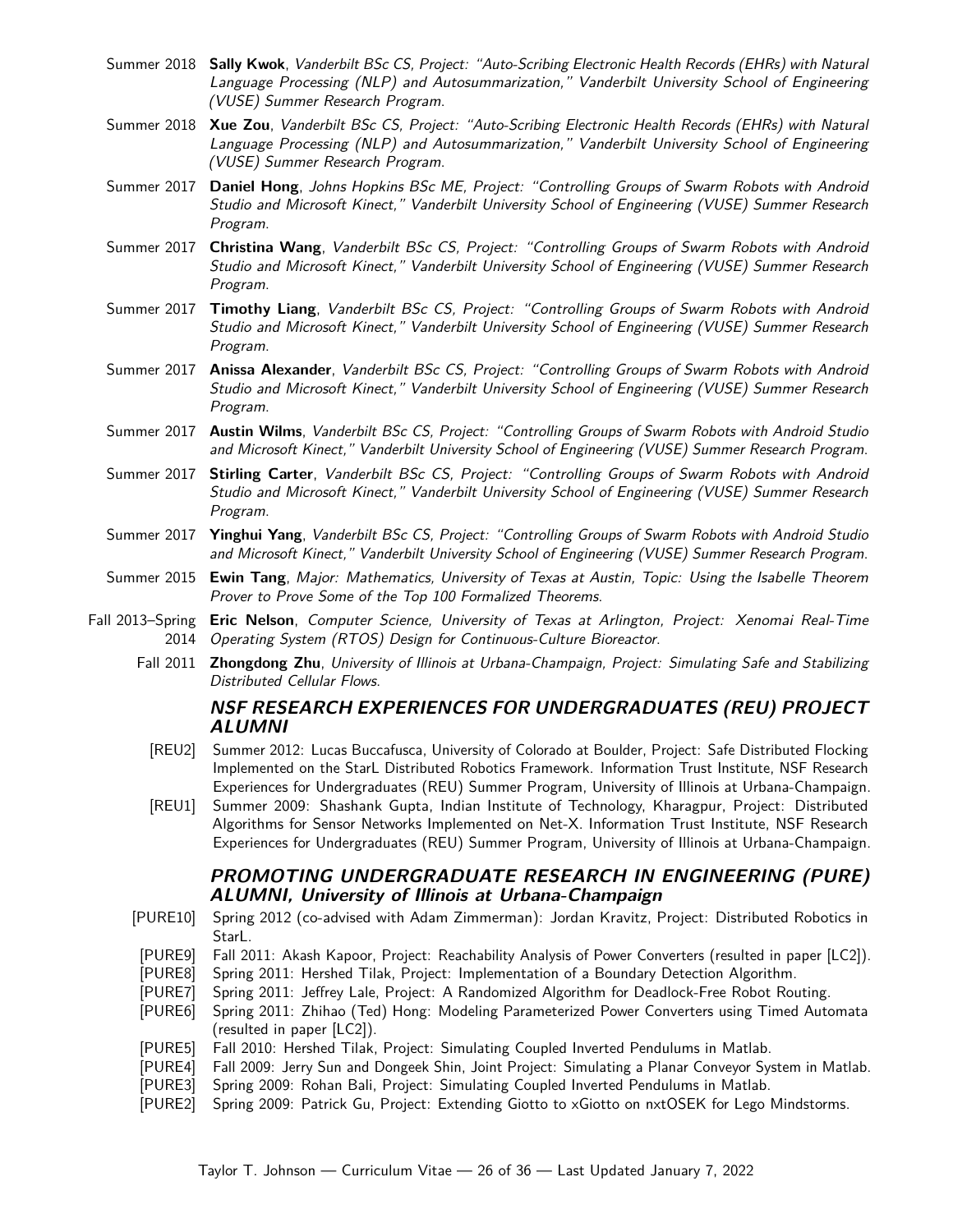[PURE1] Fall 2008: Haeran Lee, Soonwoo (Daniel) Chang, Youngho (Ryan) Park, and Yosub Shin, Joint Project: Reachability Analysis of Switched-Mode Power Converters.

# **SPONSORED RESEARCH SUPPORT**

#### 2013 – present **Funded Research Grants, Contracts, and Fellowships**.

Total Research Funding (PI + Co-PI, active and completed projects):  $\sim$  \$27M Research Funding as PI: ∼ \$3*.*5M (Sole PI Share: ∼ \$2*.*4M). Research Funding as Co-PI: ∼ \$23*.*5M. Our research is currently supported by AFOSR, DARPA, NSA/DoD, and NSF, and past research has been supported by AFOSR, AFRL, ARO, NSF, ONR, USDOT, the MathWorks, NVIDIA, and Toyota.

### **ACTIVE RESEARCH SUPPORT**

- [AG6] Taylor T. Johnson (PI (Sole)), "Verification of Autonomous Systems: Hyperproperties in Machine Learning," Trusted AI Challenge (TAI), Air Force Office of Scientific Research (AFOSR), Award Amount: \$100,000, 2021-12-15 to 2022-12-14, Duration: 1.0 years.
- [AG5] Taylor T. Johnson (PI), with Joel Rosenfeld (PI), Rushikesh Kamalapurkar (PI), "Collaborative Research: Operator Theoretic Methods for Identification and Verification of Dynamical Systems," Energy, Power, Control, and Networks Program, Division of Electrical, Communications and Cyber Systems, Directorate for Engineering (ENG:ECCS:EPCN), National Science Foundation (NSF), Award Amount: \$229,935, 2020-10-01 to 2023-09-30, Duration: 3.0 years.
- [AG4] Taylor T. Johnson (PI), with Joel Rosenfeld (Co-PI), "FMitF: Track II: Hybrid and Dynamical Systems Verification on the CPS-VO," Formal Methods in the Field (FMitF), Directorate for Computer and Information Science and Engineering (CISE:FMitF), National Science Foundation (NSF), Award Amount: \$98,311, 2019-10-01 to 2021-03-30, Duration: 1.5 years.
- [AG3] Taylor T. Johnson (PI), with Christoph Csallner (PI), "SHF: Small: Collaborative Research: Fuzzing Cyber-Physical System Development Tool Chains with Deep Learning (DeepFuzz-CPS)," Software and Hardware Foundations, Division of Computing and Communication Foundations, Directorate for Computer and Information Science and Engineering (CISE:CCF:SHF), National Science Foundation (NSF), Award Amount: \$248,473, 2019-10-01 to 2022-09-30, Duration: 3.0 years.
- [AG2] Taylor T. Johnson (Co-PI), with Gabor Karsai, Xenofon Koutsoukos (Co-PI), Ted Bapty (Co-PI), Janos Sztipanovits (Oversight), "Assurance-Based Learning-Enabled Cyber-Physical Systems (ALC)," Assured Autonomy (AA), Defense Advanced Research Projects Agency (DARPA), Award Amount: \$7,200,000, 4/2/2018 to 3/31/2022, Duration: 4.0 years.
- [AG1] Taylor T. Johnson (Co-PI), with Xenofon Koutsoukos (PI), Janos Sztipanovits (Vanderbilt/EECS), Gabor Karsai (Vanderbilt/EECS), Aniruddha Gokhale (Vanderbilt/EECS), Yevgeniy Vorobeychik (Vanderbilt/EECS), Abhishek Dubey (Vanderbilt/EECS), Maithilee Kunda (Vanderbilt/EECS), Peter Volgyesi (Vanderbilt/EECS), Jennifer Trueblood (Vanderbilt/Psychology), S. Shankar Sastry (Berkeley/EECS), Claire Tomlin (Berkeley/EECS), Anthony Joseph (Berkeley/EECS), Saurabh Amin (MIT/CEE), Nazli Choucri (MIT/Political Science), Alvaro Cardenas (UT Dallas/CS), Bhavani Thuraisingham (UT Dallas/CS), "Science of Security for Cyber-Physical Systems Lablet," Science of Security Lablet (SoSL), Department of Defense (DoD), Award Amount: \$14,750,000, 9/1/2017 to 8/31/2022, Duration: 5.0 years.

## **COMPLETED RESEARCH SUPPORT**

- [CG18] Taylor T. Johnson (PI (Sole)), "Hyperproperties for Generative AI Models," Artificial Intelligence Hardware (AIHW), Semiconductor Research Corporation (SRC), Award Amount: \$240,000, 2021-01-01 to 2023-12-31, Duration: 3.0 years. Recommended for award, but declined by Vanderbilt due to intellectual property (IP) contractual concerns.
- <span id="page-26-0"></span>[CG17] Taylor T. Johnson (Co-PI), with Ali Davoudi (PI, UT-Arlington), "Scalable Formal Verification of Resilient Converter-dominated MVDC Networks," Sea and Warfare Weapons (Code 33), Office of Naval Research (ONR), Award Amount: \$640,000, 2018-03-01 to 2021-02-28, Award Number: N00014-18-1- 2184, Duration: 3.0 years.
- [CG16] Taylor T. Johnson (PI (Sole)), "Understandable and Reusable Formal Verification for Cyber-Physical Systems," Young Investigator Research Program (YIP), Air Force Office of Scientific Research (AFOSR), Award Amount: \$437,469, 2018-02-01 to 2021-01-31, Award Number: FA9550-18-1-0122, Duration: 3.0 years. Due to contractual issues, I had to re-apply and compete for the AFOSR YIP again, which previously was awarded at UT-Arlington [\[CG9\]](#page-27-0).
- [CG15] Taylor T. Johnson (PI), with Christoph Csallner (Co-PI), "SHF: Small: Automating Improvement of Development Environments for Cyber-Physical Systems (AIDE-CPS)," Software and Hardware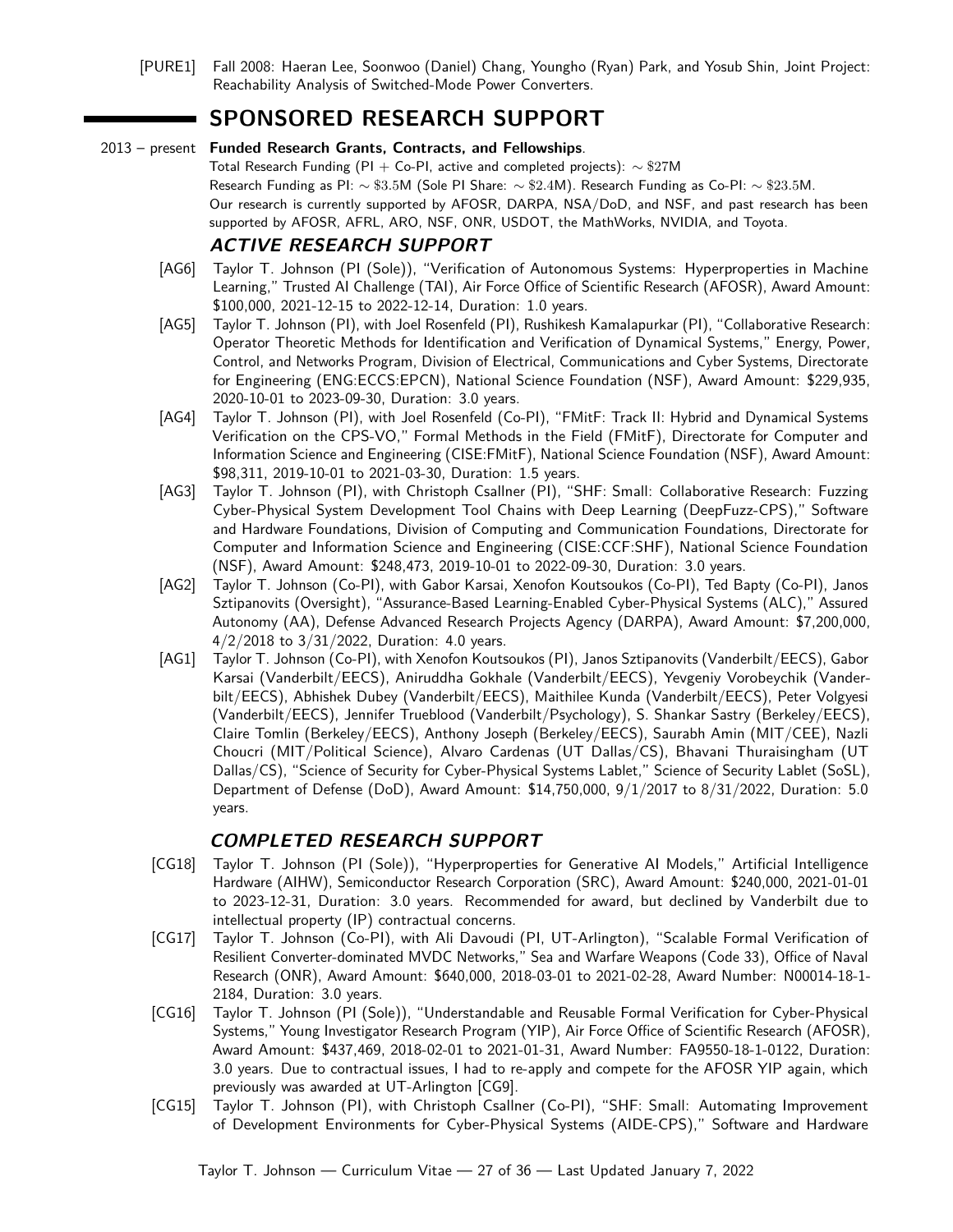Foundations, Division of Computing and Communication Foundations, Directorate for Computer and Information Science and Engineering (CISE:CCF:SHF), National Science Foundation (NSF), Award Amount: \$498,437, 2015-09-01 to 2019-08-31, Award Number: 1736323, 1527398, Duration: 4.0 years.

- [CG14] Taylor T. Johnson (Co-PI), with Ali Davoudi (PI), David Levine (Senior Personnel), "Real-time Ab Initio Modeling of Electric Machines," Energy, Power, Control, and Networks Program, Division of Electrical, Communications and Cyber Systems, Directorate for Engineering (ENG:ECCS:EPCN), National Science Foundation (NSF), Award Amount: \$285,000, 2015-08-01 to 2018-07-31, Award Number: 1509804, Duration: 3.0 years.
- [CG13] Taylor T. Johnson (Co-PI), with Christoph Csallner (PI), "Equivalence Modulo Input (EMI)-Based Validation of CPS Tool Chains," Development Collaboration Research Grant (DCRG), The MathWorks (MathWorks), Award Amount: \$32,000, 2018-09-01 to 2019-08-31, Duration: 1.0 years.
- <span id="page-27-1"></span>[CG12] Taylor T. Johnson (PI (Sole)), "Cyber-Physical Systems Specification Mismatch and Safe Upgrades," Systems and Software Program (SS), Air Force Office of Scientific Research (AFOSR), Award Amount: \$397,806, 2015-08-15 to 2018-08-14, Award Number: FA9550-15-1-0258, Duration: 3.0 years.
- [CG11] Taylor T. Johnson (PI (Sole)), "CRII: CPS: Safe Cyber-Physical Systems Upgrades," CISE Research Initiation Initiative, Cyber-Physical Systems Program, Division of Computer and Network Systems, Directorate for Computer and Information Science and Engineering (CISE:CNS:CRII:CPS), National Science Foundation (NSF), Award Amount: \$174,634, 2015-06-15 to 2017-06-14, Award Number: 1713253, 1464311, Duration: 2.0 years.
- <span id="page-27-0"></span>[CG10] Taylor T. Johnson (PI), with Gautam Biswas (Co-PI), Clare McCabe (Co-PI), Julie Johnson (Co-PI), "Improving Participation of Female Computer Science Majors and Professionals through Digital Learning with Groups of Mobile Robots Controlled by Android Apps," MacroGrant, Vanderbilt Institute for Digital Learning (VIDL), Award Amount: \$10,000, 2017-07-01 to 2018-06-30, Duration: 1.0 years.
- [CG9] Taylor T. Johnson (PI (Sole)), "Reusable Formal Verification for Cyber-Physical Systems," Young Investigator Research Program (YIP), Air Force Office of Scientific Research (AFOSR), Award Amount: \$357,564, 2016-08-01 to 2019-07-31, Award Number: FA9550-16-1-0246, Duration: 3.0 years.
- [CG8] Taylor T. Johnson (Co-PI), with Ali Davoudi (PI, UT-Arlington), Frank Lewis (Co-PI, UT-Arlington), Hamidreza Modares (Co-PI, UT-Arlington), "Testbed Acquisition for Resilient Self-Organizing Microgrids," Defense University Research Instrumentation Program (DURIP), Office of Naval Research (ONR), Award Amount: \$220,000, 2016-09-15 to 2017-09-14, Award Number: N0014-16-1-3180, Duration: 1.0 years.
- [CG7] Taylor T. Johnson (Co-PI), with Ali Davoudi (PI, UT-Arlington), Frank Lewis (Co-PI, UT-Arlington), Hamidreza Modares (Co-PI, UT-Arlington), "Realizing Resilient Self-Organizing Microgrids," Department of Defense (DoD) Research and Education Program for Historically Black Colleges and Universities and Minority-Serving Institutions (HBCU/MI) (REP:HBCU/MSI), Army Research Office (ARO), Award Amount: \$300,000, 2016-09-15 to 2017-09-14, Award Number: W911NF-16-1-0534, Duration: 1.0 years.
- [CG6] Taylor T. Johnson (PI (Sole)), "Safely and Securely Controlling Large Swarms of Unmanned Aerial Vehicles (UAVs) with the STAbilizing Robot Language (StarL)," Summer of Innovation (SoI), Air Force Research Laboratory (AFRL), Award Amount: \$90,000, 2017-05-01 to 2017-08-31, Award Number: FA8650-12-3-7255, Duration: 0.3 years.
- [CG5] Taylor T. Johnson (PI (Sole)), "Formal Modeling of Emergence in Distributed Cyber-Physical Systems," Trusted Autonomy and Verification and Validation (VV), Integrated Command and Control (TAVV), Air Force Research Laboratory (AFRL), Award Amount: \$499,546, 2015-04-16 to 2017-04-15, Award Number: FA8750-15-1-0105, Duration: 2.0 years.
- <span id="page-27-2"></span>[CG4] Taylor T. Johnson (Co-PI), with Stephen Mattingly (PI), Colleen Casey (Co-PI), "App-Based Crowd Sourcing of Bicycle and Pedestrian Conflict Data," University Transportation Center for Livable Communities (TRCLC), United States Department of Transportation (USDOT), Award Amount: \$120,001, 2015-08-01 to 2016-07-31, Award Number: DTRT13-G-UTC60, Duration: 1.0 years.
- [CG3] Taylor T. Johnson (PI (Sole)), "Detecting and Mitigating Cyber-Physical Attacks with Invariant Inference and Runtime Assurance," Summer Faculty Fellowship Program (SFFP), Air Force Office of Scientific Research (AFOSR), Award Amount: \$43,575, 2015-05-18 to 2015-07-31, Duration: 0.2 years.
- [CG2] Taylor T. Johnson (PI), with Ali Davoudi (Co-PI), David Levine (Senior Personnel), "Real-time Ab Initio Modeling of Electric Machines," Hardware Donation Program (HDP), NVIDIA (NVIDIA), Award Amount: \$4,000, 2014-11-12 to 2014-11-12.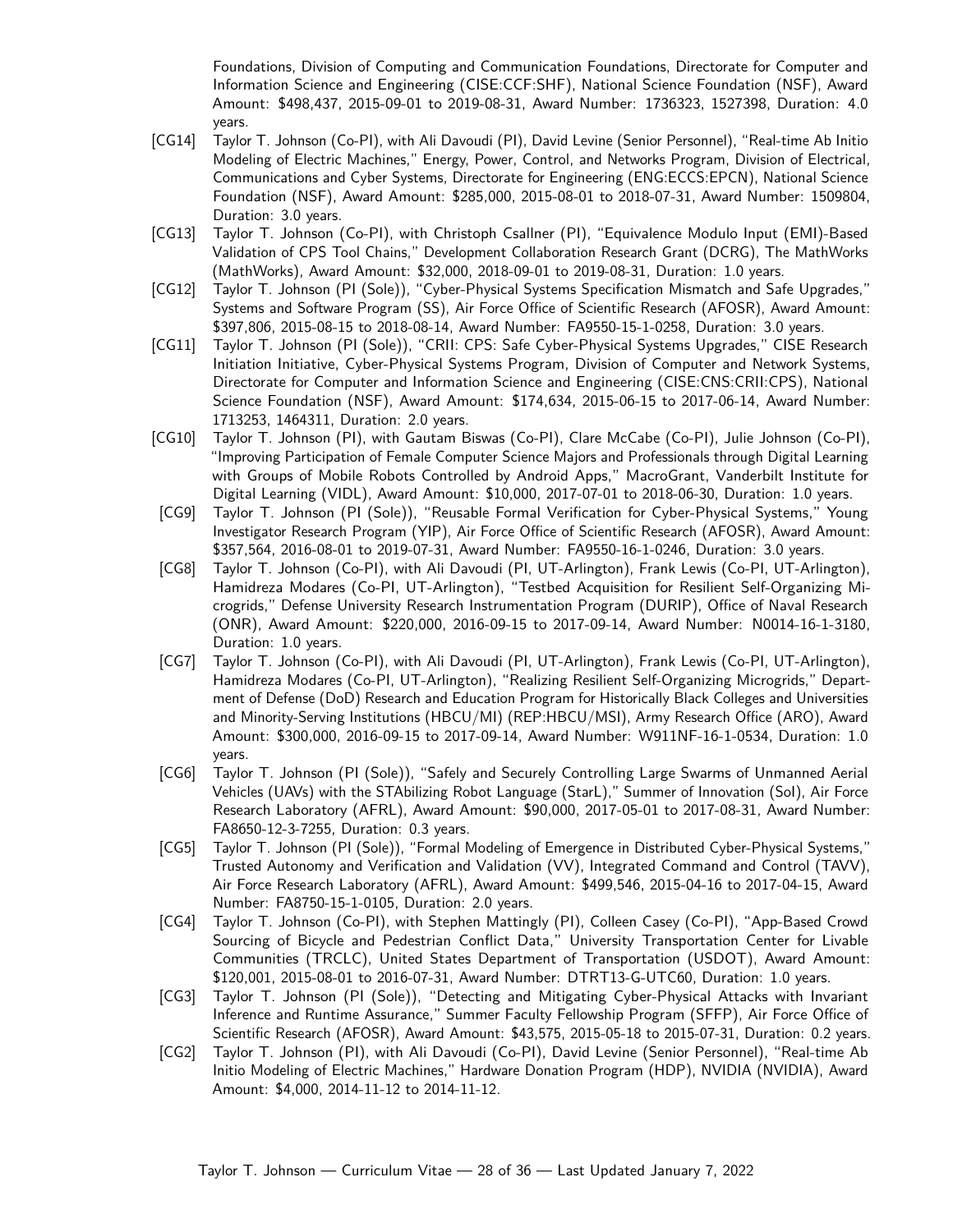[CG1] Taylor T. Johnson (PI (Sole)), "Inferring Physical System Specifications from Embedded Software Tests," Visiting Faculty Research Program (VFRP), Air Force Research Laboratory (AFRL), Award Amount: \$27,980, 2014-05-19 to 2014-08-08, Award Number: FA8750-13-2-0115, Duration: 0.2 years.

### **CONFERENCE AND OTHER TRAVEL GRANTS**

- August 2017 **Southeastern Conference (SEC) Faculty Travel Program Award**.
	- May 2017 **CPS Verification and Validation: Industrial Challenges and Foundations Workshop [\(CPS V&V](http://www.ls.cs.cmu.edu/CPSVVIF) [I&F Workshop 2017\)](http://www.ls.cs.cmu.edu/CPSVVIF), Carnegie Mellon University (NSF)**.
- March 2015 **[NSF CISE CAREER Workshop 2015](http://csl.seas.gwu.edu/nsf-cise-career/) (NSF)**.
- December 2014 **CPS Verification and Validation: Industrial Challenges and Foundations Workshop [\(CPS V&V](http://www.ls.cs.cmu.edu/CPSVVIF) [I&F Workshop 2014\)](http://www.ls.cs.cmu.edu/CPSVVIF), Carnegie Mellon University (NSF)**.
- December 2012 **IEEE Real-Time Systems Symposium (RTSS), (University of Illinois at Urbana-Champaign Graduate College and NSF)**.
- December 2011 **IEEE Conference on Decision and Control (CDC) (University of Illinois at Urbana-Champaign Graduate College and Rockwell Collins)**.
- September 2010 **International Symposium on Stabilization, Safety, and Security of Distributed Systems (SSS) (NSF)**.
- December 2009 **IEEE Real-Time Systems Symposium (RTSS) (NSF)**.
	- April 2009 **IEEE Real-Time and Embedded Technology and Applications Symposium (RTAS) (NSF)**.

# **NO OUTREACH**

- 2014 Present **Rice Alumni Volunteers for Admission (RAVA)**.
	- Interviewed prospective Rice University undergraduate students in-person and via teleconference (around 5 annually), and presented during high school college fairs.
- 2012 Present **[StackExchange](http://stackexchange.com/) and [StackOverflow](http://stackoverflow.com/) Contributor**.
	- Answered over fifty questions related to computer science and programming.
	- Contributed extensively to Microsoft Research's Z3 satisfiability modulo theories (SMT) solver questions, and [ranked as the top user not employed by Microsoft.](http://stackoverflow.com/tags/z3/topusers)
	- 2017 2018 **MNPS K-12 Computer Science Curriculum Development**.
		- Developed a mobile phone for computer science curriculum and demonstrations using the Raspberry Pi in conjunction with Chaz Carothers, M.Ed., Encore K-4 Teacher in Metro Nashville Public Schools (MNPS), Advanced Academics Resource Teacher (AART), Henry C. Maxwell Elementary School.
	- 2014 2016 **Judge**.
		- January 2016: Congressional STEM Competition Mobile App Contest Judge, El Centro College, Dallas County Community College District, Dallas, TX, sponsored by US Congressman Marc Veasey ([http://www.](http://www.house.gov/content/educate/app_challenge/) [house.gov/content/educate/app\\_challenge/](http://www.house.gov/content/educate/app_challenge/)).
		- May 2014: Congressional STEM Competition Mobile App Contest Judge, El Centro College West Campus, Dallas County Community College District, Dallas, TX, sponsored by US Congressman Marc Veasey ([http:](http://www.house.gov/content/educate/app_challenge/) [//www.house.gov/content/educate/app\\_challenge/](http://www.house.gov/content/educate/app_challenge/)).
		- 2014-2015: Computer Science Area Judge, [Fort Worth Regional Science and Engineering Fair,](http://www.fwrsef.org/) University of Texas at Arlington, Arlington, TX.
		- 2012 **Demonstrator, [Engineering Open House](http://eoh.ec.illinois.edu/)**, University of Illinois at Urbana-Champaign, Urbana, IL.
			- Spring 2012: Adam Zimmerman, Matt Johnson, **Taylor T. Johnson**, and Sayan Mitra. Demonstration: Drawing Pictures with Mobile Robots. [\[video\]](https://www.youtube.com/watch?v=XjCXgqJlSVU)
	- 2007 2008 **Mentor for High School Students, [DREAM Program](http://dream.rice.edu)**, Rice University, Houston, TX. ○ Mentored several underrepresented high school students on science and engineering fair projects.

# **PROFESSIONAL ACTIVITIES AND SERVICE PROFESSIONAL LICENSURE**

- 2019 Present **Professional Engineer (PE), License Number 122259**, [Tennessee Board of Architectural and](https://www.tn.gov/commerce/regboards/architects-engineers.html) [Engineer Examiners](https://www.tn.gov/commerce/regboards/architects-engineers.html), Passed the NCEES PE exam (Software Engineering) in April 2019, fully licensed since June 2019.
	- 2018 2019 **Engineer-in-Training (EiT) / Engineer Intern, License Number 33711**, [Tennessee Board of](https://www.tn.gov/commerce/regboards/architects-engineers.html) [Architectural and Engineer Examiners](https://www.tn.gov/commerce/regboards/architects-engineers.html).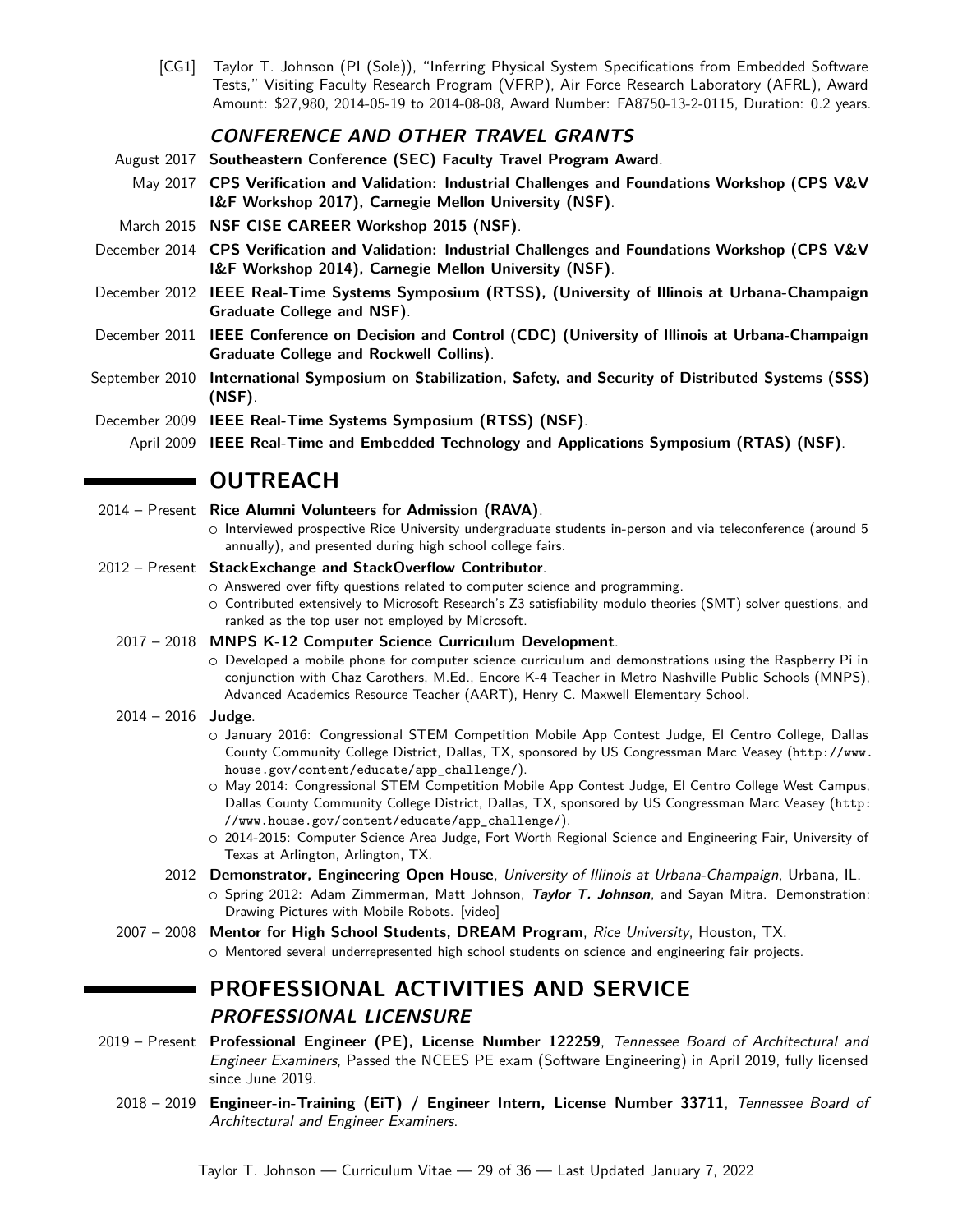## **PROFESSIONAL ORGANIZATIONS**

|                  | 2019 – Present Member, Association for the Advancement of Artificial Intelligence (AAAI).                                                                                                                                                                                                                                                                                  |
|------------------|----------------------------------------------------------------------------------------------------------------------------------------------------------------------------------------------------------------------------------------------------------------------------------------------------------------------------------------------------------------------------|
|                  | 2018 - Present Member, National Society of Professional Engineers (NSPE).                                                                                                                                                                                                                                                                                                  |
|                  | 2016 - Present Member, American Association for the Advancement of Science (AAAS).                                                                                                                                                                                                                                                                                         |
|                  | 2015 - Present Member, Society of Automotive Engineers (SAE International).                                                                                                                                                                                                                                                                                                |
|                  | 2014 – Present Member, American Institute of Aeronautics and Astronautics (AIAA).                                                                                                                                                                                                                                                                                          |
|                  | 2005 - Present Member, Institute of Electrical and Electronics Engineers (IEEE).                                                                                                                                                                                                                                                                                           |
|                  | 2003 – Present Member, Association for Computing Machinery (ACM).                                                                                                                                                                                                                                                                                                          |
|                  | <b>UNIVERSITY SERVICE</b>                                                                                                                                                                                                                                                                                                                                                  |
|                  | 2021 - Present Vanderbilt University, Graduate Faculty Council, Executive Committee.                                                                                                                                                                                                                                                                                       |
|                  | Invited member of executive committee advising the Graduate School from the School of Engineering                                                                                                                                                                                                                                                                          |
|                  | 2021 - Present Vanderbilt University, Graduate Faculty Council.<br>Elected member advising the Graduate School from the School of Engineering. Participated as a panelist in<br>Graduate Student Orientation                                                                                                                                                               |
|                  | 2021 - 2022 Vanderbilt University, Graduate School Search Committee.<br>Search committee member for Associate Dean for Academic Affairs of the Graduate School                                                                                                                                                                                                             |
|                  | 2017 - Present Vanderbilt University, Ingram Commons, Vanderbilt Visions / VUcept, Faculty VUceptor for a                                                                                                                                                                                                                                                                  |
|                  | cohort of 18 first-year undergraduates., Fall 2021, Fall 2020, Fall 2019, Fall 2018, Fall 2017.                                                                                                                                                                                                                                                                            |
|                  | 2020 Vanderbilt University, Online Course Design Institute (OCDI), Center for Teaching.<br>Participated in an online course design institute to better prepare for online and blended online-and-in-person<br>teaching                                                                                                                                                     |
|                  | 2019 Vanderbilt University, Ingram Commons, Vanderbilt Visions / VUcept, Student VUceptor<br>Interviewer.                                                                                                                                                                                                                                                                  |
|                  | Interviewed six prospective student VUceptor candidates for the 2019-2020 academic year                                                                                                                                                                                                                                                                                    |
|                  | 2018 - 2019 Vanderbilt University, Ingram Commons, Vanderbilt Visions / VUcept, Commons Reading<br><b>Selection Committee.</b><br>Evaluated five potential Commons reading book prospects and made recommendations for the 2019 Commons<br>reading                                                                                                                         |
|                  | 2017 - 2019 Vanderbilt University, VU Women in Science and Engineering and VU Center for Integration<br>of Research, Teaching, and Learning (VU-WiSE and VU-CIRTL) Tiered Mentorship Program<br>(TMP), Participated as a faculty mentor, 2018-2019, 2017-2018.                                                                                                             |
|                  | COLLEGE/SCHOOL AND DEPARTMENTAL SERVICE                                                                                                                                                                                                                                                                                                                                    |
| $2021 -$ Present | Vanderbilt University, Electrical Eng. and Computer Science, Destination CS / Destination<br>Vanderbilt Faculty Search Committee Member.                                                                                                                                                                                                                                   |
|                  | 2021 - Present Vanderbilt University, School of Engineering, Director for Master of Engineering (MEng) in<br><b>Cyber-Physical Systems (CPS).</b><br>Responsible for all aspects of this professional graduate degree, covering recruitment, advising, program                                                                                                             |
|                  | progression (serving as the Director of Graduate Studies [DGS] for the program), marketing, etc                                                                                                                                                                                                                                                                            |
| $2019 -$ Present | Vanderbilt University, Electrical Eng. and Computer Science, Adviser for Student Team in two<br>F1/10 Autonomous Racecar Competitions held at events such as the Cyber-Physical Systems<br>and Internet-of-Things Week (CPS-IoT Week) 2019 and Embedded Systems Week (ESWeek)<br>2019 and IEEE/RSJ International Conference on Intelligent Robots and Systems (IROS) 2021. |
|                  | 2018 - 2021 Vanderbilt University, Electrical Eng. and Computer Science, Director of Graduate Recruiting                                                                                                                                                                                                                                                                   |
|                  | (DGR), Computer Science.<br>Helped ACM-W/Women-in-Computing raise funds totaling around \$12.5k for Vanderbilt to server as a platinum                                                                                                                                                                                                                                     |
|                  | sponsor and for Vanderbilt CS students to attend the Grace Hopper Celebration of Women in Computing in                                                                                                                                                                                                                                                                     |
|                  | 2019, and again for around a dozen and a half Vanderbilt CS students to attend the 2020 virtual edition. In                                                                                                                                                                                                                                                                |
|                  | total, around three dozen Vanderbilt CS students attended through our sponsorship efforts, and myself as CS                                                                                                                                                                                                                                                                |
|                  | DGR to help with CS graduate recruiting.<br>2018 - 2020 Vanderbilt University, Electrical Eng. and Computer Science, Adviser for Student Team in                                                                                                                                                                                                                           |
|                  | 2018, 2019, and 2020 NSF Cyber-Physical Systems (CPS) Challenges.                                                                                                                                                                                                                                                                                                          |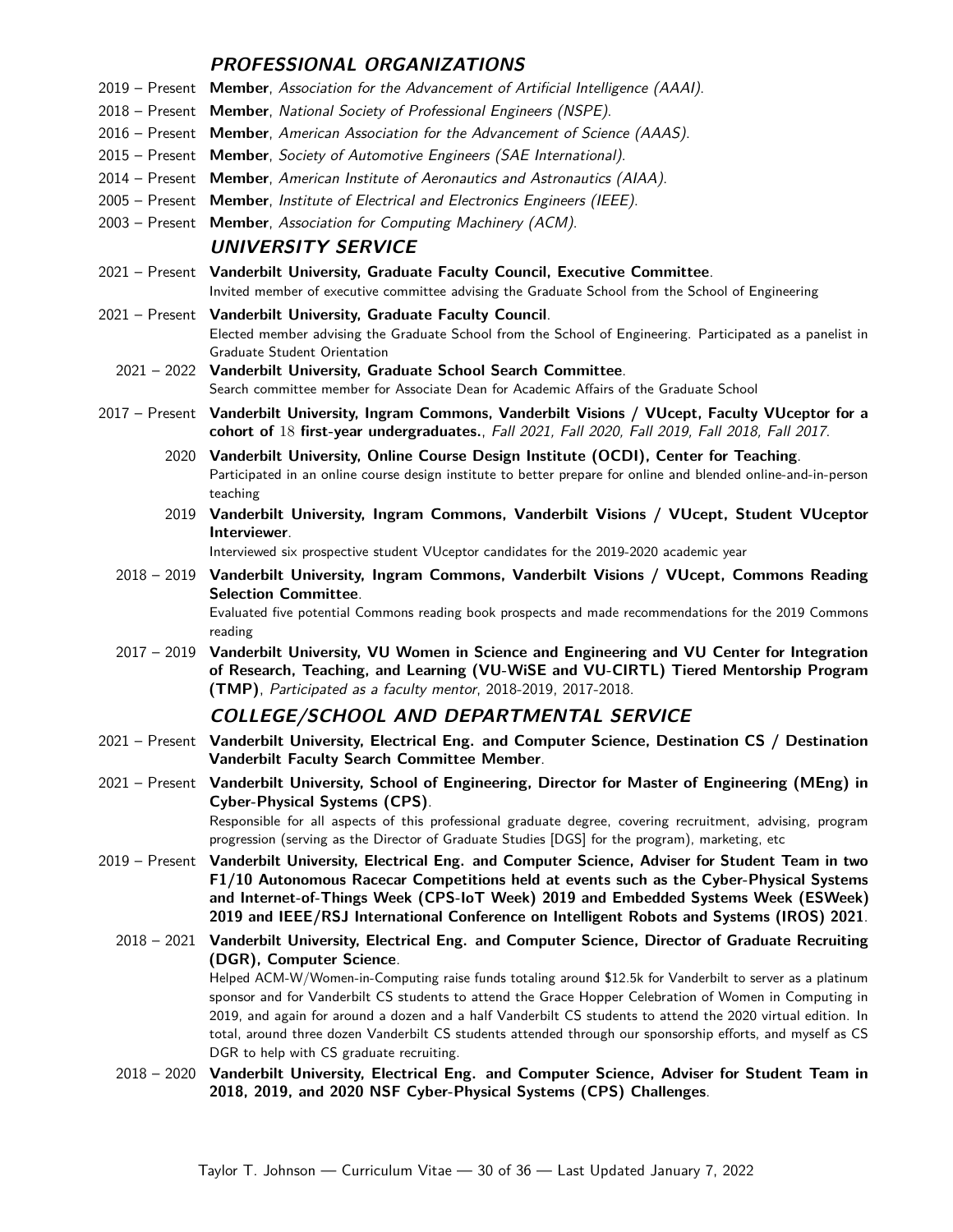- 2019 **Vanderbilt University, School of Engineering, Profs in the House, Spoke with about 40 first year students about their transition to Vanderbilt**.
- 2019 **Vanderbilt University, Data Science Institute (DSI), Electrical Eng. and Computer Science, Postdoctoral Fellow Selection Committee**.
- 2018 **Vanderbilt University, [VandyHacks,](https://vandyhacks.org/) Electrical Eng. and Computer Science, Judge for Award Selection**.
- 2017 Present **Vanderbilt University, Electrical Eng. and Computer Science, Academic Advisor for a cohort of** 35 **undergraduates in Computer Science (CS) and Computer Engineering (CmpE) for the class of 2021**.
- 2017 Present **Vanderbilt University, Electrical Eng. and Computer Science, WithIT Computer Science Seminar Organizer**.
- 2016 Present **Vanderbilt University, Accreditation Board for Engineering and Technology (ABET) Accreditation, Computer Science (CS) and Computer Engineering (CmpE) evaluation development**.
	- 2018 2019 **Vanderbilt University, Electrical Eng. and Computer Science, Digital Systems (EECE2123) Curriculum Creation Committee**.

Primary contributor to make a core undergraduate curriculum change for our Computer Science (CS), Computer Engineering (CmpE), and Electrical Engineering (EE) degrees, eliminating two required undergraduate courses (Computer Organization (CS2231) and Digital Logic (EECE2216)) and creating one new required undergraduate course (Digital Systems (EECE2123), then teaching the first iteration of EECE2123 in fall 2019.

- 2016 2018 **Vanderbilt University, Graduate Faculty Delegate Assembly (GFDA), Computer Science Representative**.
- 2015 2016 **College of Engineering, University of Texas at Arlington, Service and Committees**. ○ 2015-2016: Engineering Freshman Interest Group (FIG) Mentor.
- 2013 2016 **Department of Computer Science and Eng., University of Texas at Arlington, Committees**.
	- 2015 2016: Computer Science and Eng. Faculty Search for Three Tenure-Track Positions, Search Committee.  $\circ$  2015 – 2016: Computer Science and Eng. CSE2100: Practical Computer Hardware/Software Systems, Curriculum Committee.
	- 2013 2016: Computer Science and Eng., Computer Engineering Curriculum Committee.
	- 2013 2016: Computer Science and Eng. PhD Admissions Committee.
	- 2013 2016: Computer Science and Eng. Graduate Studies Committee (GSC).
	- 2013 2016: Computer Science and Eng. Colloquium: invited speakers for over eight invited talks.
- 2010–2013 **Electrical and Computer Engineering, University of Illinois at Urbana-Champaign**.
	- O 2010-2013: Incoming Graduate Student Orientation Program Volunteer and Panelist.
- 2013 Present **Doctoral Dissertation Committee Membership**.
	- 2020 2021: Niveditha Manjunath, Informatics, Technical University of Vienna (TU Wien). Adviser: Ezio Bartocci. Reviewer and External Committee Member.
	- 2017 2020: Ritwika Ghosh, Computer Science, University of Illinois at Urbana-Champaign . Adviser: Sayan Mitra. External Committee Member.
	- 2016 2019: Fardin Abdi, Electrical and Computer Engineering, University of Illinois at Urbana-Champaign . Adviser: Marco Caccamo. External Committee Member.
	- $\circ$  2015 2016: John Podolanko, Computer Science and Eng., University of Texas at Arlington. Adviser: Matthew Wright.
	- 2014 2016: Brian Cook, Computer Science and Eng., University of Texas at Arlington. Adviser: Manfred Huber.
	- 2014 2016: Nicholas Brent Burns, Computer Science and Eng., University of Texas at Arlington. Adviser: Gergely Zaruba.
	- 2014 2015: Seyedali Moayedi, Electrical Engineering, University of Texas at Arlington. Adviser: Ali Davoudi.
	- 2014 2015: Vahidreza Nasirian, Electrical Engineering, University of Texas at Arlington. Adviser: Ali Davoudi. First position: High-Power Electrical Engineer at TeraDiode, Inc.
	- 2013 2016: Minh Nguyen, Computer Science and Eng., University of Texas at Arlington. Adviser: Hao Che.

### 2013 – Present **Doctoral Preliminary Exam Committee Membership**.

Served on around a dozen preliminary exam committees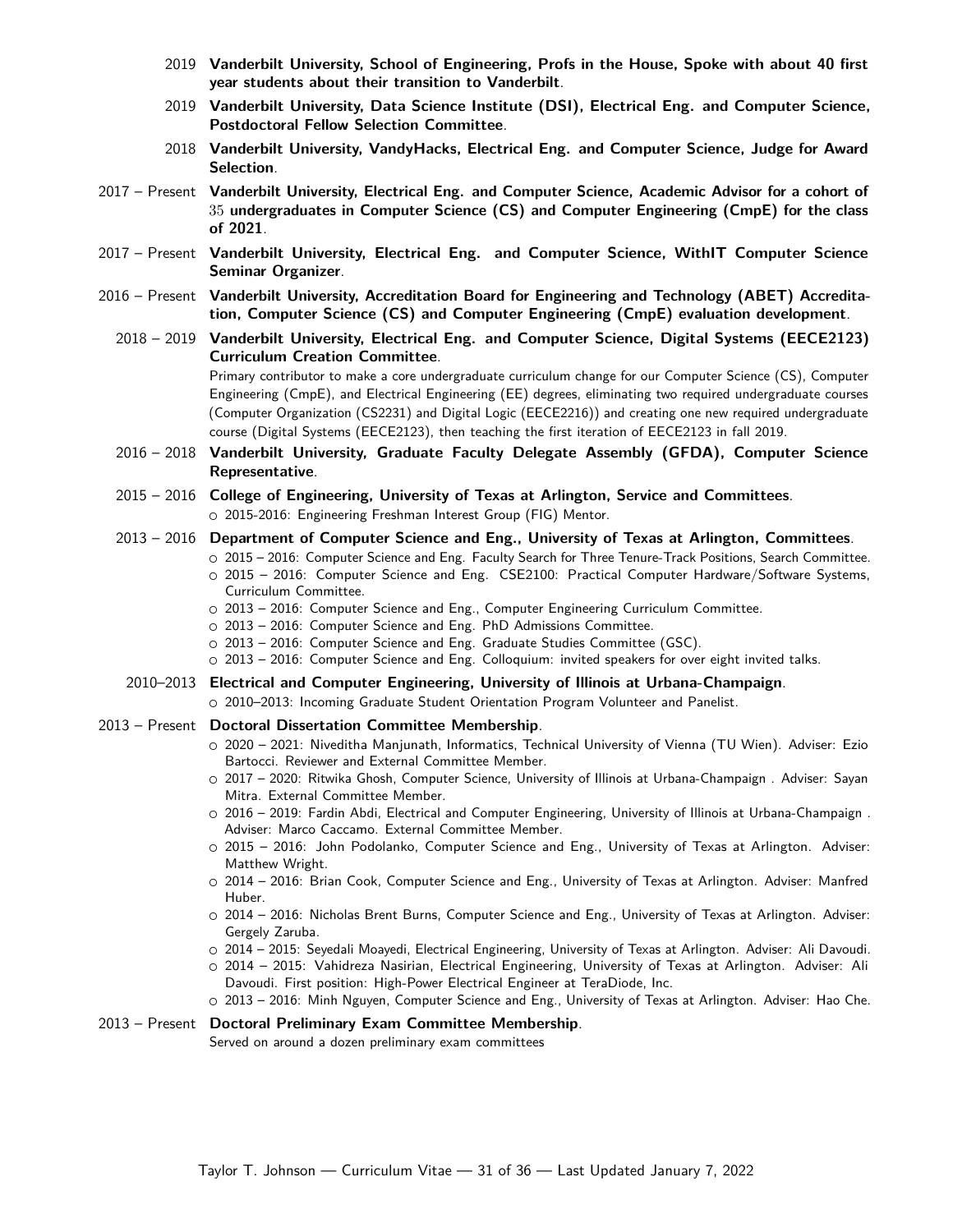# **REVIEWING AND SCHOLARLY COMMUNITY SERVICE RESEARCH PROPOSAL REVIEWING**

- NDSEG **Department of Defense National Defense Science and Engineering Graduate Fellowship Program (NDSEG)**, 2021.
- SMART **Science, Mathematics And Research for Transformation (SMART) Scholarship for Service Program, Department of Defense (DoD), Reviewer**, 2016, 2018, 2019, 2020.
- NSF **National Science Foundation (NSF), CISE Review Panels**, 2015, 2016, 2017, 2018, 2019, 2020.
- NSF-EPSCoR **National Science Foundation (NSF), Ad Hoc Reviewer**, 2020.
- NSF-GRFP **National Science Foundation (NSF), Graduate Research Fellowship Program (GRFP) Panel**, 2020.
	- Mitacs **Mitacs Canada Accelerate Program, External Reviewer**, 2017, 2019.
	- Nebraska **University of Nebraska, Faculty Grants System Science Request for Applications**, 2018.
	- NSERC **Natural Sciences and Engineering Research Council of Canada (NSERC), External Reviewer**, 2017, 2018.
	- AFOSR **Air Force Office of Scientific Research (AFOSR), External Reviewer**, 2015, 2016.
	- ORAU **Oak Ridge Associated Universities (ORAU), NASA Postdoctoral Program (NPP)**, 2014. **RESEARCH REVIEWING AND ORGANIZATIONAL SERVICE**
- 2009 Present **Reviewing Service Overview and Verified Publons Record**. My reviewing service for journals and conferences is verified through [Publons,](https://www.publons.com) and a summary may be seen below with details at: <https://publons.com/author/522170/taylor-johnson> .

#### **JOURNAL EDITORSHIP**

IET-CTA **IET Control Theory & Applications, Guest Editor for Special Issue on Recent Advances in Control and Verification for Hybrid Systems**, 2018-2019.

### **CONFERENCE/WORKSHOP STEERING COMMITTEE MEMBERSHIP**

- DHS **Methods and Tools for Distributed Hybrid Systems [\(DHS\)](http://dhs.gforge.inria.fr/), Steering Committee Member**, 2019-present.
- SNR **International Workshop on Symbolic-Numeric Methods for Reasoning about CPS and IoT [\(SNR,](http://snr19.ncl.ac.uk/) Steering Committee Member)**, 2018-present.

#### **TECHNICAL PROGRAM COMMITTEE MEMBERSHIP**

- FORMATS'22 **20th International Conference on Formal Modeling and Analysis of Timed Systems (FORMATS 2022), Technical Program Committee, September 2022**.
	- CAV'22 **34th International Conference on Computer Aided Verification (CAV 2022), Technical Program Committee, August 2022**.
	- CVPR'22 **IEEE Conference on Computer Vision and Pattern Recognition (CVPR 2022), Technical Program Committee, June 2022**.
	- AAAI'22 **36th AAAI Conference on Artificial Intelligence (AAAI 2022), Technical Program Committee, February 2022**.
	- HSCC'22 **25th ACM International Conference on Hybrid Systems: Computation and Control (HSCC 2022), Technical Program Committee, [Cyber-Physical Systems and Internet of Things Week](http://www.cpsweek.org/2022/) [\(CPS-IoTWeek\),](http://www.cpsweek.org/2022/) May [2022](https://hscc.acm.org/2022)**.
	- ICCPS'22 **13th ACM/IEEE International Conference on Cyber-Physical Systems (ICCPS 2022), Technical Program Committee, [Cyber-Physical Systems and Internet of Things Week \(CPS-IoTWeek\),](http://www.cpsweek.org/2022/) May [2022](https://iccps.acm.org/2022)**.
	- ICCV'21 **IEEE International Conference on Computer Vision (ICCV 2021), Technical Program Committee, October 2021**.
	- CVPR'21 **IEEE Conference on Computer Vision and Pattern Recognition (CVPR 2021), Technical Program Committee, June 2021**.
	- AAAI'21 **35th AAAI Conference on Artificial Intelligence (AAAI 2021), Technical Program Committee, February 2021**.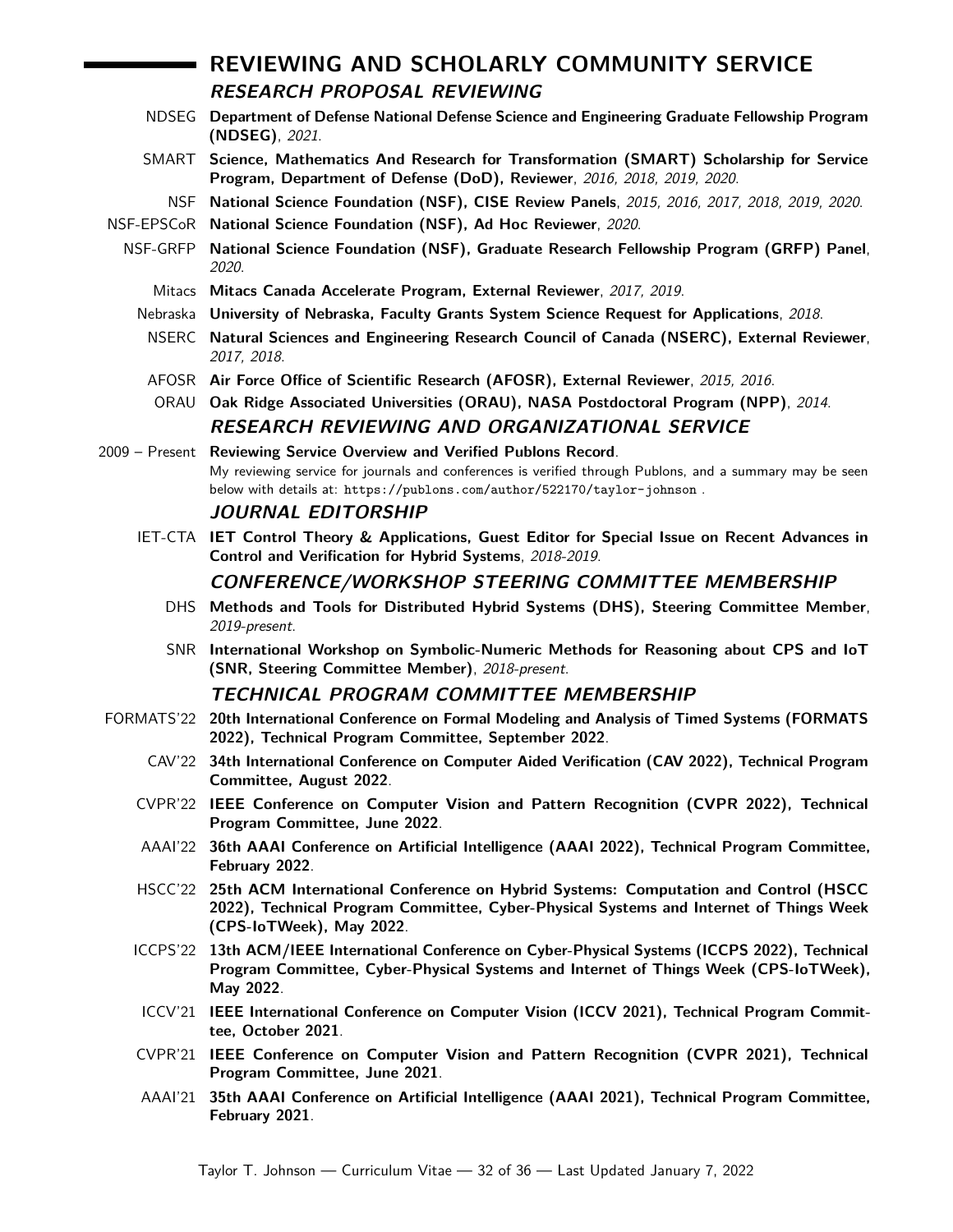- SNR'21 **7th International Workshop on Symbolic-Numeric Methods for Reasoning about CPS and IoT (SNR 2021), Technical Program Committee, August 2021**.
- FMAS'21 **Formal Methods for Autonomous Systems Workshop (FMAS'21), Technical Program Committee, Virtual, October [2021](https://fmasworkshop.github.io/FMAS2021/)**.
- ADHS'21 **7th IFAC Conference Analysis and Design of Hybrid Systems (ADHS 2021), Technical Program Committee, July [2021](https://www.ifac-control.org/events/analysis-and-design-of-hybrid-systems-7th-adhs-2021tm)**.
- SNR'20 **6th International Workshop on Symbolic-Numeric Methods for Reasoning about CPS and IoT (SNR 2020), Technical Program Committee, August [2020](http://www.cs.cas.cz/snr2020/)**.
- FMAS'20 **Formal Methods for Autonomous Systems Workshop (FMAS'20), Technical Program Committee, Virtual, October [2020](https://fmasworkshop.github.io/FMAS2020/)**.
- NFM'20 **12th NASA Formal Methods Symposium (NFM 2020), Technical Program Committee, May [2020](https://ti.arc.nasa.gov/events/nfm-2020/)**.
- HSCC'20 **23rd ACM International Conference on Hybrid Systems: Computation and Control (HSCC 2020), Technical Program Committee, [Cyber-Physical Systems and Internet of Things Week](http://www.cpsweek.org/2020/) [\(CPS-IoTWeek\),](http://www.cpsweek.org/2020/) April [2020](https://berkeleylearnverify.github.io/HSCC_2020/)**.
- ICCPS'20 **11th ACM/IEEE International Conference on Cyber-Physical Systems (ICCPS 2020), Technical Program Committee, [Cyber-Physical Systems and Internet of Things Week \(CPS-IoTWeek\),](http://www.cpsweek.org/2020/) April [2020](http://iccps.acm.org/2020/)**.
- FMAS'19 **Formal Methods for Autonomous Systems Workshop (FMAS'19), Technical Program Committee, Porto, Portugal, October [2019](https://autonomy-and-verification-uol.github.io/events/fmas/)**.
- F4TDAS'19 **1st International Workshop on Formal Techniques for Dependable Autonomous Systems (F4TDAS'19), Technical Program Committee, Turku, Finland, September [2019](https://ft4das.github.io/)**.
- FoMLAS'19 **2nd Workshop on Formal Methods for ML-Enabled Autonomous Systems (FoMLAS'19), Technical Program Committee, New York, NY, July [2019](https://fomlas2019.wixsite.com/fomlas2019)**.
	- GHC'19 **Anita Borg Institute Grace Hopper Celebration (GHC'19), Technical Program Committee, Orlando, FL, October [2019](https://ghc.anitab.org/)**.
	- ISORC'19 **22nd IEEE International Symposium on Real-Time Distributed Computing (ISORC'19), Technical Program Committee, Valencia, Spain, May [2019](https://isorc2019.github.io/)**.
	- ICCPS'19 **10th ACM/IEEE International Conference on Cyber-Physical Systems (ICCPS 2019), Technical Program Committee, [Cyber-Physical Systems and Internet-of-Things Week \(CPS-IoTWeek\),](http://www.cpsweek.org/2019/) April [2019](http://iccps.acm.org/2019/)**.
- ICCPS-WiP'19 **10th ACM/IEEE International Conference on Cyber-Physical Systems (ICCPS 2019), Poster/Demo/Work-in-Progress Sessions, Technical Program Committee, [Cyber-Physical](http://www.cpsweek.org/2019/) [Systems and Internet-of-Things Week \(CPS-IoTWeek\),](http://www.cpsweek.org/2019/) April [2019](http://iccps.acm.org/2019/)**.
	- HSCC'19 **22nd ACM International Conference on Hybrid Systems: Computation and Control (HSCC 2019), Technical Program Committee, [Cyber-Physical Systems and Internet-of-Things Week](http://www.cpsweek.org/2019/) [\(CPS-IoTWeek\),](http://www.cpsweek.org/2019/) April [2019](http://hscc2019.eecs.umich.edu)**.
	- RTSS-AE'18 **39th IEEE Real-Time Systems Symposium (RTSS), Artifact Evaluation Committee, Nashville, TN, December [2018](http://2018.rtss.org/)**.
- TREC4CPS'18 **1st International Workshop on Trustworthy and Real-time Edge Computing for Cyber-Physical Systems (TREC4CPS), Technical Program Committee, Real-Time Systems Symposium (RTSS), Nashville, TN, December [2018](https://cps-vo.org/group/TREC4CPS_conference/)**.
	- SNR'19 **5th International Workshop on Symbolic and Numerical Methods for Reachability Analysis (SNR 2019), Technical Program Committee, Cyber-Physical Systems Week (CPSWeek), Montreal, Canada [2019](http://snrworkshop.github.io/)**.
	- CPS-SR'19 **2nd Workshop on Cyber-Physical Systems Security and Resilience (CPS-SR 2019), collocated with CPSWeek 2019, Technical Program Committee, Montreal, Canada, April 2019**.
	- EMSOFT'18 **18th ACM International Conference on Embedded Software (EMSOFT 2018), Technical Program Committee, Torino, Italy, September-October [2018](http://www.esweek.org/)**.
		- FAC'18 **9th International Workshop on Frontiers in Analog CAD (FAC 2018), Technical Program Committee, Vienna, Austria, May [2018](https://fac18.ait.ac.at/)**.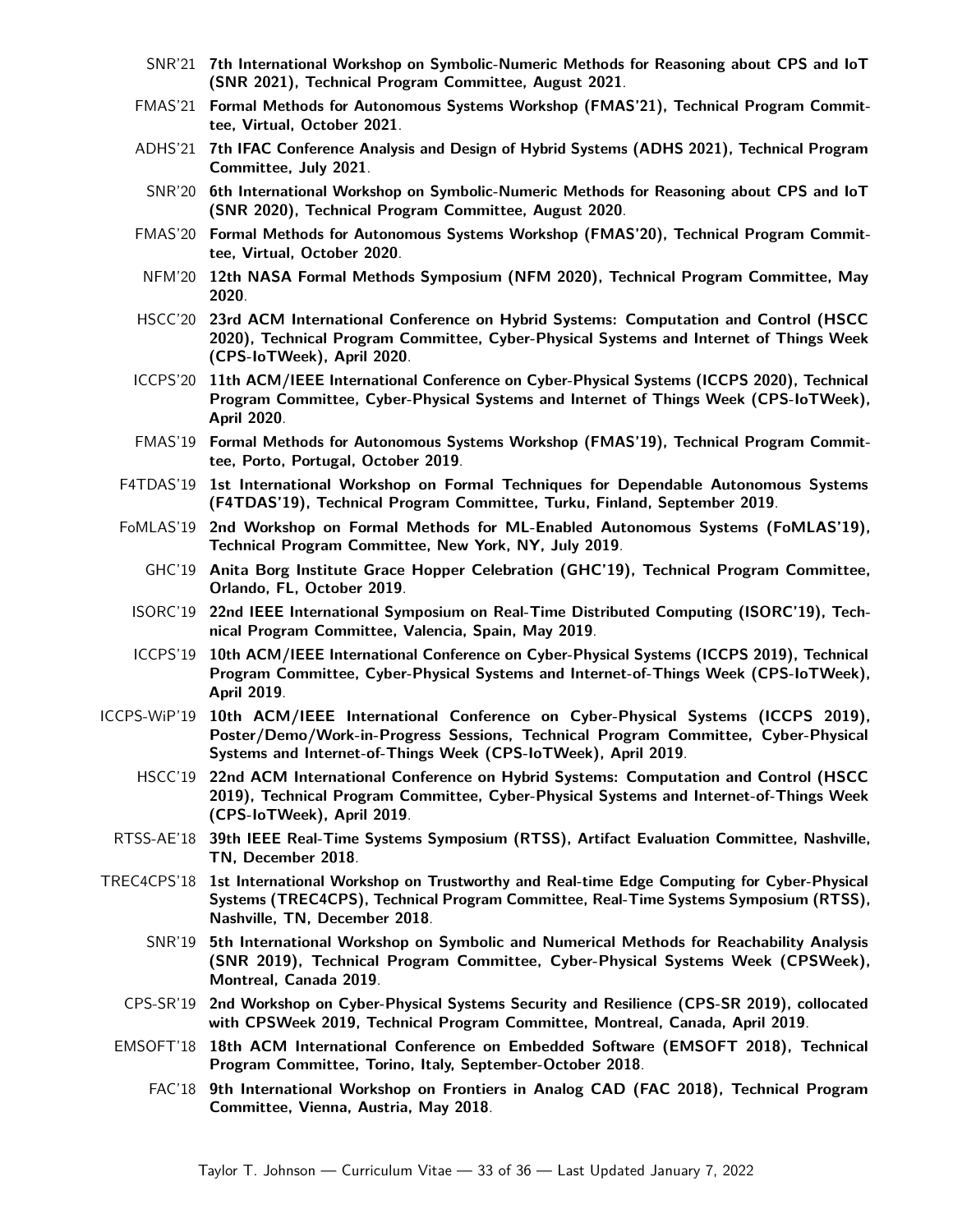- ICCPS'18 **9th ACM/IEEE International Conference on Cyber-Physical Systems (ICCPS 2018), Technical Program Committee, [Cyber-Physical Systems Week \(CPSWeek\),](http://www.cpsweek.org/2018/) April [2018](http://iccps.acm.org/2018/)**.
- HSCC'18 **21st ACM International Conference on Hybrid Systems: Computation and Control (HSCC 2018), Technical Program Committee, [Cyber-Physical Systems Week \(CPSWeek\),](http://www.cpsweek.org/2018/) April [2018](https://www.hscc2018.deib.polimi.it/)**.
- CPS-SR'18 **1st Workshop on Cyber-Physical Systems Security and Resilience (CPS-SR 2018), collocated with CPSWeek 2018, Technical Program Committee, Porto, Portugal, April 2018**.
- RTSS-AE'17 **38th IEEE Real-Time Systems Symposium (RTSS), Artifact Evaluation Committee, Paris, France, December [2017](http://2017.rtss.org/)**.
- EMSOFT'17 **17th ACM International Conference on Embedded Software (EMSOFT 2017), Technical Program Committee, South Korea, [2017](http://www.esweek.org/)**.
	- V2CPS'17 **2nd International Workshop on Verification and Validation of Cyber-Physical Systems (V2CPS), co-located with the Integrated Formal Methods Conference (iFM 2017), [2017](https://v2cps17.mpi-sws.org/)**.
	- HSCC'17 **20th ACM International Conference on Hybrid Systems: Computation and Control (HSCC 2017), Technical Program Committee, [Cyber-Physical Systems Week \(CPSWeek\),](http://www.cpsweek.org/2017/) Pittsburgh, Pennsylvania, April 11-14, [2017](http://hscc2017.ece.illinois.edu/)**.
	- RTSS'16 **37th IEEE Real-Time Systems Symposium (RTSS), Technical Program Committee, Cyber-Physical Systems Track, Porto, Portugal, December [2016](http://2016.rtss.org/)**.
- EMSOFT'16 **16th ACM International Conference on Embedded Software (EMSOFT 2016), Technical Program Committee, Pittsburgh, PA, October 2-7, [2016](http://www.esweek.org/)**.
	- ICPP'16 **45th International Conference on Parallel Processing (ICPP 2016), Cyber-Physical Systems Track, Technical Program Committee, Philadelphia, PA, August 16-19, [2016](http://icpp2016.cs.wcupa.edu/)**.
	- HSCC'16 **19th ACM International Conference on Hybrid Systems: Computation and Control (HSCC 2016), Technical Program Committee, [Cyber-Physical Systems Week \(CPSWeek\),](http://cpsweek2016.ocg.at/) Vienna, Austria, April 11-14, [2016](http://2016.hscc-conference.org)**.
	- SNR'16 **2nd International Workshop on Symbolic and Numerical Methods for Reachability Analysis (SNR 2016), Technical Program Committee, [Cyber-Physical Systems Week \(CPSWeek\),](http://cpsweek2016.ocg.at/) Vienna, Austria, April 11, [2016](http://snrworkshop.github.io/)**.
	- RTSS'15 **36th IEEE Real-Time Systems Symposium (RTSS), Technical Program Committee, Cyber-Physical Systems Track, San Antonio, TX, December 1-4, [2015](http://2015.rtss.org/)**.
- RSWeek'15 **Distributed Control Paradigms to Enable Resilient Microgrids, Special Session at IEEE Resilience Week 2015, Co-Organizer, Philadelphia, PA, August 18-20, [2015](https://secureweb.inl.gov/Resweek2015/)**.
- Compel'15 **16th IEEE Workshop on Control and Modeling for Power Electronics (Compel), Technical Program Committee, Vancouver, BC, Canada, July 12-15, [2015](http://ieee-compel.org/)**.
	- RV'14 **14th International Conference on [Runtime Verification \(RV\),](http://runtime-verification.org/) Toronto, Canada, September 22-25, [2014](http://rv2014.imag.fr/)**.

#### **CONFERENCE ORGANIZATIONAL SERVICE**

- VNN'21 **2nd International Verification of Neural Networks Competition (VNN-COMP'21), Workshop Co-Chair with Changliu Liu and Stanley Bak, Affiliated with CAV 2021**.
- ARCH'21 **8th International Workshop on Applied Verification for Continuous and Hybrid Systems (ARCH) and 5th Hybrid Systems Verification Competition (ARCH-COMP) Repeatability Evaluation Chair, Experimental Evaluation Chair, and Artificial Intelligence and Neural Network Control Systems (AINNCS) Competition Category Chair, IFAC ADHS, Brussels, Belgium, July 7, [2021](http://cps-vo.org/group/ARCH/)**.
- VNN'20 **3rd International Workshop on Verification of Neural Networks (VNN20) and 1st International Verification of Neural Networks Competition (VNN-COMP'20), Workshop Co-Chair with Changliu Liu, Affiliated with CAV 2020**.
- ARCH'20 **7th International Workshop on Applied Verification for Continuous and Hybrid Systems (ARCH) and 4rd Hybrid Systems Verification Competition (ARCH-COMP) Repeatability Evaluation Chair, Experimental Evaluation Chair, and Artificial Intelligence and Neural Network Control Systems (AINNCS) Competition Category Chair, IFAC World Congress, Berlin, Germany, July 12, [2020](http://cps-vo.org/group/ARCH/)**.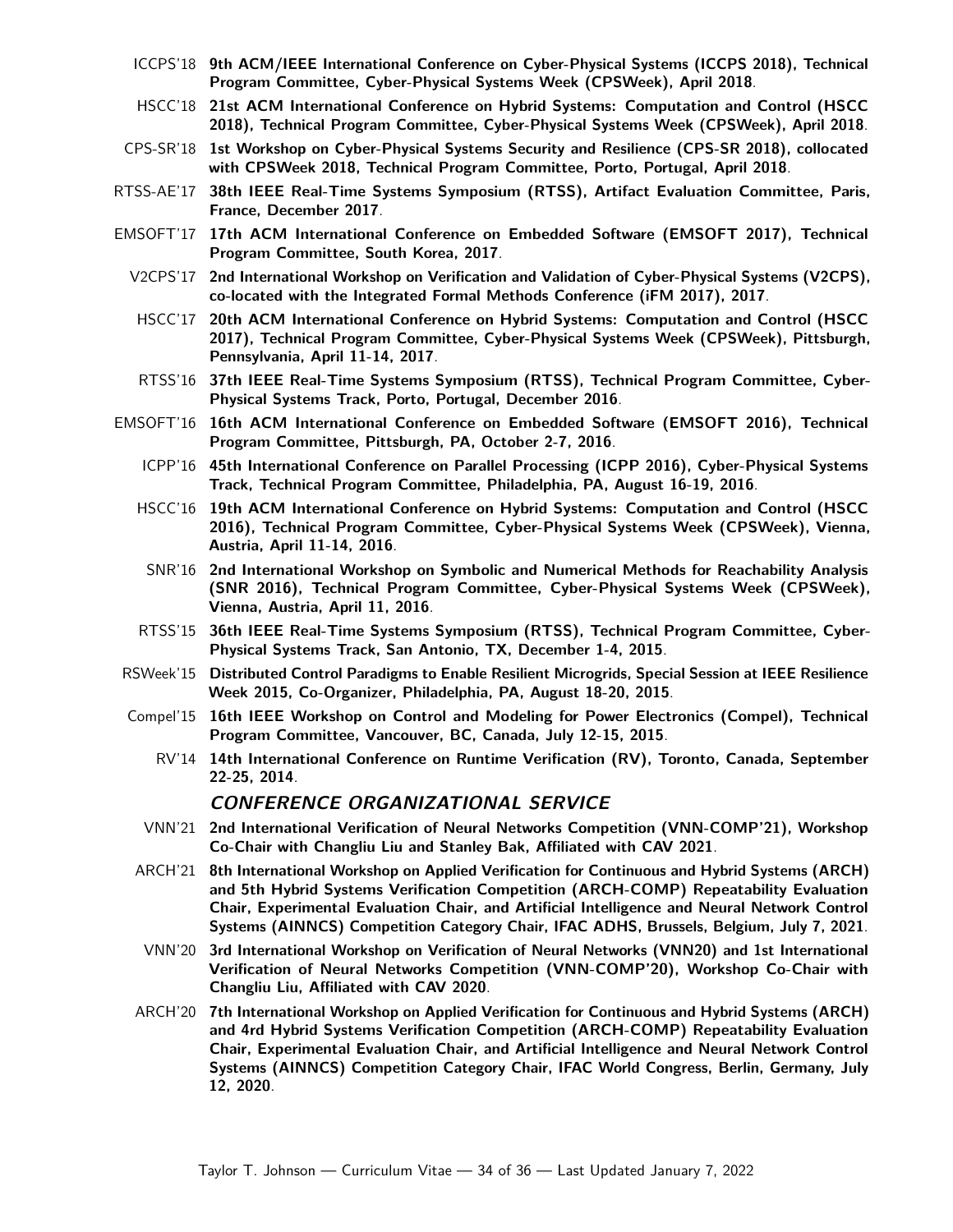- HSCC'20 **23rd ACM International Conference on Hybrid Systems: Computation and Control (HSCC 2020), Poster and Demo Session Chair, [Cyber-Physical Systems and Internet of Things Week](http://www.cpsweek.org/2020/) [\(CPS-IoTWeek\),](http://www.cpsweek.org/2020/) April [2020](https://berkeleylearnverify.github.io/HSCC_2020/)**.
- GHC'19 **Anita Borg Institute Grace Hopper Celebration (GHC'19), Session Chair, Orlando, FL, October [2019](https://ghc.anitab.org/)**.
- HSCC'19 **22nd ACM International Conference on Hybrid Systems: Computation and Control (HSCC 2019), Publicity Chair, [Cyber-Physical Systems and Internet of Things Week \(CPS-IoTWeek\),](http://www.cpsweek.org/2019/) April [2019](http://hscc2019.eecs.umich.edu)**.
- ARCH'19 **6th International Workshop on Applied Verification for Continuous and Hybrid Systems (ARCH) and 3rd Hybrid Systems Verification Competition (ARCH-COMP) Repeatability Evaluation Chair, Experimental Evaluation Chair, and Artificial Intelligence and Neural Network Control Systems (AINNCS) Competition Category Chair, Cyber-Physical Systems Week (CPSWeek), Montreal, Canada, April 15, [2019](http://cps-vo.org/group/ARCH/)**.
- RTSS'18 **39th IEEE Real-Time Systems Symposium (RTSS), Local Organizing Committee, Nashville, TN, December [2018](http://2018.rtss.org/)**.
- SNR'18 **4th International Workshop on Symbolic and Numerical Methods for Reachability Analysis (SNR), Co-Chair with Prof. Dr. Martin Fränzle, [European Joint Conferences on Theory and](http://www.etaps.org/2018) [Practice of Software \(ETAPS\),](http://www.etaps.org/2018) Thessaloniki, Greece, April 14-21, [2018](http://snr2017.pages.ist.ac.at/)**.
- ARCH'18 **5th International Workshop on Applied Verification for Continuous and Hybrid Systems (ARCH) and 2nd Hybrid Systems Verification Competition (ARCH-COMP) Repeatability Evaluation Chair and Experimental Evaluation Chair, Oxford, United Kingdom, July 15, [2018](http://cps-vo.org/group/ARCH/)**.
- ARCH'17 **4th International Workshop on Applied Verification for Continuous and Hybrid Systems (ARCH) and 1st Hybrid Systems Verification Competition (ARCH-COMP) Repeatability Evaluation Chair and Experimental Evaluation Chair, [Cyber-Physical Systems Week \(CPSWeek\),](http://cpsweek2017.ece.cmu.edu) Pittsburgh, PA, April 17, [2017](http://cps-vo.org/group/ARCH/)**.
- HSCC-RE'17 **19th International Conference on Hybrid Systems: Computation and Control (HSCC 2016), Repeatability Evaluation Program Committee, [Cyber-Physical Systems Week \(CPSWeek\),](http://cpsweek2016.ocg.at/) Vienna, Austria, April 11-14, [2016](http://2016.hscc-conference.org)**.
- ICCPS-WiP'16 **7th ACM/IEEE International Conference on Cyber-Physical Systems (ICCPS), Work-in-Progress, Demo, and Poster Chair, [Cyber-Physical Systems Week \(CPSWeek\),](http://cpsweek2016.ocg.at/) Vienna, Austria, April 12, [2016](http://iccps.acm.org/2016/)**.
	- ARCH'16 **3rd International Workshop on Applied Verification for Continuous and Hybrid Systems (ARCH), Experimental Evaluation Chair, [Cyber-Physical Systems Week \(CPSWeek\),](http://cpsweek2016.ocg.at/) Vienna, Austria, April 11, [2016](http://cps-vo.org/group/ARCH/)**.
	- ARCH'15 **2nd International Workshop on Applied Verification for Continuous and Hybrid Systems (ARCH), Experimental Evaluation Co-Chair, [Cyber-Physical Systems Week \(CPSWeek\),](http://www.cpsweek.org/2015/) Seattle, WA, April 13, [2015](http://cps-vo.org/group/ARCH/)**.
	- CSL'12 **[4th Annual Symposium on Emerging Topics in Control and Modeling: Networked Systems,](http://csl.illinois.edu/emerging-topics-2012) Coordinated Science Laboratory, University of Illinois at Urbana-Champaign, Urbana, IL, October 15-16, 2012. Organizing committee chair**.
	- CPSWeek'11 **[Cyber Physical Systems Week \(CPSWeek\) 2011,](http://www.cpsweek.org/) Chicago, IL. Designed program booklet, which was reused for CPSWeek 2012, Beijing, China**.

#### **JOURNAL REVIEWING**

- ACM CSUR **ACM Computing Surveys (CSUR)**, 2020-present.
- IEEE TCAD **IEEE Transactions on Computer-Aided Design of Integrated Circuits and Systems**, 2019-present.
- IEEE TPS **IEEE Transactions on Power Systems**, 2019-present.
- IEEE ACCESS **IEEE Access**, 2018-present.
- ACM TOSEM **ACM Transactions on Software Engineering and Methodology**, 2018-present.
- ACTA INF **Acta Informatica**, 2018-present.
	- TCS **Elsevier Theoretical Computer Science (TCS)**, 2017-present.
- AUTOMATICA **Elsevier International Federation of Automatic Control (IFAC) Automatica**, 2017-present.